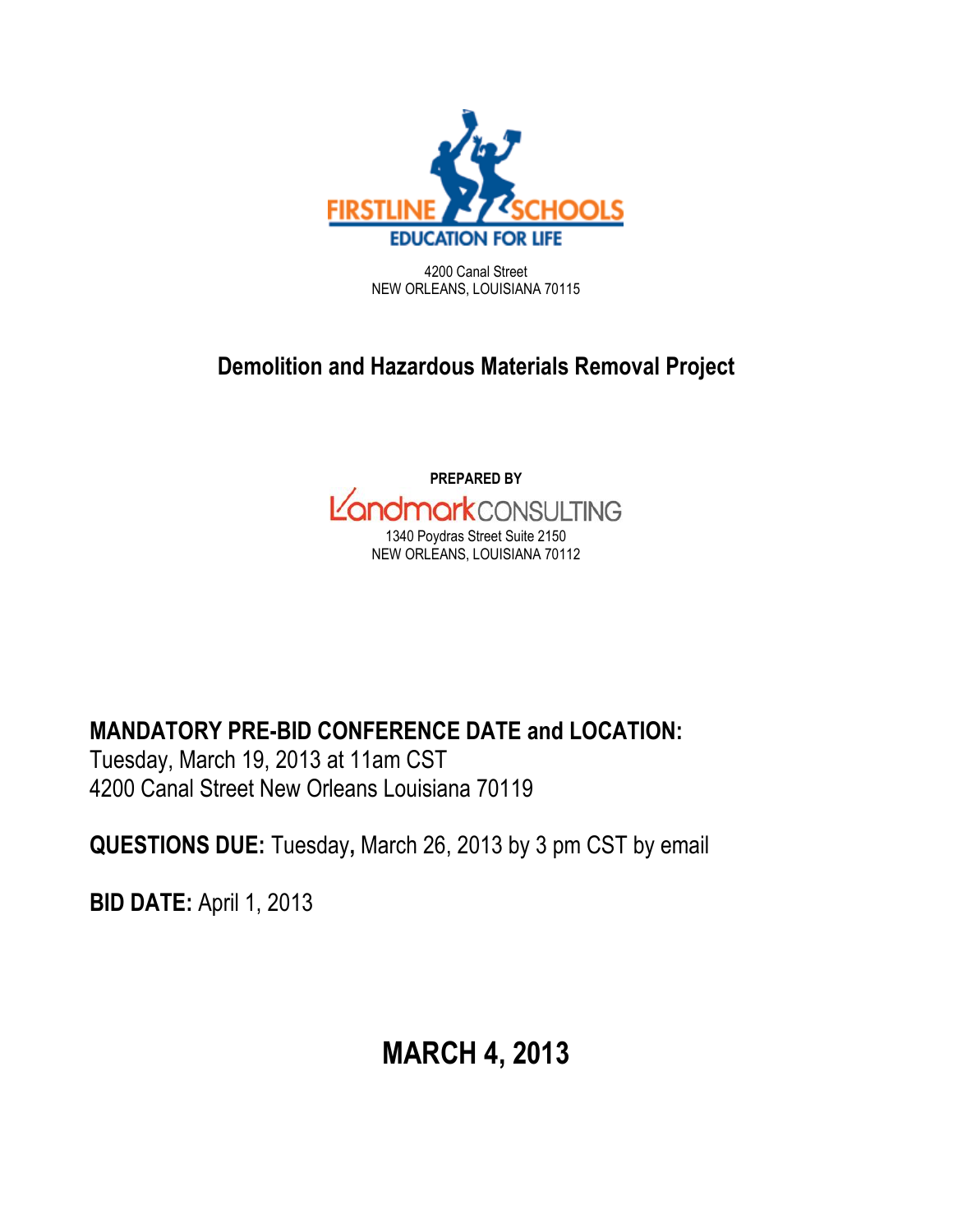# **FirstLine Schools Demolition and Hazardous Materials Removal Project**

- **1. BIDS**  The Chief Operating Officer, Mr. Joseph Neary will receive Electronic Bids on the above referenced Project until **3:00 P.M**. CST, on **Monday, April 1, 2013**.
- **2. WORK DESCRIPTION**  Demolition of 3 buildings to include the removal/disposal of hazardous materials (complete scope in appendix of bidding documents).
- **3. BIDDING DOCUMENTS**  Bidding Documents are available for review online at [http://www.firstlineschools.org/firstline-rfps.html.](http://www.firstlineschools.org/firstline-rfps.html) **FirstLine Schools (FLS)** will provide, at no cost, set of Bidding Documents requested by a prospective Bidder(s), or any other person.
- **4. BID SECURITY**  Bid Security in the amount of five percent (5%) of the Bidder's Base Bid plus all Alternates shall accompany each Bid.
- **5. DEADLINE FOR AWARD**  Subject to an extension of the period for holding Bids, the FLS will act within Seven (7) days after the date of Bid opening to award the Contract or reject all Bids. Bids shall not be subject to withdrawal except as provided in the instruction to Bidders.
- **6. PRE-BID CONFERENCE**  A **MANDATORY** pre-bid conference will be held at FLS Central office conference room on **Tuesday, March 19, 2013 at 11 am** CST located at 4200 Canal Street New Orleans 70115. All Bidders must attend the tour and pre-bid conference. The **FLS/Project Manager, Landmark Consulting LLC** may issue Addenda, as the **FLS** considers necessary in response to questions raised during this process.
- **7. LICENSING/PERMITTING REQUIREMENTS**  Provide Louisiana contractor's and applicable hazardous materials abatement license as required by Louisiana State Contractor's licensing law requirements and all other applicable local, state and federal requirements.
- **8. CONTRACT -** One contract will be awarded to successful Bidder(s) based upon bids submitted being most favorable to FLS..
- **9. REQUESTS FOR INTERPRETATION**  All questions or inquiries concerning the Bidding Documents or the Work shall be submitted in writing via email to **Landmark Consulting; ATTENTION: Latonia Batiste @**  [Latoniab@landmarkconsultingllc.com.](mailto:Latoniab@landmarkconsultingllc.com) The last day to ask question will be **Tuesday, March 26, 2013 at 3:00 pm CST**
- **10. AWARD** FLS reserves the right to waive any non-conformances in any Bids to reject any and all Bids for just cause and to re-advertise for Bids.

 $\frac{1}{2}$  , and the set of the set of the set of the set of the set of the set of the set of the set of the set of the set of the set of the set of the set of the set of the set of the set of the set of the set of the set By: Latonia Batiste, PM, Landmark Consulting, LLC

Approved By:

Joseph Neary, COO, FirstLine Schools

# **Advertisement Dates**

**1 st March 4, 2013**

**2 nd March 12, 2013**

**3 rd March 18, 2013**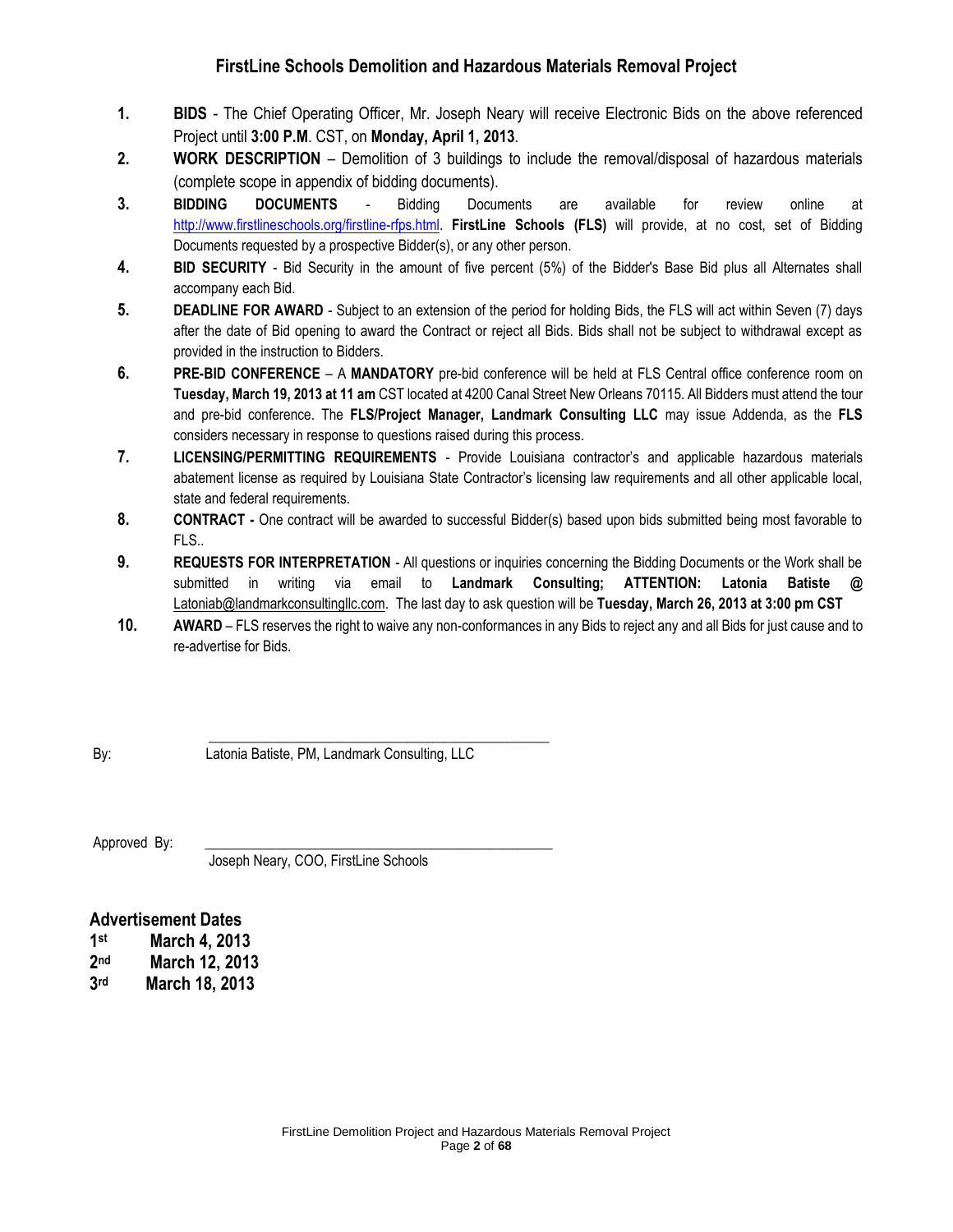# **SECTION 00030 ADVERTISEMENT FOR BIDS**

- 1. Bids
- 2. Work Description<br>3. Bidding Documen
- **Bidding Documents**
- 4. Bid Security
- 5. Deadline for Award
- 6. Pre-Bid Conference
- 7. Licensing Requirements
- 8. Contract Times<br>9. Requests for Int
- Requests for Interpretation
- 10. Award

# **SECTION 00100 INSTRUCTION TO BIDDERS**

Preparation and Submission of Bids Bidder's Check List

# **SECTION 00300 BID FORM**

Article 1 This Bid is Submitted To . . . Article 2 The Bidders Representations Article 3 Time of Completion Article 4 Attachments Included With This Bid Article 5 Defined Terms ( NOT USED) Article 6 Bid Schedule Article 8 Bid Submitted Certificate of Principal Resolution of Corporate Authority Certificate of Partnership Authority

# **SECTION 00310 BID BOND**

Bid Bond Attachment

# **SECTION 00360 BIDDER'S AFFIDAVIT**

Bidder's Affidavit

#### **SECTION 00400 QUALIFICATIONS SUBMITTALS COVER SHEET**

# **SECTION 00420 SCHEDULE OF MANUFACTURERS AND SUPPLIERS**

- Article 1 Items "Named" or "Specified"
- Article 2 Substitute or "Or-Equal" Items
- Article 2.5 Schedule of Substitute "Or Equal Items"

# **SECTION 00430 SUBCONTRACTOR'S QUESTIONNAIRE**

- Article 1 Organization
- Article 2 Licensing
- Article 3 Experience
- Article 4 Additional Qualifications

Article 5 References

Certificate of Principal

References Attachment

List of All Sub-Contractors

## **SECTION 00450 CERTIFICATION OF EQUAL OPPORTUNITY AND NONSEGREGATED FACILITIES**

Certification of Equal Opportunity and Non-segregated Facility

**SECTION 00450 CERTIFICATION OF REGARDING DEBARMENT SUSPENSION, AND OTHER RESPONSIBILTY MATTERS**

## **SECTION 00460 Certification Regarding Debarment Suspension, and other Responsibility Matters**

# **SECTION 00490 NOTICE TO QUALIFY FORMS**

Notice to Qualify Form Checklist-Notice to Qualify Return Form

## **SECTION 00500 FORM OF AGREEMENT**

Article 1 Work<br>Article 2 The P The Project Manager Article 3 Contract Time Article 4 Contract Price Article 5 Payment Procedures Article 6 Contractor's Representations Article 7 Contract Documents Article 8 Miscellaneous Article 9 Notice and Service Resolution of Corporate Authority Certificate of Partnership Authority

**SECTION 00610 PERFORMANCE BOND**

Performance Bond

# **SECTION 00620 LABOR AND MATERIAL PAYMENT BOND**

Labor & Material Payment Bond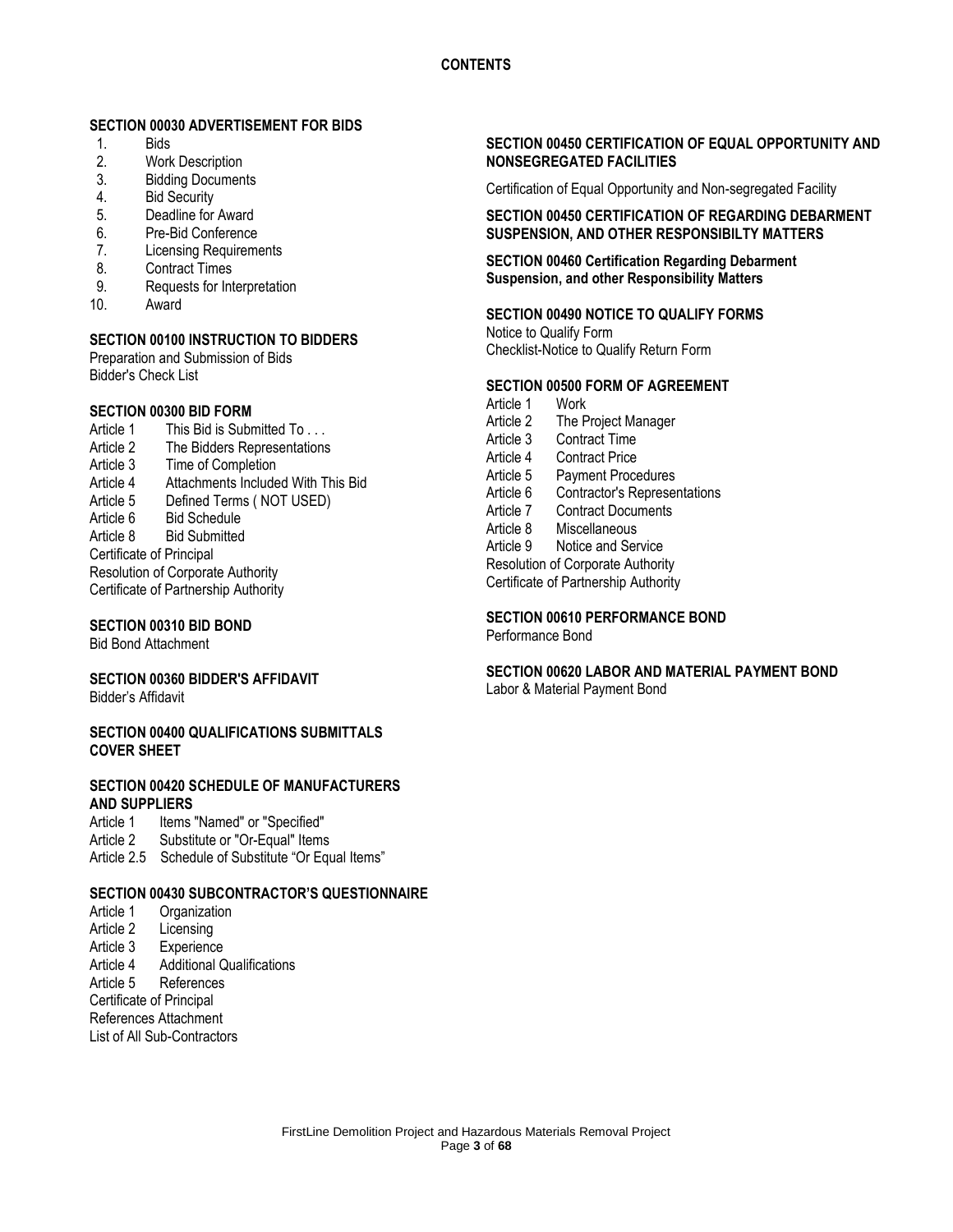# **SECTION 00700 GENERAL CONDITIONS**

Description of Work Submittals Insurance Requirements Contractor Responsibility Project Site Conditions Sequencing & Scheduling Clean-Up and Disposal **Preparation** Work Procedure Field Quality Control

# **SECTION 007800 GLOSSARY**

# **SECTION 00825 FORMS**

Notice of Award Form Notice to Proceed Form Application and Certificate For Payment Form (AIA G702/G703) (Not included in spec) Non-Delay/Delay Affidavit Form

# **TECHINICAL SPECIFICATIONS**

Appendix A Schedule of Activities Appendix B Demolition Specifications Appendix C First Line School Procurement Policy Appendix D Hazardous Materials Specifications Appendix E First Line Schools Contractor/Vendor Selection **Criteria** 

END OF SECTION

FirstLine Demolition Project and Hazardous Materials Removal Project Page **4** of **68**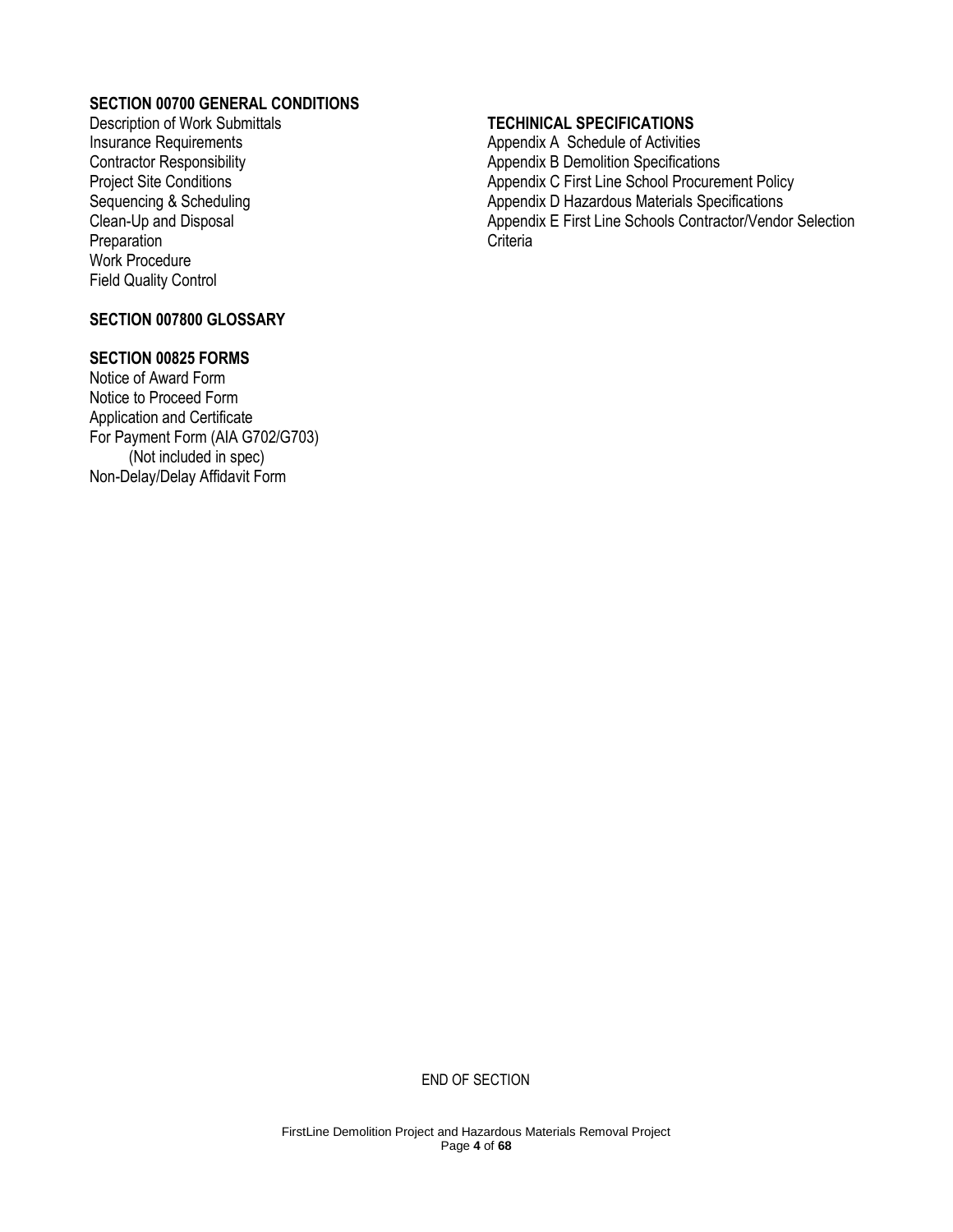## **SECTION 00100 INSTRUCTIONS TO BIDDERS**

The Office of the Chief Operating Officer, Mr. Joseph Neary, Chief Operation Officer located at 4200 Canal Street, New Orleans Louisiana 70115 will receive **electronic bids** until **April 1, 2013**. All bids should be clearly marked FLS Demolition Project. The contractors' name and license number shall be listed. Selection of Contractor will be made in accordance to Louisiana Bid Law and FLS Procurement Policy (see Appendices). Contract may be awarded, based upon the initial bid received without discussion of any of the bid received. The **FLS** reserves the right to reject all bids. Bidding Documents are available for review online at<http://www.firstlineschools.org/firstline-rfps.html> before the date of Bid opening. **FLS** will provide, at no cost, set of Bidding Documents requested by prospective Bidder(s), or any other persons. A mandatory pre-bid conference will be held as advertised. Lobbying for selection outside of the Louisiana Bid Law requirements is prohibited.

This project will be managed by:

# **Latonia Batiste**

Landmark Consulting, LLC 1340 Poydras Street, Suite 1340 New Orleans, Louisiana 70112 Office Phone: (504) 524-8880 Fax: (504) 524-8884 [Latoniab@landmarkconsultingllc.com](mailto:Latoniab@landmarkconsultingllc.com)

**Questions**: Any inquiries concerning specification and/or documents should be directed in writing via email to Latonia Batiste, [Latoniab@landmarkconsultingllc.com](mailto:michaelb@landmarkconsultingllc.com) of Landmark Consulting.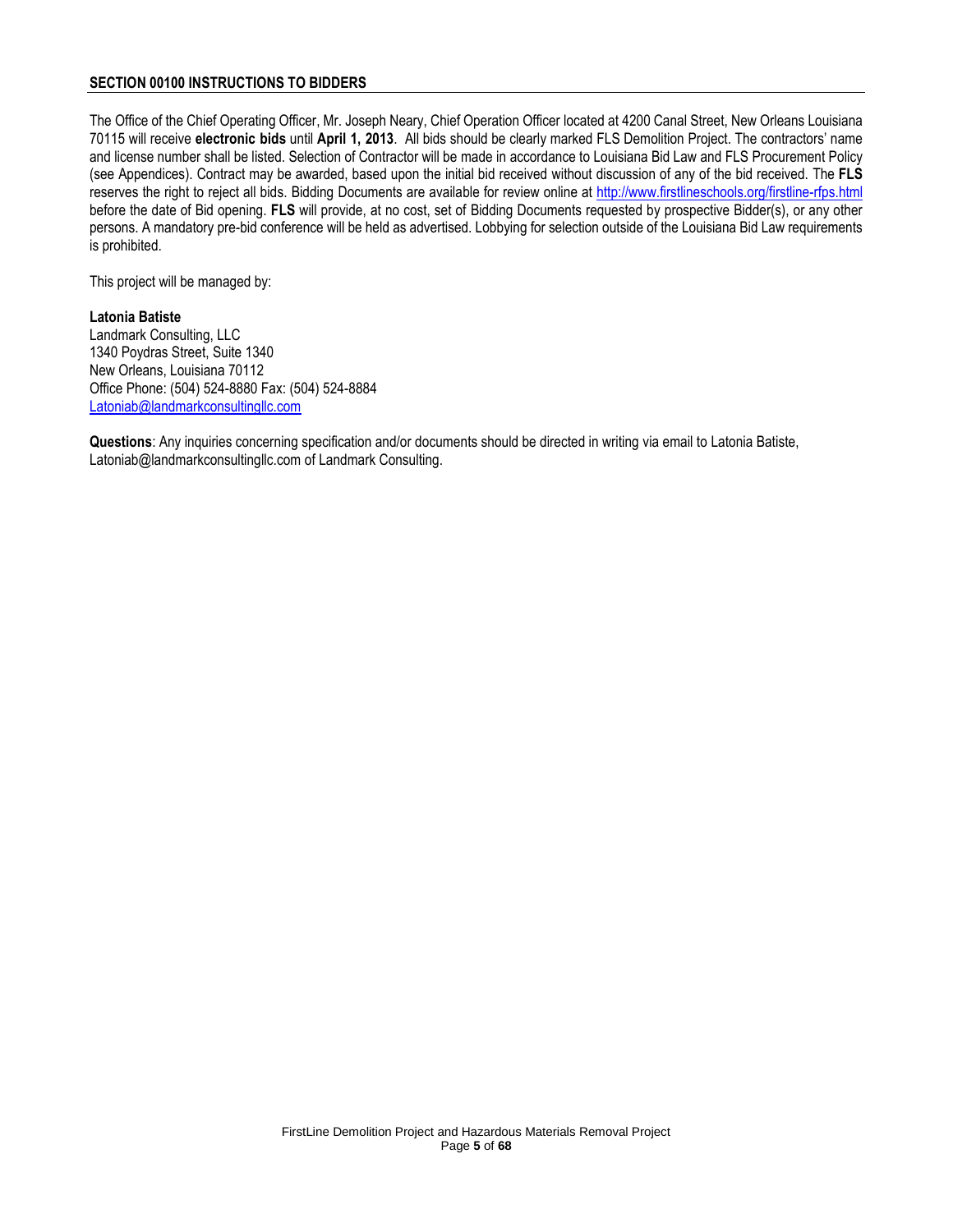#### **BIDDERS CHECKLIST**

1. Completed Bid Form

\_\_\_\_\_ 2. If a Bid Bond is used, completed Section 00310 Bid Bond, including certified copy of Power of Attorney. Otherwise, attach a certified check or cashier's check to Section 00300 Bid Form

- 3. Completed Questionnaire, including any Bidder-furnished attachments.
- **4.** Completed List Of Subcontractors
- **EXECUTE:** 5. Completed Bidder's Affidavit.

\_\_\_\_\_ 6. The Bidder's name, address and telephone number; the **FLS Project** and the Bidder's Louisiana contractor's license number (unless excused by LSA-R.S. 37:2157) shall be marked on the BID PACKAGE (refer to Section 00100 Instructions to Bidders, paragraph 10.2.)

This Check List is provided solely to aid the Bidder in submitting a Bid. It shall not be relied on to include all items necessary to insure a complete Bid.

#### **END OF SECTION 00100**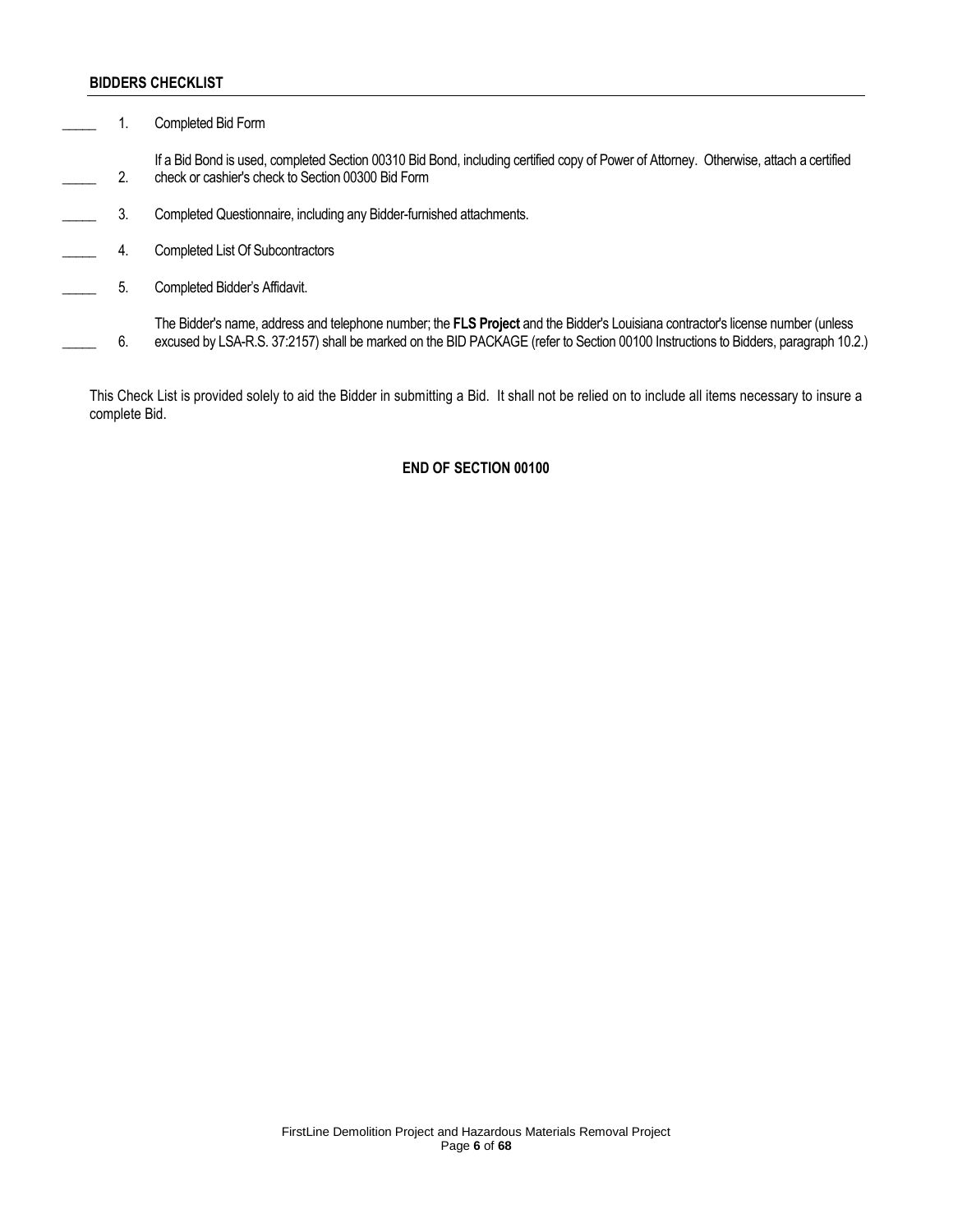# **COVER FOR BID FORMS**

#### **BID FORM**

**AND**

# **BID FORM ATTACHMENTS**

- 
- **SECTION 00300 BID FORM • SECTION 00310**
- **SECTION 00360 NON-COLLUSION STATEMENT**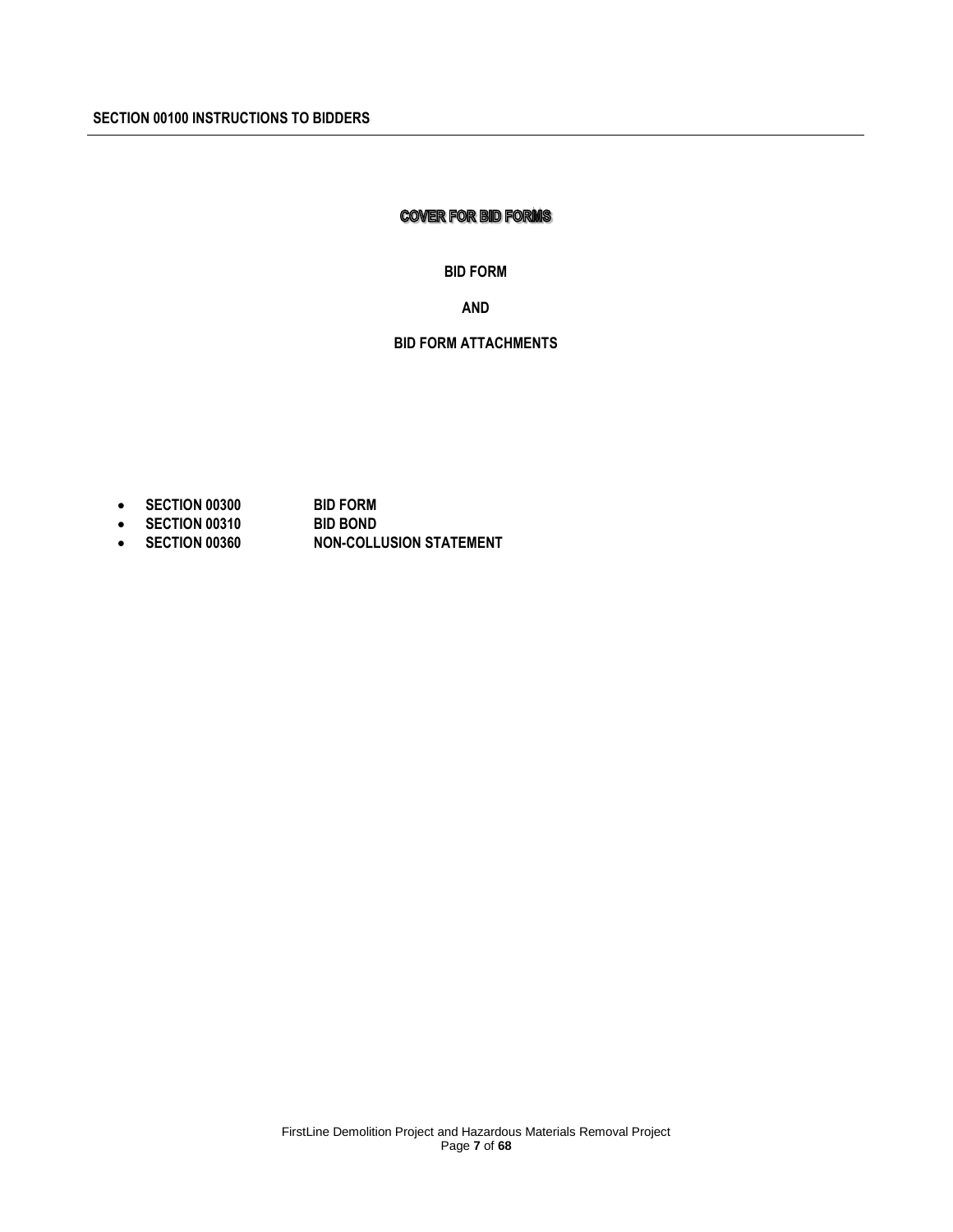#### **SECTION 00300 BID FORM**

#### **ARTICLE 1 THIS BID IS SUBMITTED TO FirstLine Schools (FLS or Owner)**

The undersigned Bidder proposes and agrees, if this Bid is accepted, to enter into an Agreement with the Owner on the form **Form of Agreement** and to perform and furnish all Work as specified or indicated in the Bidding Documents for the Bid prices in the "Bid Schedule" on the Bid Form, within the Contract Times specified in the Agreement, and in accordance with all the provisions and terms and conditions of the Bidding Documents, including without limitation, those dealing with the disposition of the Bid Security.

This Bid will remain open as specified in the Advertisement. Submission of this Bid constitutes a binding representation by the Bidder that the Bidder will perform the following obligations within the times and in the manner specified in the Bidding Documents: (a) the Bidder will deliver to the Owner acceptable evidence of insurance, and (b) the Bidder and its surety will appear before the Owner and sign the Agreement, Performance Bond, and Labor and Material Payment Bond.

## **ARTICLE 2 THE BIDDER'S REPRESENTATIONS**

The Bidder has attended the pre-bid conference (and tour, if any conducted), and examined the Bidding Documents, including the Addenda acknowledged in the following table:

| No. | Dated | Dated<br>No. |  |
|-----|-------|--------------|--|
| No. | Dated | Dated<br>No. |  |
| No. | Dated | Dated<br>No. |  |

#### **NOTE: The acknowledgement of Addenda table shall be completed by the Bidder**

The Bidder has (a) familiarized itself with the Work, site and locality; FLS policies (attached) and regulations; all applicable federal, state and local Laws; all general, local and prevailing conditions that may in any manner affect cost, schedule, progress, performance or furnishing of the Work; and the terms and conditions of the Bidding Documents; and (b) carefully correlated the Bidder's observations with the Bidding Documents.

The Bidder has studied carefully all reports concerning subsurface conditions and drawings of physical conditions of existing surface and subsurface facilities that have been used by the Landmark and/or Owners Representative in the preparation of the Bidding Documents and all documents of physical conditions of Underground Utilities (and accepts responsibility for Underground Utilities). The Bidder accepts the determinations set forth in the Bidding Documents of the extent of the technical data contained in those reports, the Bidding Documents or any other documents on which the Bidder may rely.

The Bidder has obtained and carefully studied, or assumes responsibility for obtaining and carefully studying, all such additional reports of explorations and tests of subsurface conditions and information and data about surface or subsurface facilities or Underground Utilities that may affect cost, schedule, progress, performance or furnishing of the Work as the Bidder considers necessary for the performance and furnishing of the Work at the Contract Price, within the Contract Time, and in accordance with the other terms and conditions of the Bidding Documents. The Bidder expressly agrees to perform and furnish the Work, in accordance with the Bidding Documents, at no increase in Contract Price and within the Contract Time, regardless of whether or not the Bidder subsequently obtains and studies any additional reports or information and data, in addition or to supplement those reports and information.

The Bidder has carefully correlated the results of its observations, examinations and studies of those reports of explorations and all that information and data in studies, drawings and specifications, with the terms and conditions of the Bidding Documents. The Bidder assumes responsibility for all reasonably foreseeable terms, conditions and consequences resulting from such other work that may in any manner affect cost, schedule, progress, performance or furnishing of the Work.

The Bidder has carefully examined the terms and conditions of the General Conditions and the other Bidding Documents concerning delay, and the Bidder accepts the determinations set forth in the General Conditions that no delay shall be unreasonable under the circumstances, except as provided in the General Conditions. The Bidder has correlated those terms and conditions with the Bidders schedule for executing the Work and the Bidder's Base Bid and Alternates as applicable.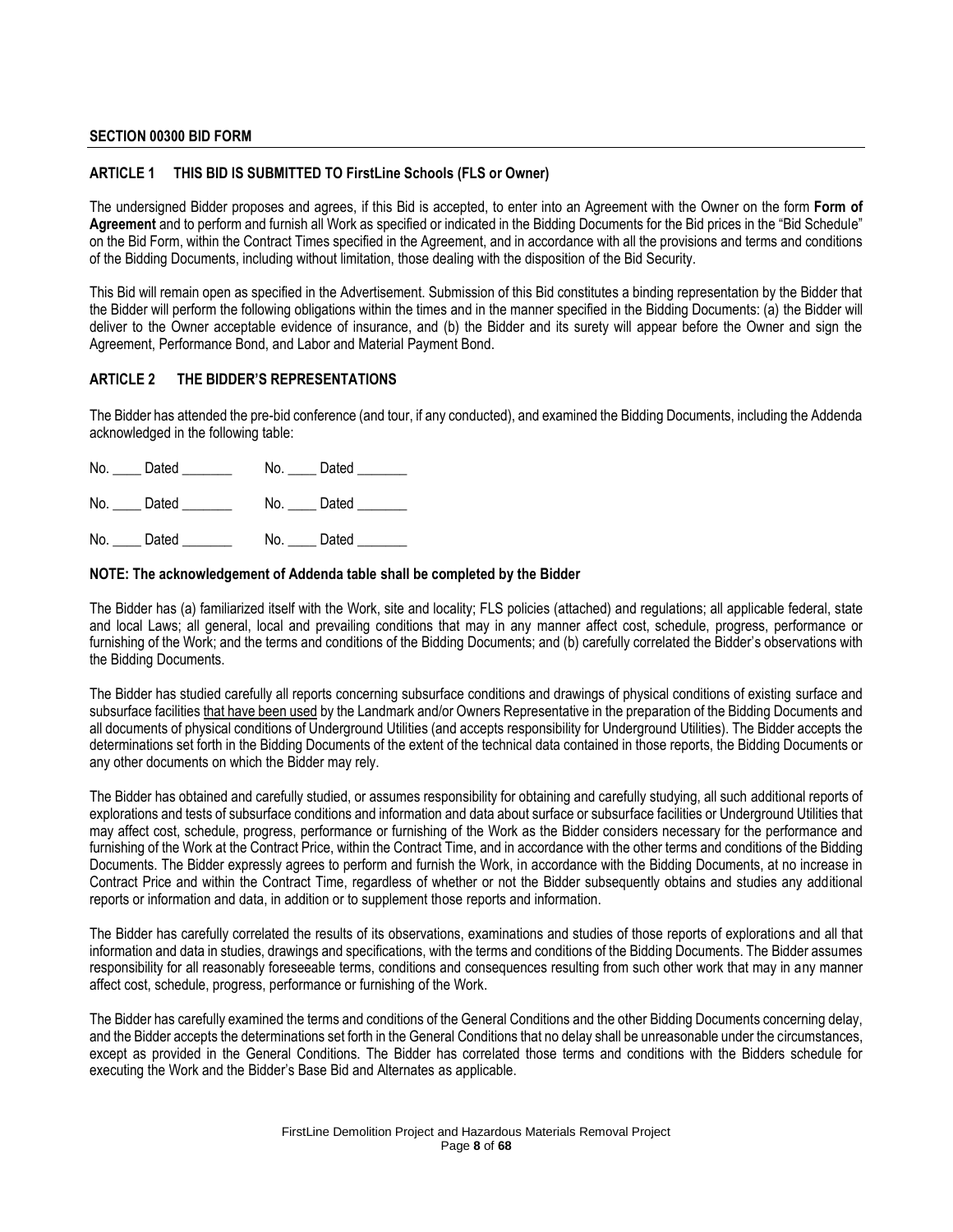The Bidder represents that each **LUMP SUM price for each building or location** shown or indicated in the Bidding Documents or contingent upon actual conditions, whether bid on the Bid Schedule or other document, includes sufficient amounts to cover a) all labor, Subcontractor, materials and/or equipment, construction equipment and supplemental costs, and b) all administrative costs and profit.

The Bidder has given the Owner's Representative written notice of all conflicts, ambiguities, errors or omissions the Bidder has discovered in the Bidding Documents, and the written resolution given by the Owner's Representative is acceptable to the Bidder.

This Bid is genuine, is not made in the interest of or on behalf of any undisclosed person, is not submitted in conformity with any agreement or rules of any group, association, organization or corporation, and no unlawful agreements exists concerning employment of, or payments to, a solicitor(s). To induce the Owner into consideration of this Bid, the Bidder reiterates and makes each of the representations made in the Bidder's Affidavit, Section 00360 that is executed by the Bidder and included with this Bid.

The Bidder has read and studied each provision of the Bidding Documents. The Bidder has no expectations different from the terms and conditions of the Bidding Documents.

# **ARTICLE 3 TIME OF COMPLETION**

The Bidder has carefully correlated the provisions in the Agreement with the other terms and conditions of the Bidding Documents and unequivocally accepts the Contract Times for the Work, and any other designated pans of the Work, as specified. The Bidder unequivocally accepts the liquidated damage provisions specified in the Agreement in the event of failure, neglect or refusal to complete the Work, or any designated part of the Work, within the corresponding Contract Times specified in the Agreement.

# **ARTICLE 4 ATTACHMENTS INCLUDED WITH THIS BID**

Attachments to this Bid Form are made a condition of this Bid. **The blanks in paragraphs shall be completed by the Bidder**

- **Evidence of Authority to Sign the Bid is \_\_\_\_, is not \_\_\_\_, attached to this Bid Form.**
- Bid Bond, including Certified Copy of Power of Attorney, \_\_\_; or certified check \_\_\_\_; or cashier's check \_\_\_\_.<br>■ Bidder's Questionnaire including attachments furnished by the Bidder.
- **Bidder's Questionnaire, including attachments furnished by the Bidder.**<br> **Bidder's Affidavit**
- Bidder's Affidavit.

If the Bidding Documents require the enclosure, in the sealed Bid envelope, of documents separate from the Bid Form and Bid Form Attachments, those Bidder-provided documents are so enclosed and made a condition of this Bid.

## **ARTICLE 6 BID SCHEDULE**

Base Bid Schedule-The Bidder shall complete the Work and accept in full payment, for the work items listed, the following Unit Price(s) and/or Base Bid Price as applicable.

1. Base Bid Work Description: Demolition and removal of all content to include removal of hazardous materials.

Total Base bid amount for the lump sum of:

**(use words) (in figures)**

**\_\_\_\_\_\_\_\_\_\_\_\_\_\_\_\_\_\_\_\_\_\_\_\_\_\_\_\_\_\_\_\_\_\_\_\_\_\_\_\_\_\_\_\_\_\_\_\_\_\_\_\_\_\_\_\_\_\_\_\_\_\_\_ and \$\_\_\_\_\_\_\_\_\_\_\_\_\_\_\_\_**

Provisionary Allowance per building - \$3,000.00 (Three Thousand Dollars and No Cents) **Contractor shall include: Base Bid amount plus Provisionary Allowance in his Total Base Bid Amount.**

2. Base Bid Work Description: Demolition and removal of all content to include removal of hazardous materials.

Total Base bid amount for the lump sum of:

**\_\_\_\_\_\_\_\_\_\_\_\_\_\_\_\_\_\_\_\_\_\_\_\_\_\_\_\_\_\_\_\_\_\_\_\_\_\_\_\_\_\_\_\_\_\_\_\_\_\_\_\_\_\_\_\_\_\_\_\_\_\_\_ and \$\_\_\_\_\_\_\_\_\_\_\_\_\_\_\_\_ (use words) (in figures)**

Provisionary Allowance - \$3,000.00 (Three Thousand Dollars and No Cents)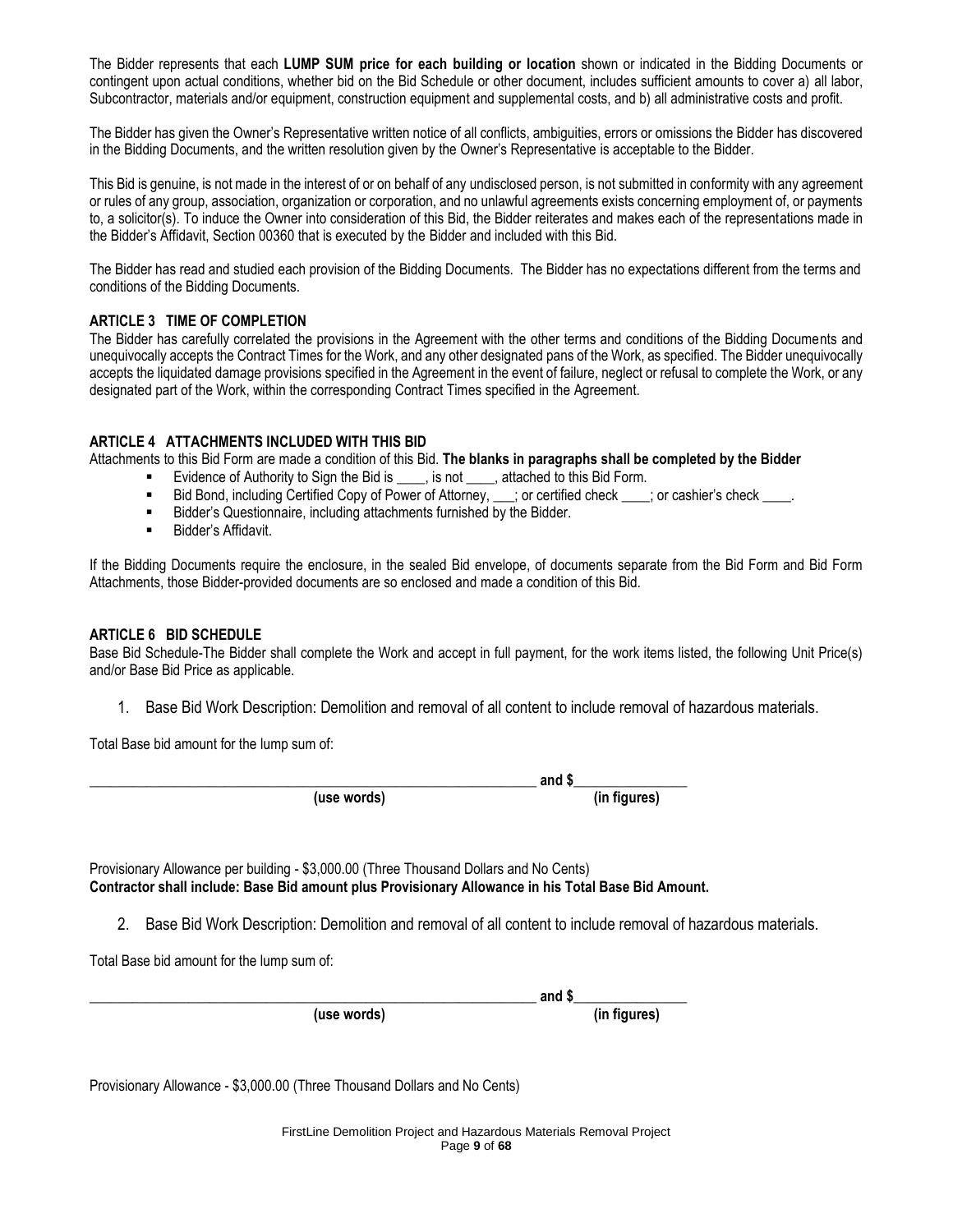## **Contractor shall include: Base Bid amount plus Provisionary Allowance in his Total Base Bid Amount.**

3. Base Bid Work Description: Demolition and removal of all content.

Total Base bid amount for the lump sum of:

|                                                                                                                                                                                  |                                        | and \$       |
|----------------------------------------------------------------------------------------------------------------------------------------------------------------------------------|----------------------------------------|--------------|
|                                                                                                                                                                                  | (use words)                            | (in figures) |
|                                                                                                                                                                                  |                                        |              |
| Provisionary Allowance - \$3,000.00 (Three Thousand Dollars and No Cents)<br>Contractor shall include: Base Bid amount plus Provisionary Allowance in his Total Base Bid Amount. |                                        |              |
| 4.<br>Base Bid Work Description:                                                                                                                                                 | Demolition and removal of all content. |              |
| Total Base bid amount for the lump sum of:                                                                                                                                       |                                        |              |
|                                                                                                                                                                                  |                                        | and \$       |
|                                                                                                                                                                                  | (use words)                            | (in figures) |

Provisionary Allowance - \$3,000.00 (Three Thousand Dollars and No Cents) **Contractor shall include: Base Bid amount plus Provisionary Allowance in his Total Base Bid Amount.**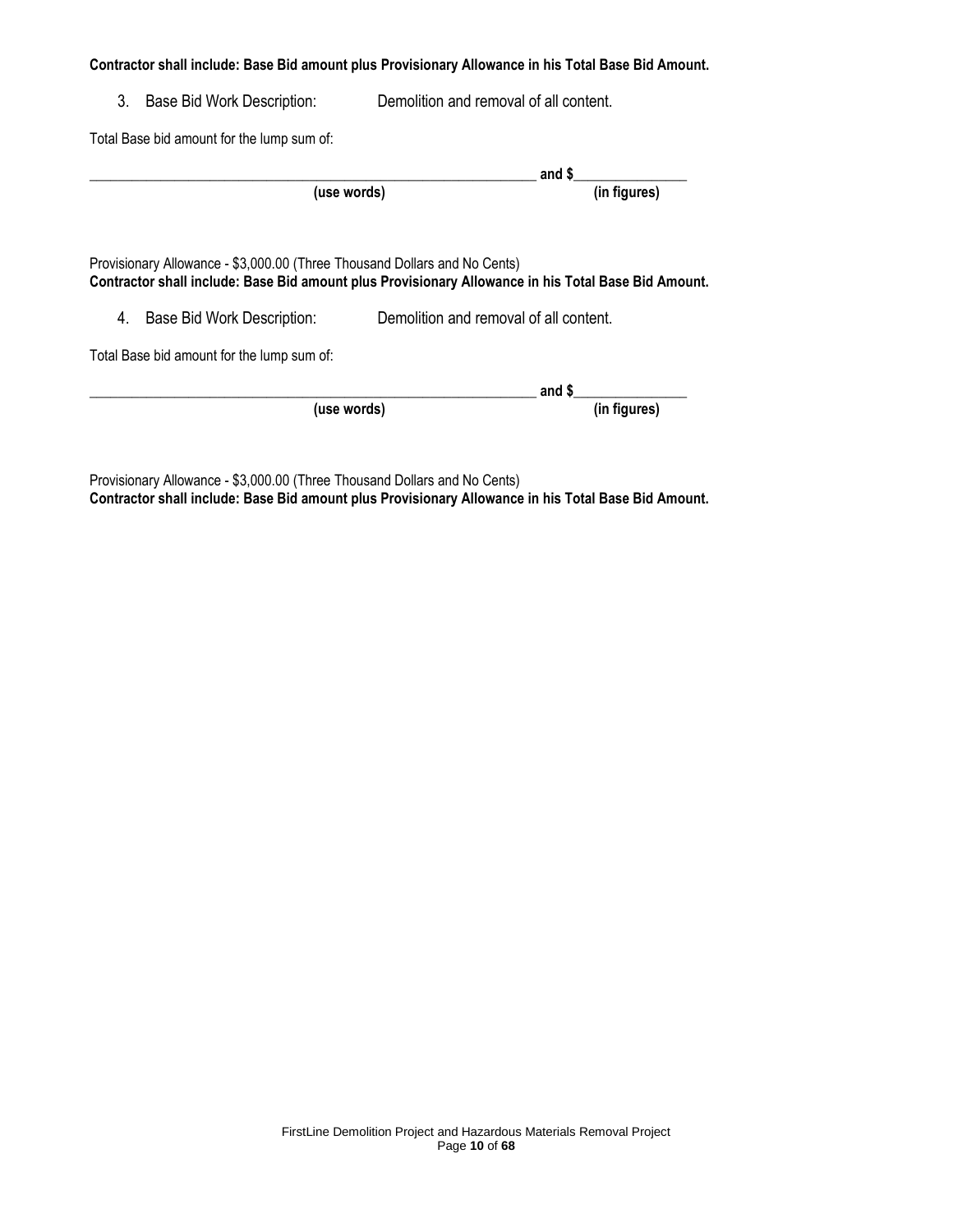# **ARTICLE 8 BID SUBMITTED ON**

|                                |                                                                                                                                                                                                                                |                                                  |                                                                                                                                          | 2013 |
|--------------------------------|--------------------------------------------------------------------------------------------------------------------------------------------------------------------------------------------------------------------------------|--------------------------------------------------|------------------------------------------------------------------------------------------------------------------------------------------|------|
|                                |                                                                                                                                                                                                                                |                                                  | The Bidder hereby certifies that it is licensed under the provisions of LSA-R.S, Title 37, Chapter 24, as follows:                       |      |
|                                |                                                                                                                                                                                                                                |                                                  | LICENSE #:___________________CLASSIFICATION: __________________________SUBCLASSIFICATION: ____________________                           |      |
|                                |                                                                                                                                                                                                                                |                                                  |                                                                                                                                          |      |
|                                |                                                                                                                                                                                                                                |                                                  | The Bidder warrants that evidence of agency, corporate or partnership authority of the signature of the person signing the Bid meets the |      |
|                                |                                                                                                                                                                                                                                |                                                  | conditions in LSA-R.S. 38:2212(O) (1) _________________(i.e., signature is on file with the Secretary of State); or LSA-R.S. 38:2212     |      |
|                                |                                                                                                                                                                                                                                |                                                  | (0)(2) ________________________________(i.e. proper evidence of authority is attached to this Bid Form); or LSA-R.S.                     |      |
|                                |                                                                                                                                                                                                                                |                                                  |                                                                                                                                          |      |
| Orleans)                       |                                                                                                                                                                                                                                |                                                  |                                                                                                                                          |      |
|                                |                                                                                                                                                                                                                                |                                                  |                                                                                                                                          |      |
|                                |                                                                                                                                                                                                                                |                                                  | CERTIFIED CHECK ____________CASHIER'S CHECK _____________________and CERTIFICAITON are attached_______________                           |      |
| If the Bidder is an individual | Name and Title of Person Authorized to sign                                                                                                                                                                                    |                                                  | <u> 1989 - Johann Harry Harry Harry Harry Harry Harry Harry Harry Harry Harry Harry Harry Harry Harry Harry Harry</u>                    |      |
| Signature                      |                                                                                                                                                                                                                                |                                                  | <u> 1989 - Johann Barbara, marka a shekara ta 1989 - An tsara tsa a shekara tsa 1989 - An tsara tsa a shekara tsa</u>                    |      |
|                                |                                                                                                                                                                                                                                |                                                  | Doing business at <u>example and controller and controller and controller and controller and controller and controller</u>               |      |
|                                |                                                                                                                                                                                                                                |                                                  |                                                                                                                                          |      |
|                                |                                                                                                                                                                                                                                |                                                  |                                                                                                                                          |      |
| If the Bidder is a Partnership |                                                                                                                                                                                                                                |                                                  |                                                                                                                                          |      |
| By                             |                                                                                                                                                                                                                                | (True Name of the Partnership)                   |                                                                                                                                          |      |
|                                |                                                                                                                                                                                                                                | (General or Managing Partner Authorized to Sign) |                                                                                                                                          |      |
|                                | Signature experience and the state of the state of the state of the state of the state of the state of the state of the state of the state of the state of the state of the state of the state of the state of the state of th |                                                  |                                                                                                                                          |      |
|                                | <b>Business Address Andrease and Service Services</b> Services and Services Services and Services Services and Services                                                                                                        |                                                  |                                                                                                                                          |      |
|                                |                                                                                                                                                                                                                                |                                                  |                                                                                                                                          |      |
|                                |                                                                                                                                                                                                                                |                                                  |                                                                                                                                          |      |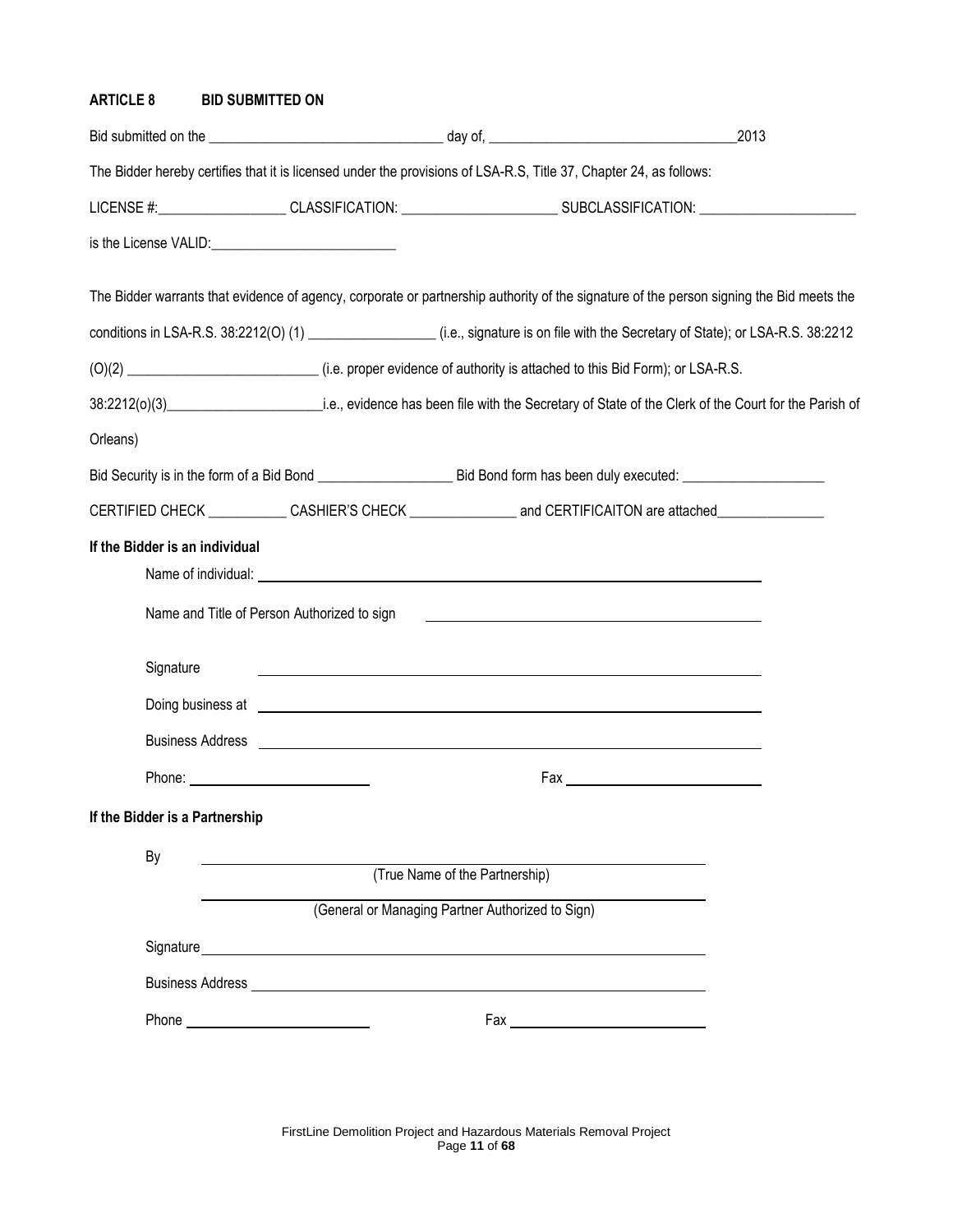# **If the Bidder is a Corporation**

| By                               | (Legal Corporate Name)                                                                                                                                                                                                         |
|----------------------------------|--------------------------------------------------------------------------------------------------------------------------------------------------------------------------------------------------------------------------------|
| Name & Title of                  | Authorized Officer <u>experience</u>                                                                                                                                                                                           |
|                                  | Signature entertainment and the state of the state of the state of the state of the state of the state of the state of the state of the state of the state of the state of the state of the state of the state of the state of |
| Name & Title of                  |                                                                                                                                                                                                                                |
|                                  | Signature experience of the state of the state of the state of the state of the state of the state of the state of the state of the state of the state of the state of the state of the state of the state of the state of the |
|                                  |                                                                                                                                                                                                                                |
|                                  |                                                                                                                                                                                                                                |
|                                  | State of Incorporation: <u>contract the contract of the contract of the contract of the contract of the contract of</u>                                                                                                        |
| If the Bidder is A Joint Venture |                                                                                                                                                                                                                                |

JOINT VENTURE SIGNATURES SHALL BE AS PROVIDED IN THE INSTRUCTION TO BIDDERS. EACH JOINT VENTURE SIGNING THE BID SHALL SIGN IN THE MANNER INDICATED FOR AN INDIVIDUAL, A PARTNERSHIP, OR A CORPORATION. IF MORE THAN TWO JOINT VENTURERS OF THE SAME TYPE ARE INCLUDED, USE ADDITIONAL PAGES. LICENSE(S) OF THE JOINT VENTURE SHALL BE PROVIDED.

| Name & Title of Per Authorized to sign:                                                                             | Name & Title of Per Authorized to sign:                                                                        |
|---------------------------------------------------------------------------------------------------------------------|----------------------------------------------------------------------------------------------------------------|
| <u> 1989 - Johann Stoff, amerikansk politiker (* 1908)</u>                                                          |                                                                                                                |
|                                                                                                                     |                                                                                                                |
|                                                                                                                     |                                                                                                                |
|                                                                                                                     |                                                                                                                |
| Business Address: Management Control of Texas and Texas and Texas and Texas and Texas and Texas and Texas and Texas | Business Address: Management Control of the Business Address: Management Control of the Business Address       |
| Phone: 2000<br>Fax: $\frac{1}{2}$                                                                                   | Phone:<br>Fax: _____________                                                                                   |
|                                                                                                                     |                                                                                                                |
|                                                                                                                     |                                                                                                                |
|                                                                                                                     |                                                                                                                |
| General of Managing Partner Authorized to Sign                                                                      | General of Managing Partner Authorized to Sign                                                                 |
| Business Address: Management Control of Texas                                                                       | Business Address: National Assembly Property of the Assembly Property of the Assembly Property of the Assembly |
| Phone:                                                                                                              | Phone:                                                                                                         |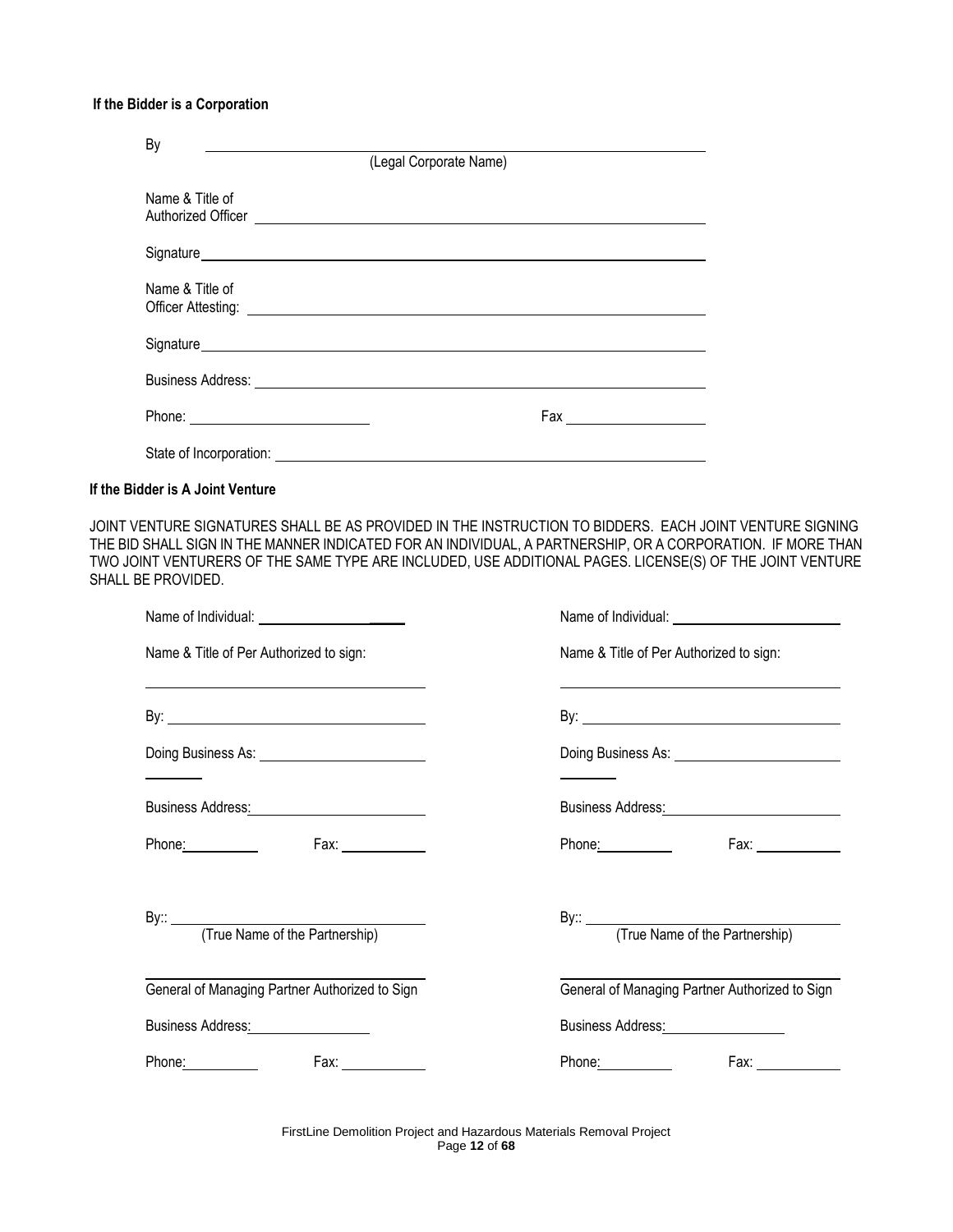| (Legal Corporation Name)                         | (Legal Corporation Name)              |
|--------------------------------------------------|---------------------------------------|
| Name: <u>___________________________________</u> |                                       |
|                                                  |                                       |
|                                                  |                                       |
| Name & Title of Offer Attesting:                 | Name & Title of Offer Attesting:      |
|                                                  |                                       |
|                                                  |                                       |
| Business Address: ___________________            | Business Address: ___________________ |
|                                                  | Phone Fax                             |
|                                                  |                                       |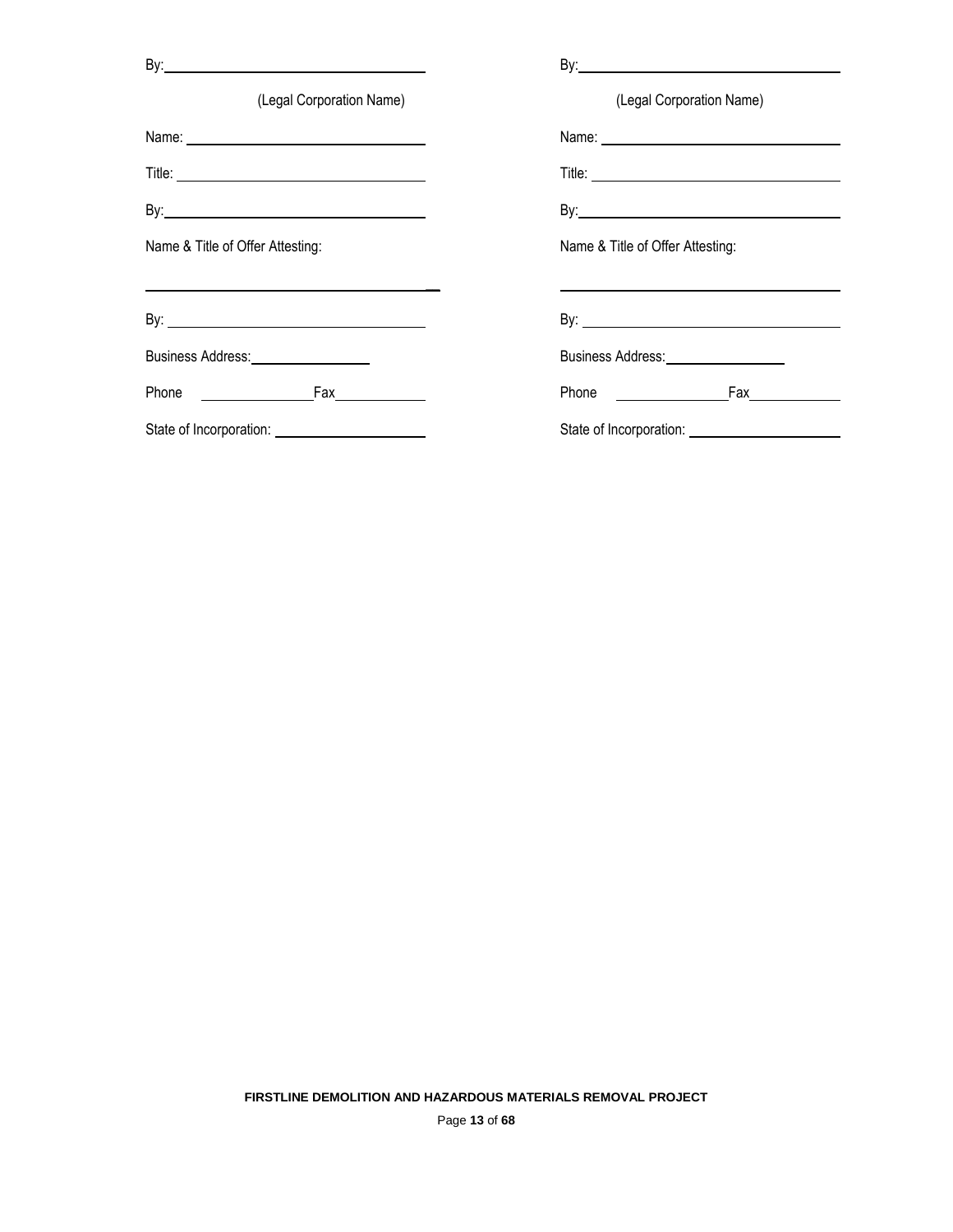# **CERTIFICATE OF PRINCIPAL (BIDDER)**

| Certify that I am the Secretary of the Corporation ______________________ or a General Partner                                                   |  |
|--------------------------------------------------------------------------------------------------------------------------------------------------|--|
| or Managing Partner <u>and of</u> the partnership, named as the Bidder in the attached Bid Form; that <b>comparentle as the Bidder</b>           |  |
|                                                                                                                                                  |  |
| organization _______________ or partnership ______________________by authority of its governing body _____________________ or partners _________ |  |
|                                                                                                                                                  |  |
| Signed by the Secretary or Other Authorized Officer of the Corporation<br>Or By General or Managing Partner Certify                              |  |
| Name of the Corporation or True Name of the Partnership                                                                                          |  |
| (Corporate Seal)                                                                                                                                 |  |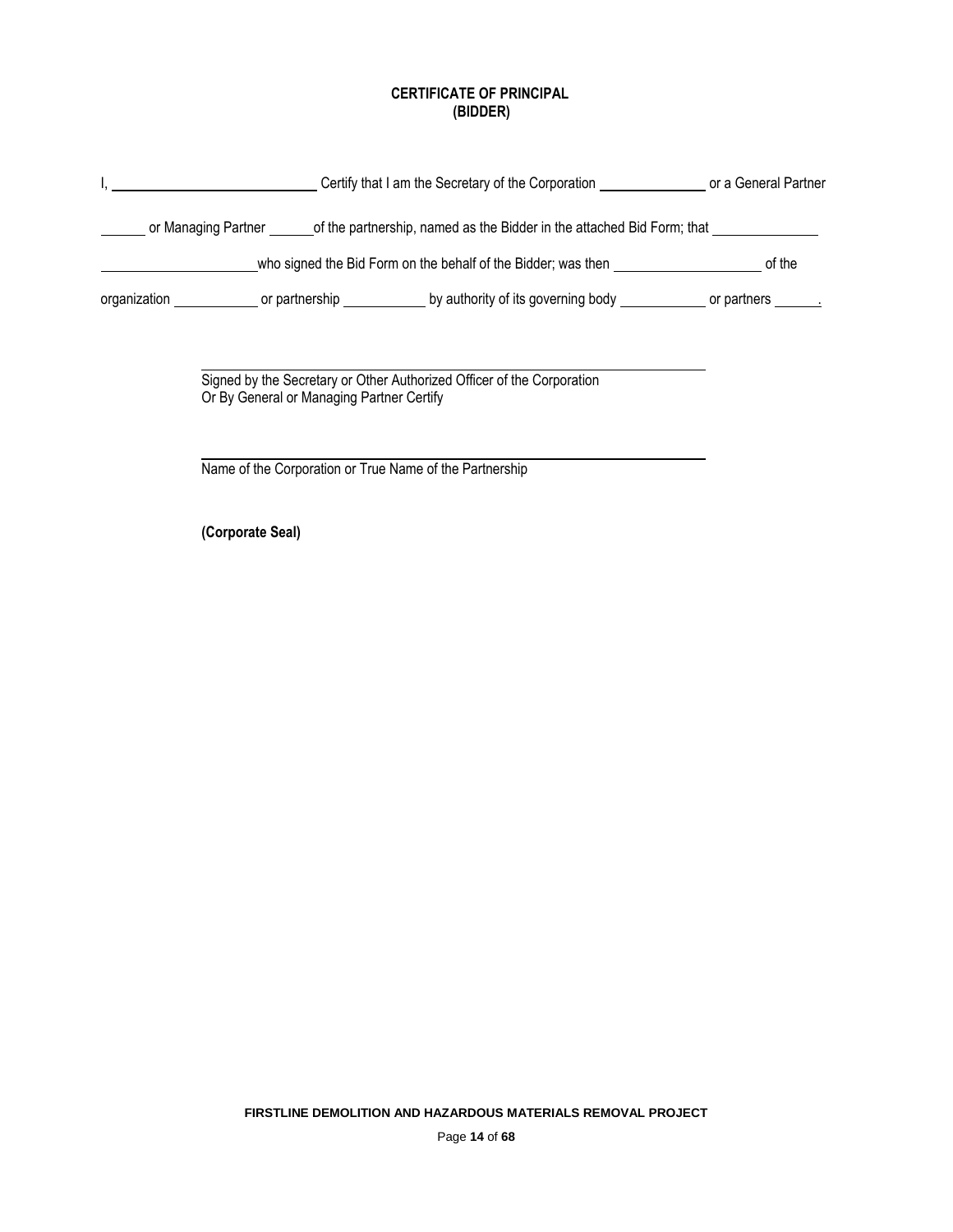# **VERIFICATION**

# (BIDDER)

| STATE OF LOUISIANA                                                                                                                      |                                                                                        |  |  |
|-----------------------------------------------------------------------------------------------------------------------------------------|----------------------------------------------------------------------------------------|--|--|
| Before me, a notary duly commissioned, qualified and acting, personally appeared (enter the name of the person who signed the Bid       |                                                                                        |  |  |
|                                                                                                                                         |                                                                                        |  |  |
| signed the Bid Form, who being by me first duly sworn upon oath, says that he/she is the attorney-in-fact for (enter the Bidder's Name) |                                                                                        |  |  |
|                                                                                                                                         | and that he/she has been authorized by(enter name of the individual, partnership name, |  |  |
|                                                                                                                                         |                                                                                        |  |  |
| to execute the attached Bid Form on behalf of the named Bidder in favor of the FLS.                                                     |                                                                                        |  |  |
|                                                                                                                                         |                                                                                        |  |  |

**Notary**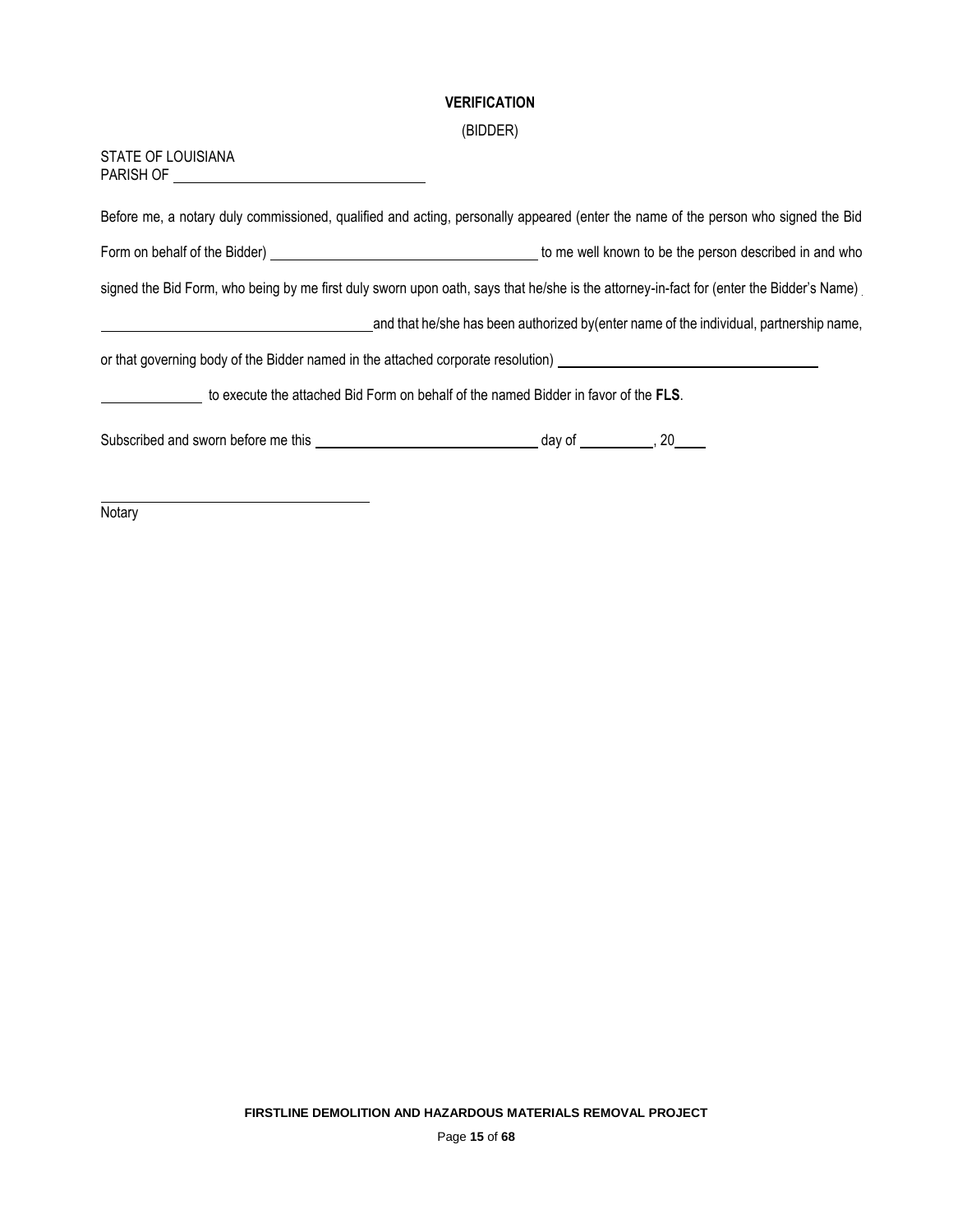# CERTIFICATE OF CORPORATE AUTHORITY  **(If the Contractor is a Corporation)**

|                                                                                                                                                                                                                                                                               |        | a  |                  |  |
|-------------------------------------------------------------------------------------------------------------------------------------------------------------------------------------------------------------------------------------------------------------------------------|--------|----|------------------|--|
|                                                                                                                                                                                                                                                                               |        |    | (Indicate State) |  |
| Corporate (the "Company") Do hereby certify that the following is a true and correct excerpt from the minutes of the meeting of the Board                                                                                                                                     |        |    |                  |  |
| of Directors, wherein a quorum was present, duly called, and held on the same of Directors, wherein a quorum was present, duly called, and held on                                                                                                                            |        |    |                  |  |
| is now in full force and effect:                                                                                                                                                                                                                                              |        |    |                  |  |
|                                                                                                                                                                                                                                                                               |        |    |                  |  |
| "Resolved, that the Chairperson, the President, each Vice President, the Treasury, and the Secretary and each of them, hereby is                                                                                                                                              |        |    |                  |  |
| authorized to execute and deliver, in the name and on behalf of the Company and under its corporate seal or otherwise, any agreement                                                                                                                                          |        |    |                  |  |
| or other instrument or document in connection with any matter or transaction that shall have been duly approved; the execution and                                                                                                                                            |        |    |                  |  |
| delivery of any agreement, document, or other instrument, or document in connection with any matter or transaction that shall have been<br>duly approved; the execution and delivery of any agreement, document, or other instrument by any of such officers to be conclusive |        |    |                  |  |
| evidence of such approval."                                                                                                                                                                                                                                                   |        |    |                  |  |
|                                                                                                                                                                                                                                                                               |        |    |                  |  |
| I FURTHER CERTIFY that ____________________ is Chairperson of the Board ____________________ is President, __________________ is                                                                                                                                              |        |    |                  |  |
| Treasurer, and <b>Figure 2016</b> is Secretary                                                                                                                                                                                                                                |        |    |                  |  |
| I FURTHER CERTIFY that any of the aforementioned Officers of the Company are authorized to execute or guarantee and commit the                                                                                                                                                |        |    |                  |  |
| Company to the conditions, obligations, stipulations and undertakings contained in the Contract Document FIRSTLINE DEMOLITION                                                                                                                                                 |        |    |                  |  |
| AND HAZARDOUS MATERIALS REMOVAL PROJECT and that all necessary corporate approvals have been obtained in relationship                                                                                                                                                         |        |    |                  |  |
| thereto.                                                                                                                                                                                                                                                                      |        |    |                  |  |
|                                                                                                                                                                                                                                                                               |        |    |                  |  |
| In witness thereof, I have set my hand this                                                                                                                                                                                                                                   | day of | 20 |                  |  |

**CORPORATE SEAL**

Corporate Officer's Signature

**\_\_\_\_\_\_\_\_\_\_\_\_\_\_\_\_\_\_\_\_\_\_\_\_\_\_\_\_\_\_\_\_\_\_\_\_\_\_\_\_\_\_\_\_**

**Title**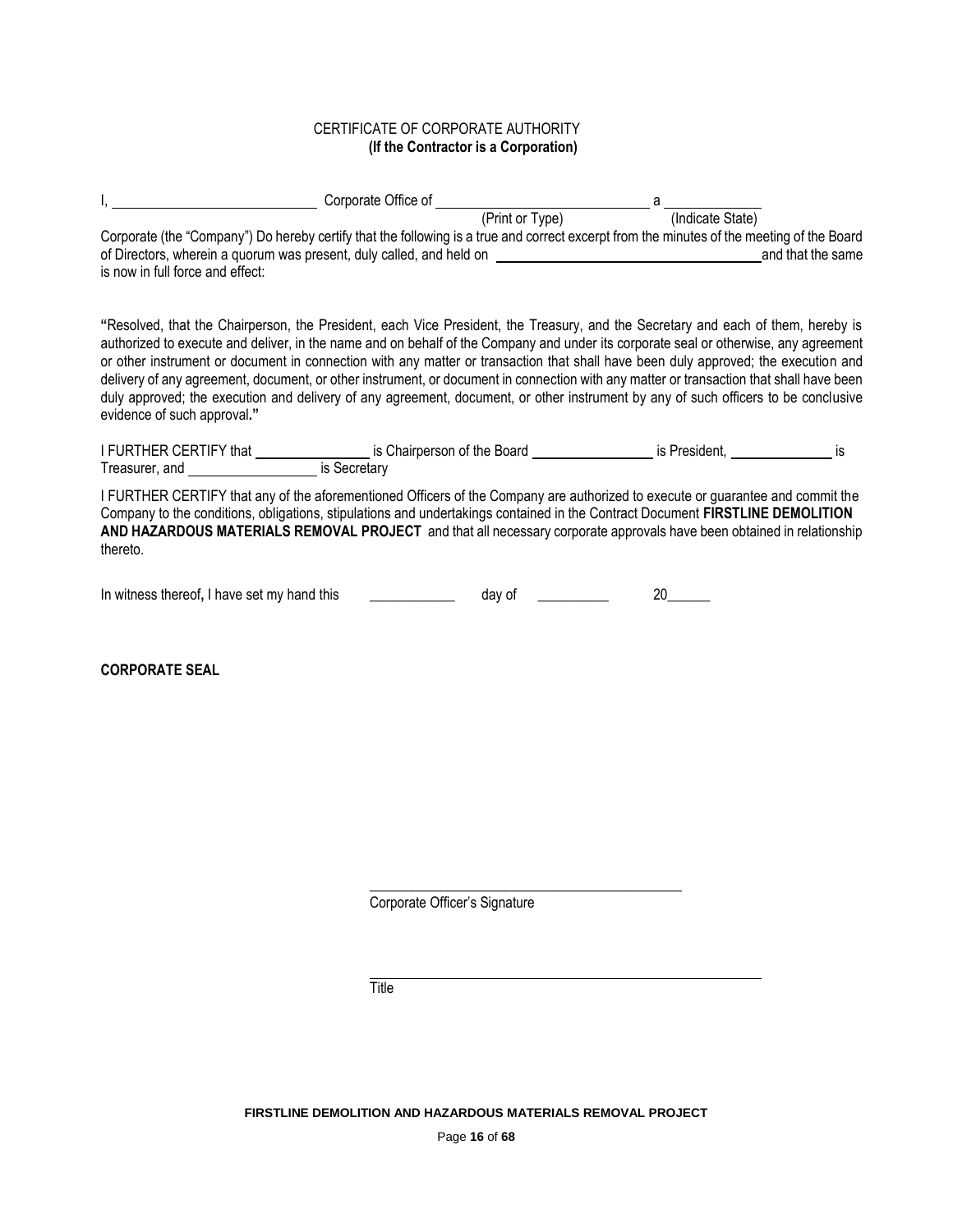# **CERTIFICATE OF PARTNERSHIP (If Bidder is a Partnership)**

| Partnership (the "Partnership") do hereby certify that I am a General Partner in the Partnership formulated pursuant to a Partnership                                                                                                                                                                                                                                                                                                                                                                                                                                             |                             |  |
|-----------------------------------------------------------------------------------------------------------------------------------------------------------------------------------------------------------------------------------------------------------------------------------------------------------------------------------------------------------------------------------------------------------------------------------------------------------------------------------------------------------------------------------------------------------------------------------|-----------------------------|--|
|                                                                                                                                                                                                                                                                                                                                                                                                                                                                                                                                                                                   |                             |  |
|                                                                                                                                                                                                                                                                                                                                                                                                                                                                                                                                                                                   |                             |  |
| "That each General Partner is authorized to execute and deliver, in the name and on behalf of the Partnership, any agreement or other<br>instrument of document in connection with any matter or transaction that shall have been duly approved; the execution and delivery of any<br>agreement, documents, or other instrument, or document in connection with any matter or transaction that shall have been duly approved;<br>the execution and delivery of any agreement, document, or other inst5rument by a General Partner to be conclusive evidence of such<br>approval " |                             |  |
| I FURTHER CERTIFY that any of the aforementioned General Partners of the Partnership are authorized to execute or guarantee and                                                                                                                                                                                                                                                                                                                                                                                                                                                   |                             |  |
| commit the asserts of the Partnership to the conditions, obligations, stipulations and undertakings contained in the Bidding Documents for                                                                                                                                                                                                                                                                                                                                                                                                                                        |                             |  |
| FIRSTLINE DEMOLITON AND HAZARDOUS MATERIALS REMOVAL PROJECT and that all necessary approvals have been obtained                                                                                                                                                                                                                                                                                                                                                                                                                                                                   |                             |  |
| in relationship thereto.                                                                                                                                                                                                                                                                                                                                                                                                                                                                                                                                                          |                             |  |
| IN WITNESS THEREOF, I have set my hand this _________ day of __________, 20_____                                                                                                                                                                                                                                                                                                                                                                                                                                                                                                  |                             |  |
|                                                                                                                                                                                                                                                                                                                                                                                                                                                                                                                                                                                   | General Partner's Signature |  |
|                                                                                                                                                                                                                                                                                                                                                                                                                                                                                                                                                                                   |                             |  |

End of Section **00300**

**FIRSTLINE DEMOLITION AND HAZARDOUS MATERIALS REMOVAL PROJECT** 

Page **17** of **68**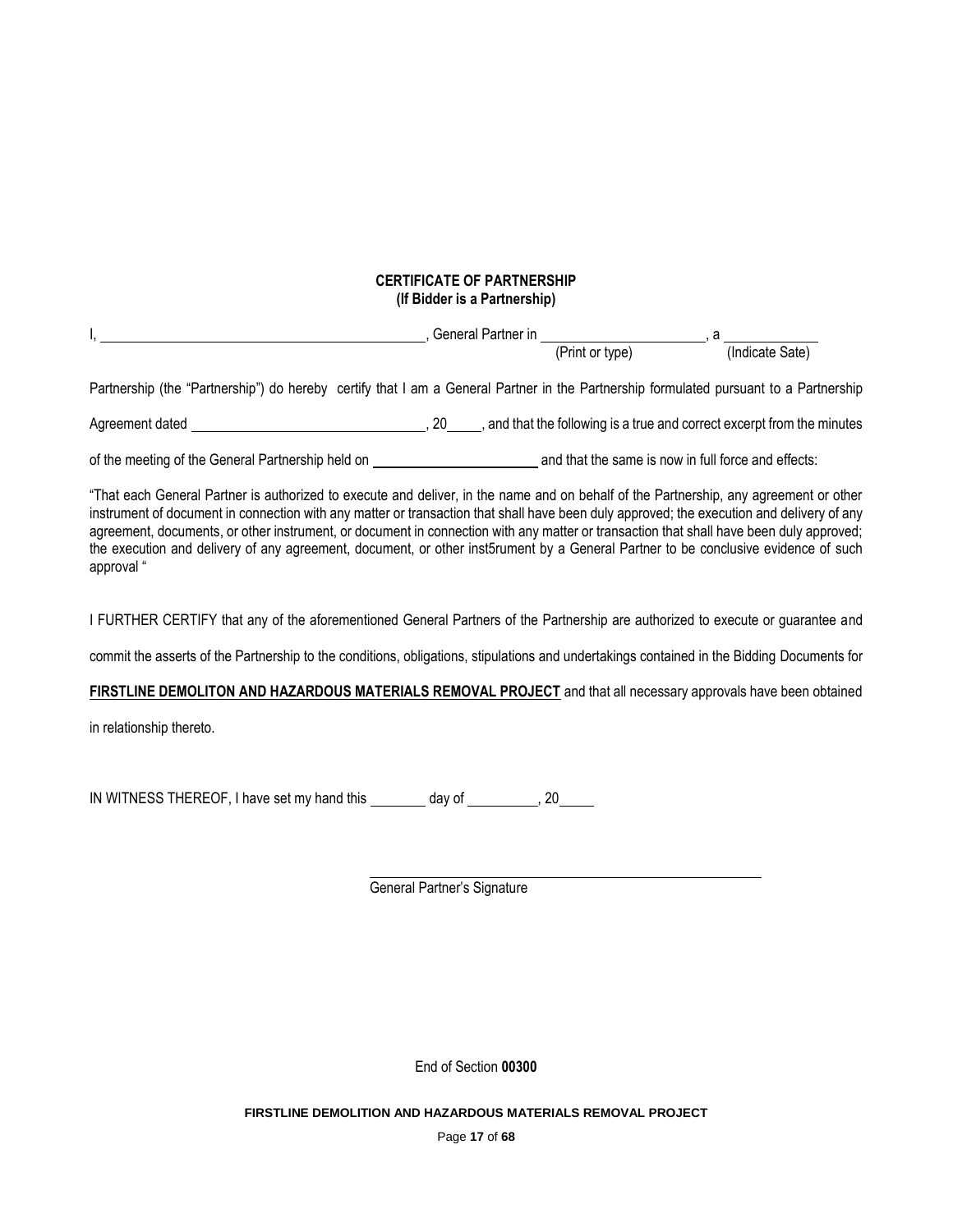## **SECTION 00310: BID BOND**

(LOUISIANA FORM)

KNOW ALL PERSONS That we "the Bidder," a corporation, individual, partnership, joint venture, of the state of, qualified to do business in the State of Louisiana, as Principal, and "the Surety," of the state of, authorized to do business as surety in the State of Louisiana, are hereby held and firmly bound unto the **FLS**, as oblige in the amount of five percent (5%) of the sum of the Bidder's Base Bid plus all Alternates, which equates to the penal sum of **Dollars** (\$ \_\_\_\_\_\_\_\_\_\_\_\_\_\_\_\_\_), for the payment of which the Bidder and Surety hereby bind ourselves, our respective heirs, successors, legal representatives and assigns, jointly and severally, firmly by these presents.

WHEREAS, the Bidder has submitted to the **FLS** the Bidder's Bid, to which this Bond is attached, to enter into the Contract with the **FLS** for covered by Bidding Documents prepared by the Landmark Consulting, which Bidding Documents are incorporated into this Bid Bond by this reference:

The condition of this obligation is that, if the Bidder (a) faithfully performs and fulfills all the understandings, covenants, terms, conditions and requirements of the Bidding Documents (including written Addenda) within the time specified or any extension thereof, with or without notice to the Surety, or (b) fails to comply with all the understandings, covenants, terms, conditions and requirements of the Bidding Documents (including written Addenda) within the time specified or any extension thereof, with or without notice to the Surety, but pays the FLS the penal sum amount set forth in this Bond – then this obligation shall be null and void, otherwise this obligation shall remain in full effect.

A. If the FLS makes demand on the Surety to perform in accordance with the Surety's obligations under this Bond, then the full amount of the penal sum set forth in this Bond Shall be immediately due and payable, and the Surety shall pay that sum without delay. Additionally, the Surety shall reimburse the FLS for all costs of collection.

B. The Surety, for value received, stipulates and agrees that the obligations of the Surety and its Bond shall be in no way impaired or affected by any extension of the time within which the FLS may accept the Bid, and the Surety does, by this agreement, waive notice of any such extension.

C. It is the intention of the Bidder, Surety and FLS that the Surety shall be bound by all terms and conditions of the Bid- ding Documents and this Bid Bond. However, if any provision(s) of this Bid Bond is/are illegal, invalid or unenforceable, all other provisions of this Bid Bond shall nevertheless remain in full force and effect, and the FLS shall be protected to the full extent provided by LSA-R.S. 38:2218.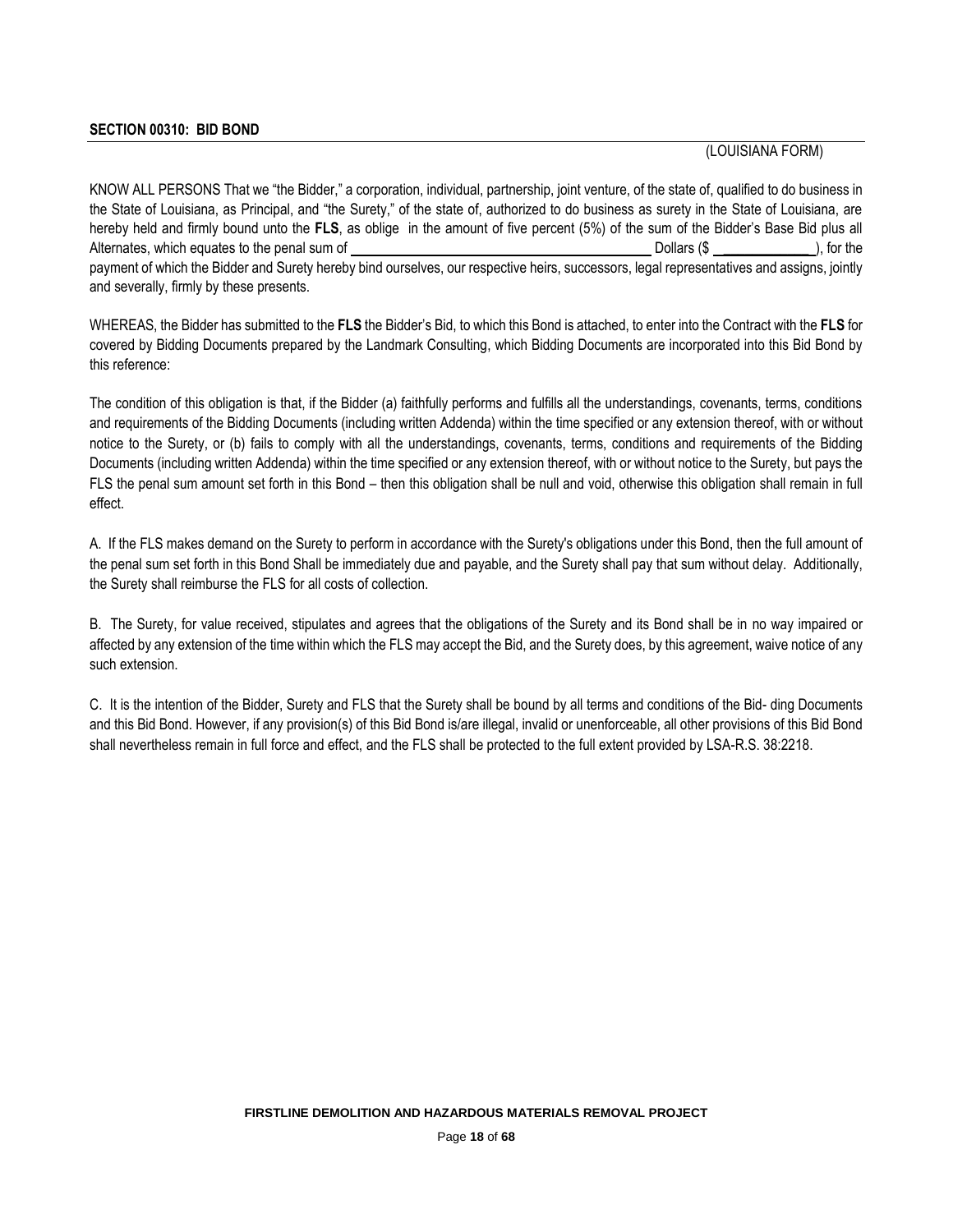IMPORTANT: The Surety shall provide proof satisfactory to the FLS that the Surety (a) is currently on the U.S. Department of the Treasury Financial Management Service list of approved bonding companies, or is a Louisiana domiciled insurance company with at least an A- rating.

| Address and Telephone of Surety             | Address and Telephone of agent (licensed and residing in Louisiana: |
|---------------------------------------------|---------------------------------------------------------------------|
|                                             |                                                                     |
| <b>BIDDER: (Sign &amp; Print Full Name)</b> |                                                                     |
|                                             |                                                                     |
| SURETY: (Sign & Print Full Name)            |                                                                     |
|                                             | (Attach Certified Copy of Power of Attorney)                        |

**END OF SECTION 00310**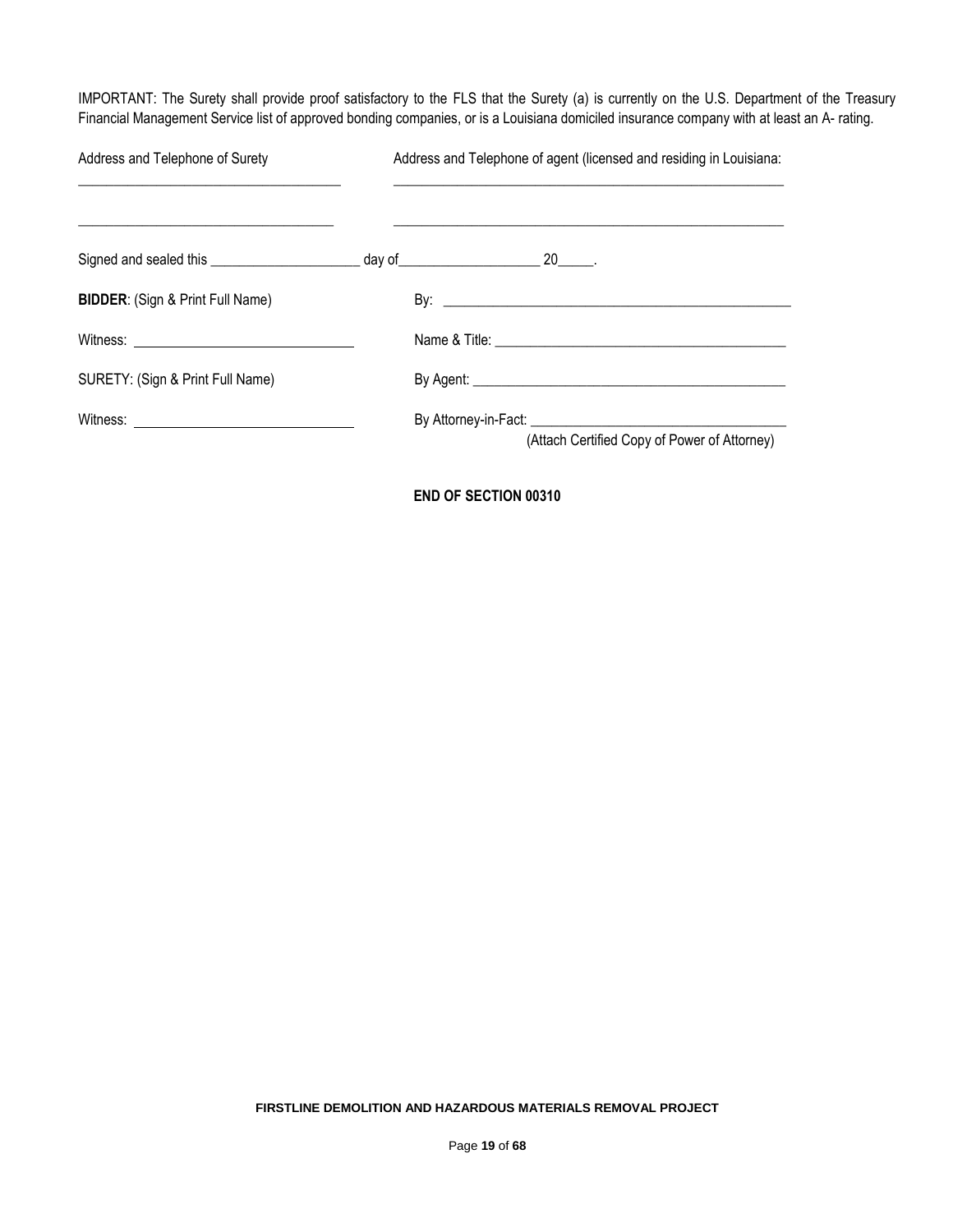#### **SECTION 00360: NON-COLLUSION STATEMENT**

State of Louisiana

Parish of Orleans

\_\_\_\_\_\_\_\_\_\_\_\_\_\_\_\_\_\_\_\_\_\_\_\_\_\_\_\_\_\_\_\_\_\_\_\_\_\_\_\_\_\_\_\_\_\_\_\_\_\_\_\_\_\_\_\_\_ , states that he/she is \_\_\_\_\_\_\_\_\_\_\_\_\_\_\_\_\_\_\_ (a partner of the firm,

officer of the corporation, or individual making the foregoing proposal or bid); that said proposal is genuine and not collusive or sham; that said bidder has not colluded, conspired, connived or agreed, directly or indirectly, with any bidder or person to put in a sham bid or to refrain from bidding, collusion, or communication or conference, with any person, to fix the bid price or affiant or any other bidder, or to fix any overhead, profit or cost element, or that of any other proposer, or to secure any advantage against any person interested in the proposed contract, and that all statements contained in the said bid or proposal are true.

> **\_\_\_\_\_\_\_\_\_\_\_\_\_\_\_\_\_\_\_\_\_\_\_\_\_\_\_\_\_\_\_\_\_\_\_\_\_\_\_\_\_\_\_\_\_\_\_\_\_\_\_\_\_\_\_\_** (Signature)

| THE PRINCIPALS OF THE COMPANY ARE:         |  |  |  |
|--------------------------------------------|--|--|--|
|                                            |  |  |  |
|                                            |  |  |  |
|                                            |  |  |  |
|                                            |  |  |  |
| (Signature)                                |  |  |  |
| (Print or Type)                            |  |  |  |
|                                            |  |  |  |
|                                            |  |  |  |
| AREA CODE & PHONE ________________________ |  |  |  |
|                                            |  |  |  |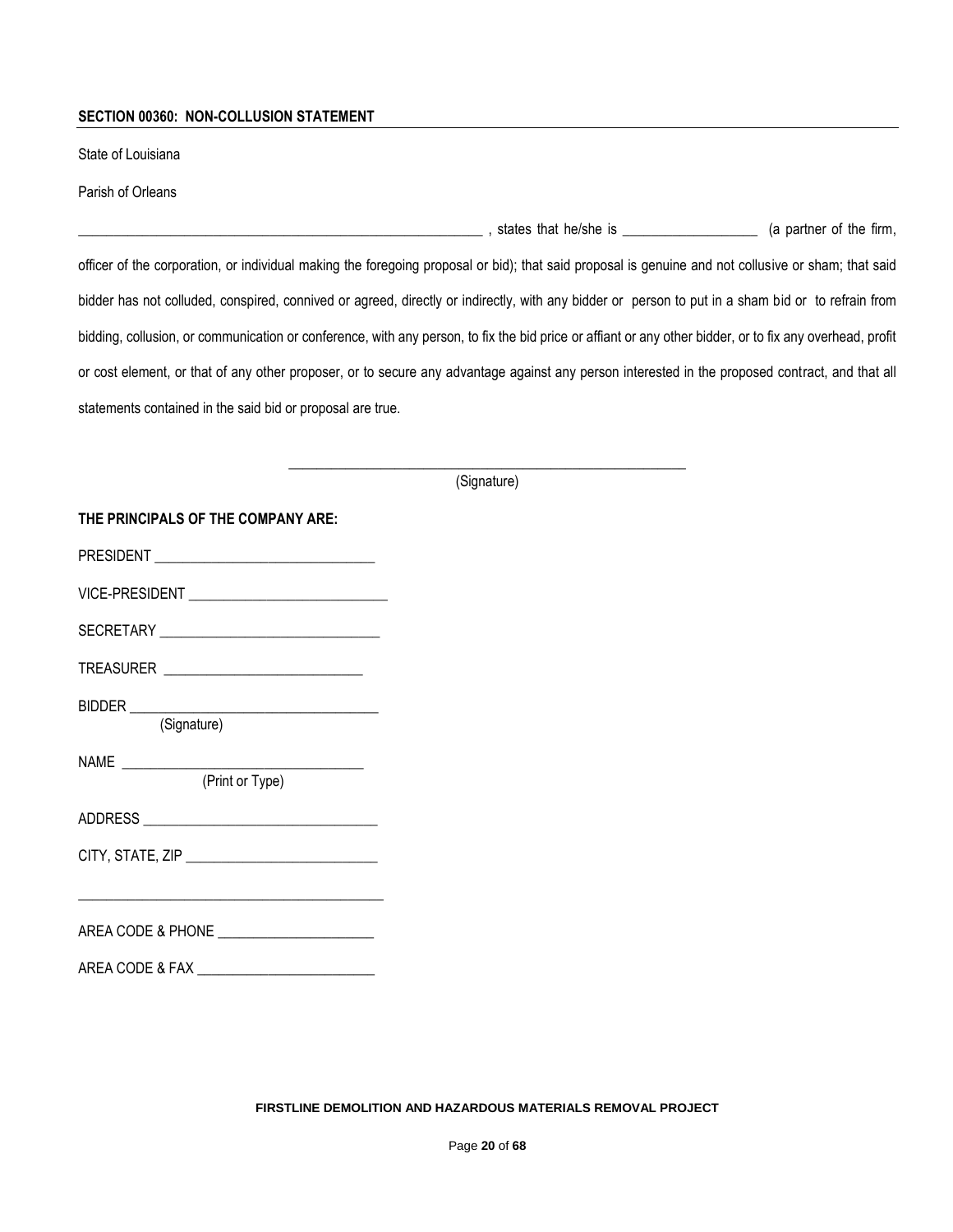

**4200 CANAL STREET NEW ORLEANS LOUISIANA 70115**

# **QUALIFICATION SUBMITTALS**

# **TO BE SUBMITTED BY AWARDEE**

# **QUALIFICATION SUBMITTALS**

SCHEDULE OF MANUFACTURES AND SUPPLIERS SUBCONTRACTOR'S QUESTIONNAIRE CERTIFICATION OF EQUAL OPPORTUNITY AND NON SEGREGATED FACILITIES CERTIFICATION REGARDING DEBARMENT, SUSPENSION AND OTHER RESPONSIBILITY MATTERS NOTICE TO QUALIFY AND CHECKLIST- NOTICE TO QUALIFY RETURN FORM

## **QUALIFICATION SUBMITTALS (FORM IS NOT INCLUDED WITH THE BIDDING DOCUMENTS)**

LOG OF SUBMITTALS SUMMARY PROGRESS SCHEDULE DOCUMENTATION INDICATING EVIDENCE OF AUTHORITY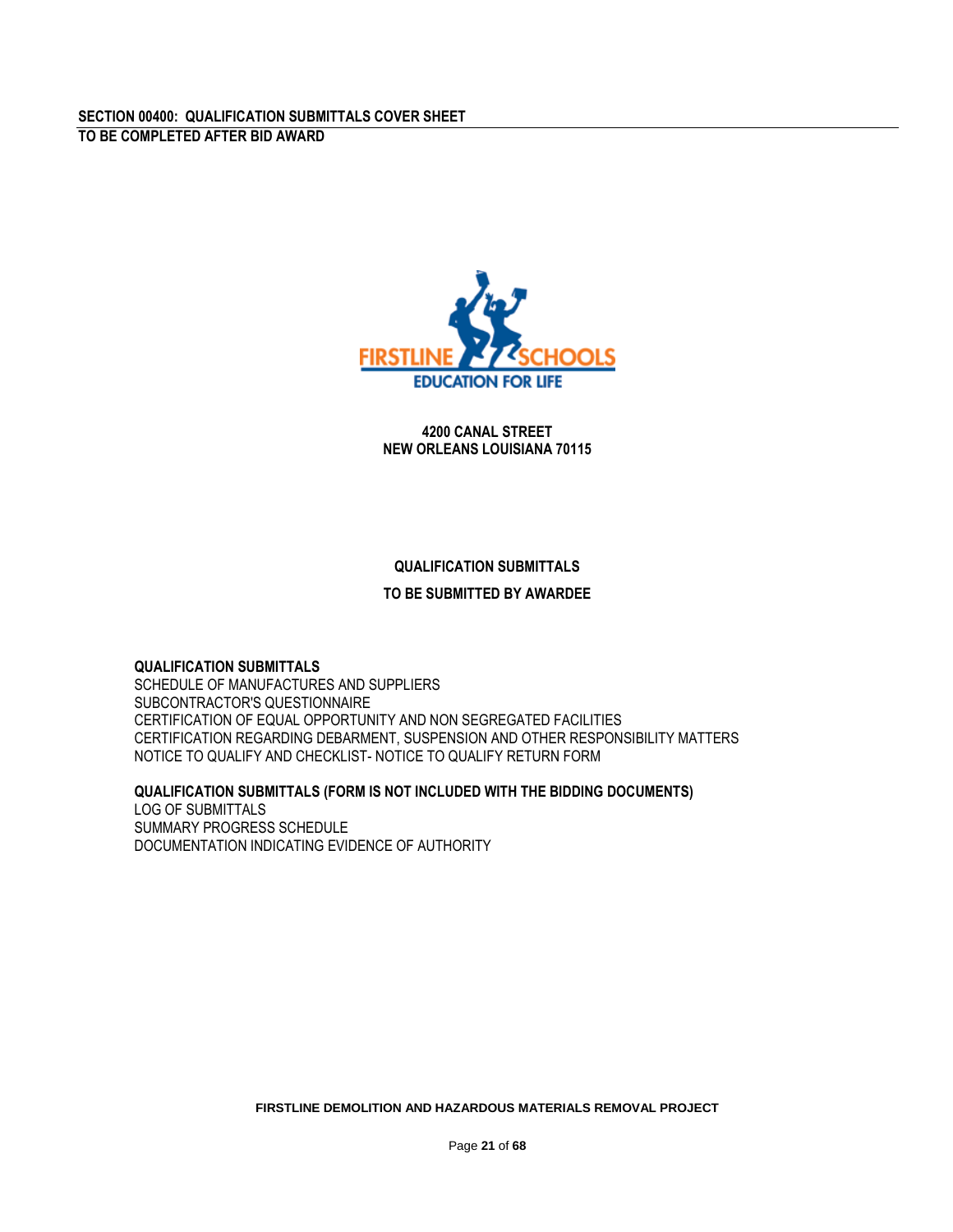#### **SECTION 00420 SCHEDULE OF MANUFACTURERS AND SUPPLIERS**

#### **ARTICLE 1 ITEMS "NAMED OR SPECIFIED"**

The Apparent Low Bidder s shall, within forty-eight (48) hours after the opening of the Bids, nominate the Bidder's manufacturers and Suppliers for those significant items named or specified in the Specifications and Drawings (including all Addenda) listed in Schedule 1.5 below by circling the letters "A", "B", "C" etc., (corresponding to each of the listed manufactures and suppliers). If the bidder fails to circle a manufacturer for a listed item of material or equipment, or circles more than one letter for a listed item or material or equipment, the Bidder hereby agrees to nominate, for that item, the manufacturer and/or Supplier selected by the Owner. The requirements to make a definite selection and to clarify any omissions or ambiguities applies to the Apparent Low Bidder and any other Bidder wishing to remain in contention for the award.

The bidder has examined the requirements of the Instruction to the Bidders, and the Apparent Low Bidder agrees that, except as may be consented to by the Program manager of the Instruction to Bidders, substitute or "or-equal" items of material and equipment will not be considered by the Landmark until after the date when the Owner and Contractor execute the

The Apparent Low Bidder assumes responsibility for the cost and time required to make items of material or equipment conforms to the requirements of the Bidding Documents. In addition, if an item of material or equipment named or specified that is expressly listed in Schedule 1.5 required any changes in the Work, including, but not limited to changes in the Specifications, any testing requirements, or in any means and methods, indicated in or required by the Bidding Documents, the Bidder, except as provided below, assumes responsibility for the cost and time required to carry out such changes in the Work. Submissions of a Bid constitutes a binding representation by the Bidder that the Bidder acknowledges and accepts the determination that nay delay and all cost resulting from the events contemplated in this paragraph do not justify any increase(s) in the Contract Price and/or Contract Time.

The responsibility for the cost and time required to carry out changes in the Work assumed by the Bidder under paragraph 1.3 does not extend to the liability of the Architect arising out of or resulting from errors or omissions in the preparation of the Bidding Documents. Nor does such responsibility apply to changes in the Work required to accommodate equipment or materials expressly listed in Schedule 1.5, if the Landmark had actual knowledge of those changes at least fifteen (15) day before Bid opening

#### **Schedule of Bid Materials and Equipment**

## **ITEMS NAMED OR SPECIFIED (** ENTERED BY THE PROGRAM MANAGER**)**

**CONTRACTOR** TO NOMINATE (CIRCLE) ITEM OF MATERIAL IS A SPECIFICATION ITS CHOSEN NAMED OR SPECIFIED OR SPECIFIED OR SPECIFIED OR SPECIFIED OR SPECIFIED SECTION MANUFACTURERS AND/OR SUPPLIERS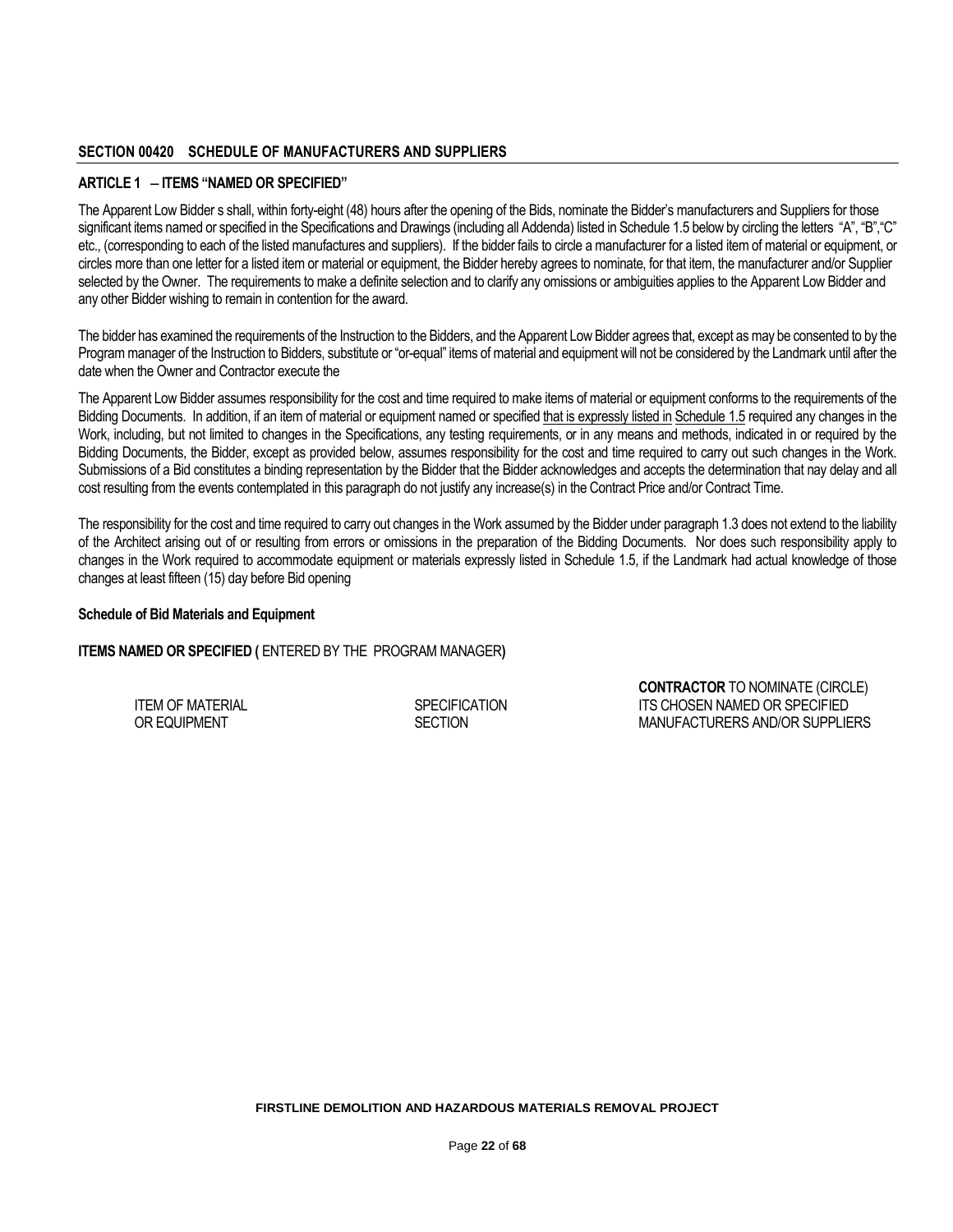## **ARTICLE 2 SUBSTITUTE OR "OR-EQUAL" ITEMS**

The General Conditions provides for the consideration (after the date the Owner and Contractor execute the Agreement) and possible acceptance by the Architect of substitute or "or-equal" items of material or equipment (unless an item named is followed by words establishing that no substitution or "or-equal" is permitted). If sufficient information is submitted to the Architect allows consideration (after Contract Award) and possible acceptance by the **PM** of "or equal" or substitute materials or equipment. Essentially, the **PM** will consider the proposed "or equal" or substitute material or equipment if sufficient information is submitted to allow the **PM** to determine that the material or equipment proposed is equivalent or equal to that named or specified.

If the Bidder knows or has reason to know that the Bidder intends to propose and;/or furnish or use substitute or "or-equal" items of material or equipment pursuant to the provisions of the General Conditions, the Bidder expressly agrees to list such items and the corresponding manufacturer, and the Bidder agrees to provide a deductive dollar amount. Unless otherwise specified in the Supplement Instructions, the deductive dollar amount shall represent one hundred percent (100%) of the cost difference between the corresponding item nominated by the Bidder. above and the Bidder's substitute or "or equal" item proposed. The deductive amount shall be indicated as wither lump sum or unit price. If the substitute or "or equal" item proposed by the Bidder does not or cannot be made to conform to the requirements of the price. If the substitute or "or-equal" item proposed by the Bidder does not or cannot be made to conform to the requirements of the Contract Documents, or both, the Bidder shall furnish the item corresponding to the manufacturer nominated by the Bidder or, if acceptable to the Owner and Architect at that time one of the other named or specified items.

The Bidder assumes responsibility for the cost and time required to make substitute or "or-equal" items of material or equipment conform to the requirements of the Contract Documents. In addition, if a substitute or "or-equal" item of material or equipment requires any changes in the Work, including, but not limited to changes in the drawings, any testing requirements, any means and methods indicated in or required by the Contract Documents or changes in work performed by the Owner or others, the Bidder shall assume full responsibility for the cost and time required to carry out such changes in the Work or work of others. Submission of a Bid constitutes a binding representation by the Bidder that the Bidder acknowledges and accepts the determination that any delay and all costs resulting from the events contemplated in this paragraph do not justify any increase(s) in Contract Price and/or Contract Time.

The General .Conditions provides for reimbursement by the Contractor to the Owner for any additional expenses incurred by the Owner or Landmark directly attributable to the substitution and the substitute item of material or equipment, and allows the Landmark to reject a substitute if the deduction proposed does not, in the Landmark's judgment, reflect the net difference in cost.

**CONTRACTOR** TO NAME ITS

## **Schedule of Bid Materials and Equipment**

MATERIAL OR SPECIFICATION CHOSEN MANUFACTURERS EQUIPMENT SECTION SECTION AND SUPPLIERS

ITEM 2 -

ITEM 1 -

ITEM 3 -

**IMPORTANT**: The provisions of the Schedule of Materials and Equipment shall not create or impose any express or implied duty or obligation on the **Owner** or **PM** to exercise this authority for the benefit of the Apparent Low Bidder or any *listed* manufacturer and/or Supplier.

END OF SECTION 00420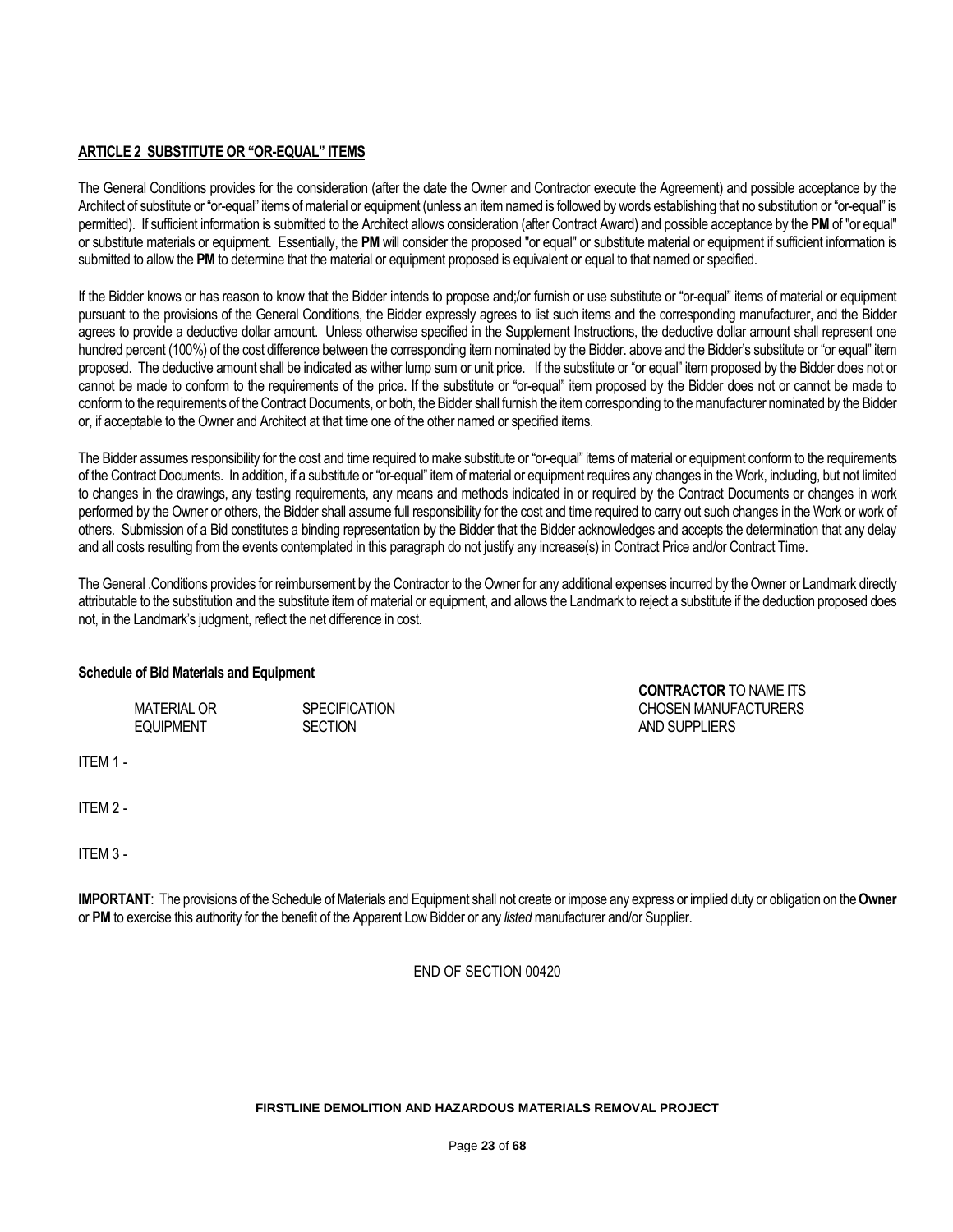# **SECTION 00430 SUBCONTRACTOR'S QUESTIONNAIRE**

# **ARTICLE 1 ORGANIZATION**

| Date of organization (or corporation) | State of incorporation | (IRS)EIN |
|---------------------------------------|------------------------|----------|
|                                       |                        |          |

Title/name of Principals (President, Vice Presidents, Secretary and Treasurer, if a corporation; partners, if a partnership

If your organization, any business entity related to or affiliated with your organization, or any present or former executive employee, officer, director shareholder (owning twenty percent (20%) or more of the outstanding shares), partner, or owner of your organization or of any such related or affiliated entity has ever been convicted of a felony, or has felony charges pending, in any state within the last three years from the date of Bid opening, furnish with this Bidder Questionnaire all material facts relating to any such felony conviction or any such pending felony charges.

#### **ARTICLE 2 LICENSING**

Attach copies of all your organization's valid Louisiana Contractor's licenses covering Work that your organization intends to perform under a subcontract and for which a license is required under LSA-R.S. Title 37, Chapter 24.

#### **ARTICLE 3 EXPERIENCES**

What is the general character of the work performed by your organization? \_\_\_\_\_\_\_\_\_\_\_\_

How many years experiences in the construction OR Demolition of school facilities, and/or and other like institutional facilities has your organization had: (a) as a General Contractor? \_\_\_\_\_\_\_\_\_\_\_\_\_\_; (b) as a Subcontractor? \_\_\_\_\_\_\_\_\_\_\_\_\_

Attach a list of all public contracts or subcontracts that your organization has performed within the last five (5) years involving secondary schools, post-secondary and/or other like facilities similar in character and scope to the Work under the Bidding Documents (using the forms in the References Attachment" attached). If the contract or subcontract referenced is not substantially completed, furnish the percent complete for that contract or subcontract. Within the last five (5) years, has your organization failed to complete a contract or subcontract awarded to it? If so, for each contract or subcontract, state when, where and why.

Within the last five (5) years, have any claims arising from or relating to a contract or subcontract been made against your organization or any officer or partner of your organization that resulted in litigation or arbitration?

If so, attach a description of each claim, the amount of claim, the parties involved, and settlement amount or award.

Within the last five (5) years, has your organization or an officer or partner of your organization made any claims? Any arising from or relating to a contract or subcontract that resulted in litigation or arbitration? \_\_\_\_\_\_\_. If so, attach a description of each claim, the amount of claim, the parties involved, and the settlement amount or award.

## **ARTICLE 4 ADDITIONAL QUALIFICATIONS**

Will you subcontract any part of the Work covered by the intended Sub-agreement? \_\_\_\_\_\_\_\_\_. If so, which parts of the Work covered by the intended Sub-agreement do you intend to subcontract to a lower tier Subcontractor?

State the name, address and telephone number of a representative of your organization who personally visited and inspected the . Also describe the subsurface and physical conditions that are at or contiguous to the site that your representative investigated and how they were accounted for in the preparation of your organization's sub-bid.

Attach a list of construction equipment and machinery your organization intends to use in the execution of the Work.

Does your organization rent or lease equipment or facilities from other affiliate organizations?<br>
If so, state the name of the affiliate organization(s)

Bank line of credit available? \$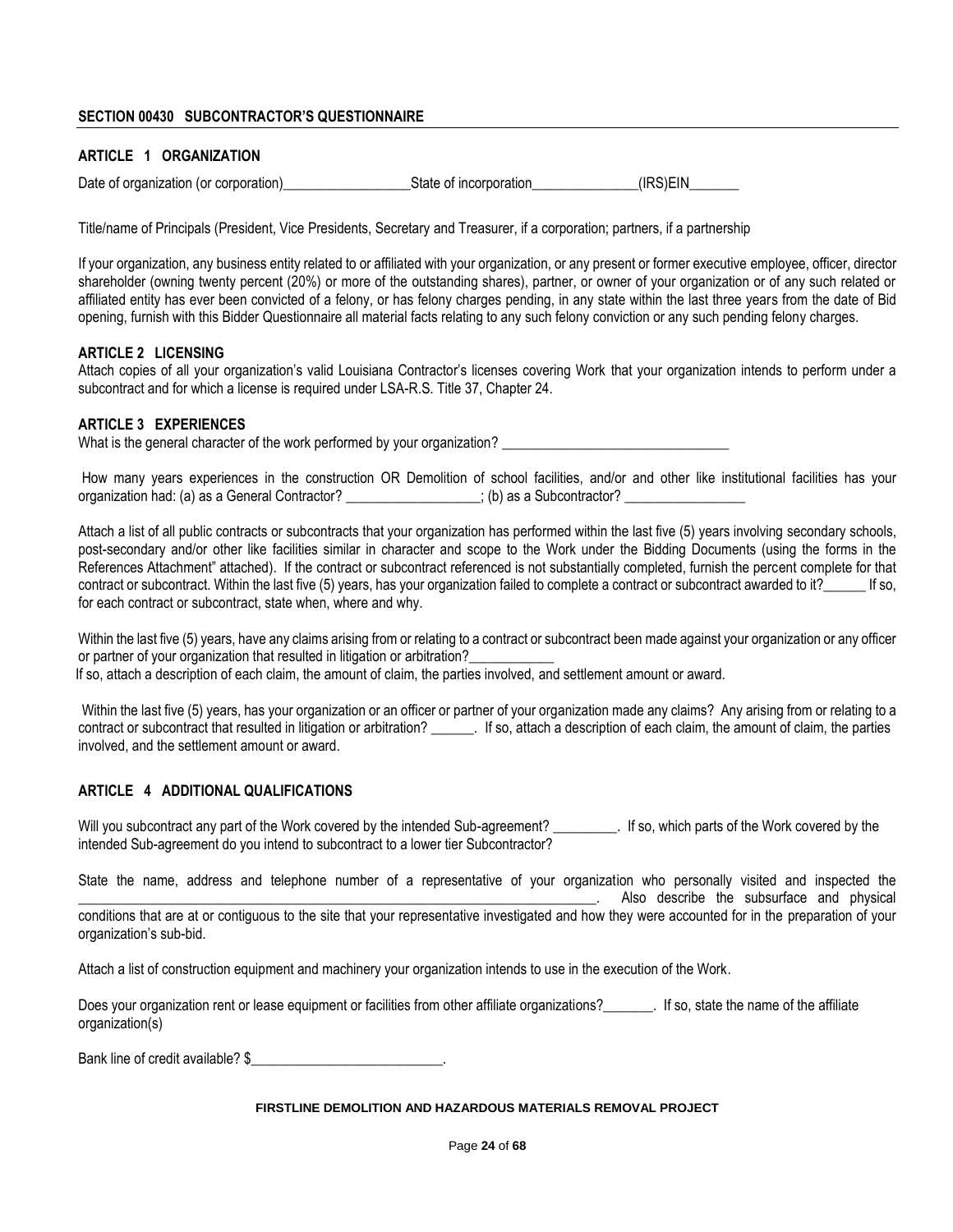# **ARTICLE 5 REFERENCES**

Please list Trade references (Minimum of 3):

Please list Bank references:

Please list Insurance information:

The undersigned Subcontractor\_\_\_\_\_\_\_\_\_\_\_\_\_\_\_\_\_\_\_\_\_\_\_\_\_\_\_\_\_\_\_\_\_\_\_\_\_\_\_\_\_\_\_\_\_\_\_\_\_\_ warrants that all statements and answers made to the interrogatories in this Questionnaire are current, accurate and complete as of the date stated below. (Note: Attachments shall be fastened at the end of this Section in the bound Bidding Documents).

| Signed by |        |    |
|-----------|--------|----|
| Name      |        |    |
| Title     |        |    |
|           |        |    |
| on this   | day of | 20 |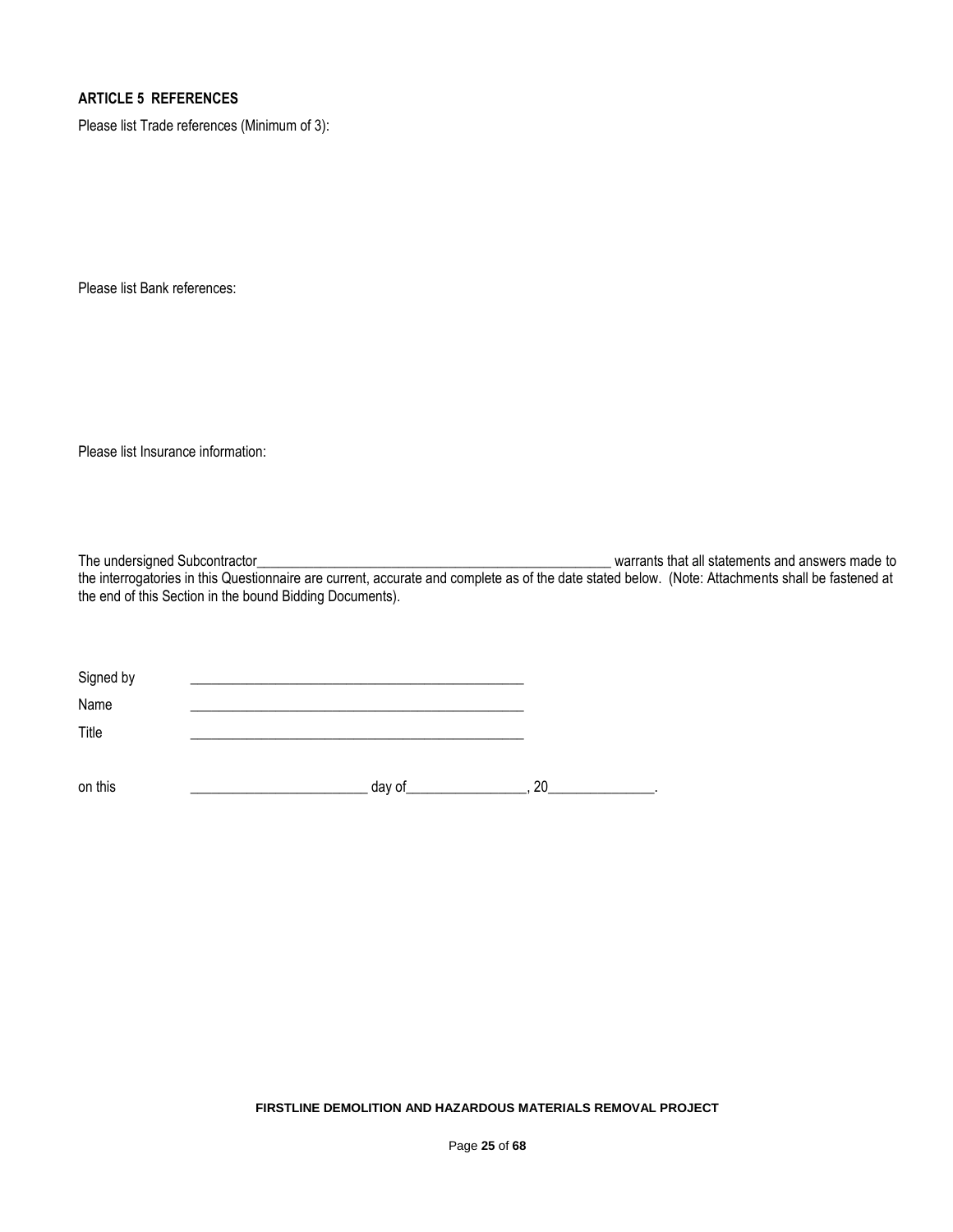# **CERTIFICATE OF PRINCIPAL (NOMINATED SUBCONTRACTOR)**

| I, certify that I am the Secretary of the Corporation or a General Partner or Managing Partner of the partnership,                        |                                                                                                    |  |  |                                           |
|-------------------------------------------------------------------------------------------------------------------------------------------|----------------------------------------------------------------------------------------------------|--|--|-------------------------------------------|
| named as the Subcontractor in the attached Questionnaire; that                                                                            |                                                                                                    |  |  | who signed the Questionnaire on behalf of |
|                                                                                                                                           |                                                                                                    |  |  |                                           |
|                                                                                                                                           | that I know the undersigned's signature, and the sign signed on the Questionnaire on behalf of the |  |  |                                           |
|                                                                                                                                           |                                                                                                    |  |  |                                           |
| signature, and the signature on the Questionnaire is genuine, and that the Questionnaire was duly signed, sealed, and attested for and on |                                                                                                    |  |  |                                           |
|                                                                                                                                           |                                                                                                    |  |  |                                           |
| partners_<br>the contract of the contract of the                                                                                          |                                                                                                    |  |  |                                           |

Signed by the Secretary or Other Authorized Officer of the Corporation Or By General or Managing Partner Certifying

\_\_\_\_\_\_\_\_\_\_\_\_\_\_\_\_\_\_\_\_\_\_\_\_\_\_\_\_\_\_\_\_\_\_\_\_\_\_\_\_\_\_\_\_\_\_\_\_\_\_\_\_\_\_\_\_\_\_\_\_\_

\_\_\_\_\_\_\_\_\_\_\_\_\_\_\_\_\_\_\_\_\_\_\_\_\_\_\_\_\_\_\_\_\_\_\_\_\_\_\_\_\_\_\_\_\_\_\_\_\_\_\_\_\_\_\_\_\_\_\_\_\_

Name of the Corporation or True Name of the Partnership

(Corporate Seal)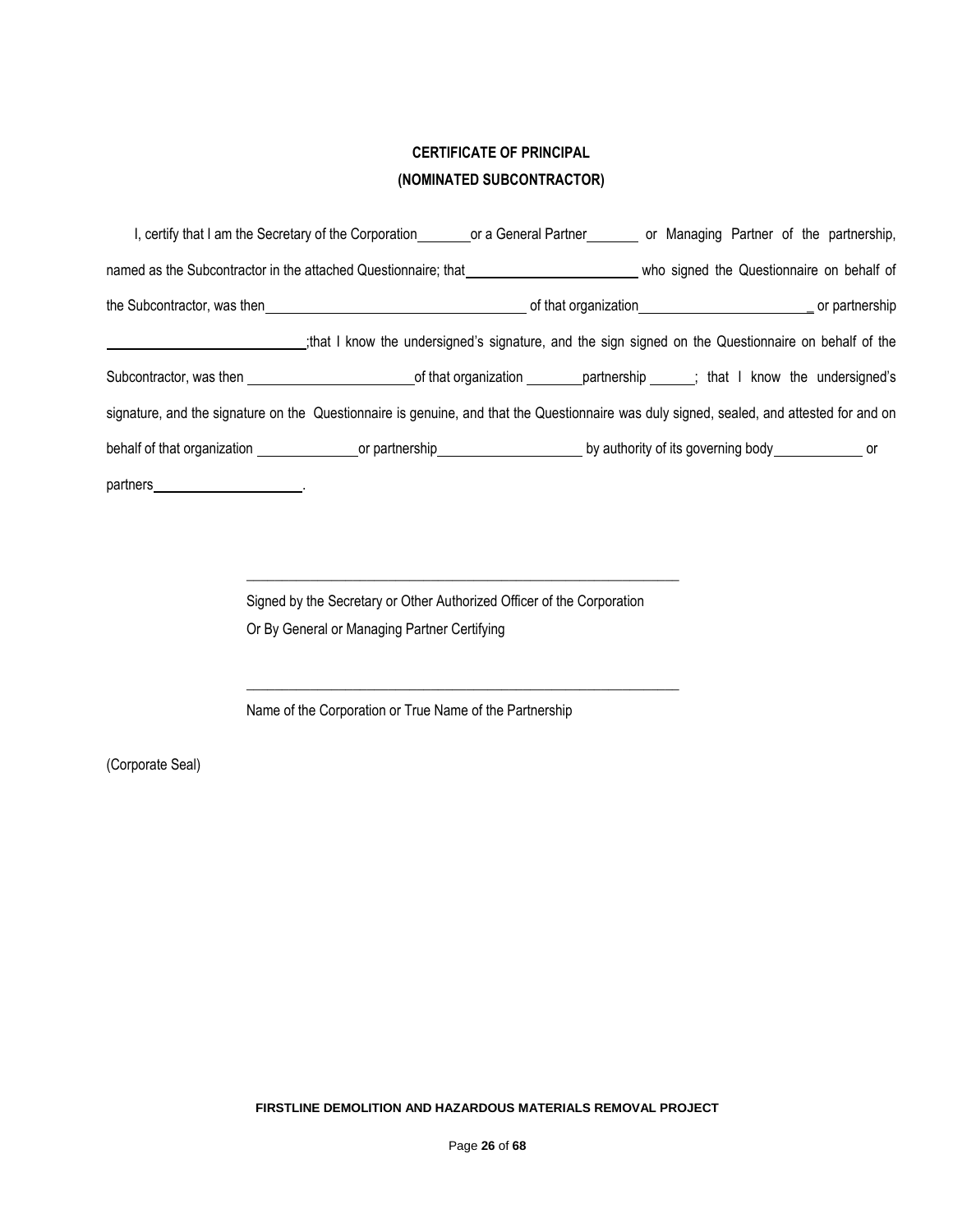# **VERIFICATION**

# **(NOMINATE SUBCONTRACTOR)**

**PARISH OF** 

| Before me, a Notary duly commissioned, qualified and acting personally appeared<br>(name                                                                        |    |
|-----------------------------------------------------------------------------------------------------------------------------------------------------------------|----|
| of person who signed the Questionnaire on behalf of the Subcontractor), to me well known to be the person described in and who signed the                       |    |
| Questionnaire, who being by me first duly sworn upon oath, says that he/she is the attorney-in-fact for                                                         |    |
| (Subcontractor's name) and that he/she has been authorized by (enter name of individual,                                                                        |    |
| partnership name, or that governing body of the Subcontractor named in the attached corporate resolution)                                                       | to |
| execute the attached Questionnaire on behalf of the named Subcontractor in favor of the FLS.                                                                    |    |
| Subscribed and sworn before me this<br>day of the control of the control of the control of the control of the control of the control of the control o<br>$20$ . |    |

**Notary**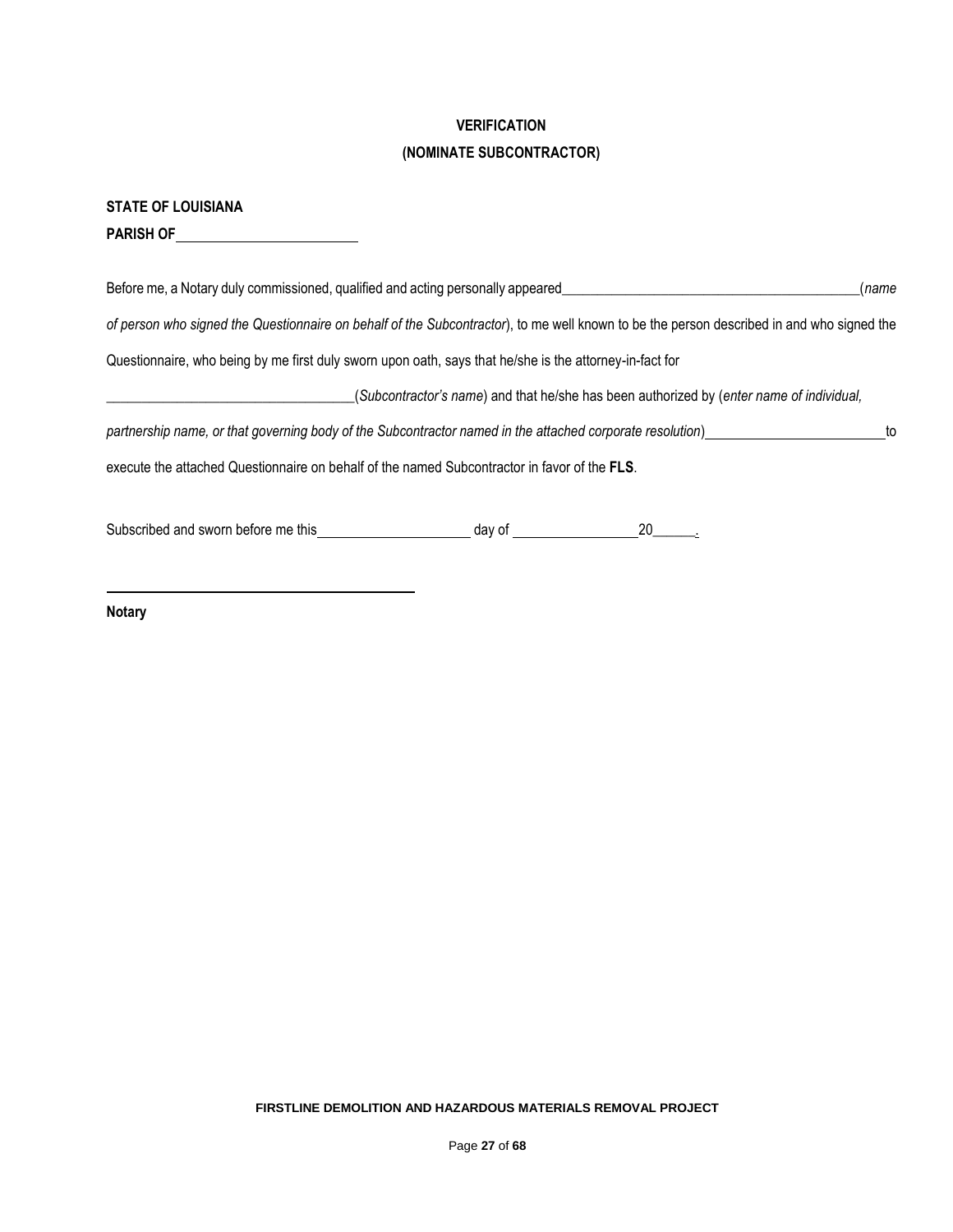## **REFERENCES**

| <b>REFERENCE:</b>                                                                                                                                                     | <b>REFERENCE:</b>                                      |
|-----------------------------------------------------------------------------------------------------------------------------------------------------------------------|--------------------------------------------------------|
|                                                                                                                                                                       |                                                        |
| Project/Contract Name: _______________________________                                                                                                                |                                                        |
|                                                                                                                                                                       |                                                        |
|                                                                                                                                                                       |                                                        |
| Project Started: Completed: Completed:                                                                                                                                | Project Started: ______________Completed: ____________ |
| Owner's Representative (Name and Telephone):                                                                                                                          | Owner's Representative (Name and Telephone):           |
| <u> 1989 - Johann Stoff, deutscher Stoff, der Stoff, der Stoff, der Stoff, der Stoff, der Stoff, der Stoff, der S</u><br>Bidders Representative (Name and Telephone): | Bidders Representative (Name and Telephone):           |
|                                                                                                                                                                       |                                                        |
| <u>REFERENCE:</u>                                                                                                                                                     | <b>REFERENCE:</b>                                      |
|                                                                                                                                                                       |                                                        |
|                                                                                                                                                                       |                                                        |
|                                                                                                                                                                       |                                                        |
|                                                                                                                                                                       |                                                        |
| Project Started: Completed: Completed:                                                                                                                                | Project Started: ______________Completed: ____________ |
| Owner's Representative (Name and Telephone):                                                                                                                          | Owner's Representative (Name and Telephone):           |
| Bidders Representative (Name and Telephone):                                                                                                                          | Bidders Representative (Name and Telephone):           |
| Scope of Project: Scope of Project:                                                                                                                                   |                                                        |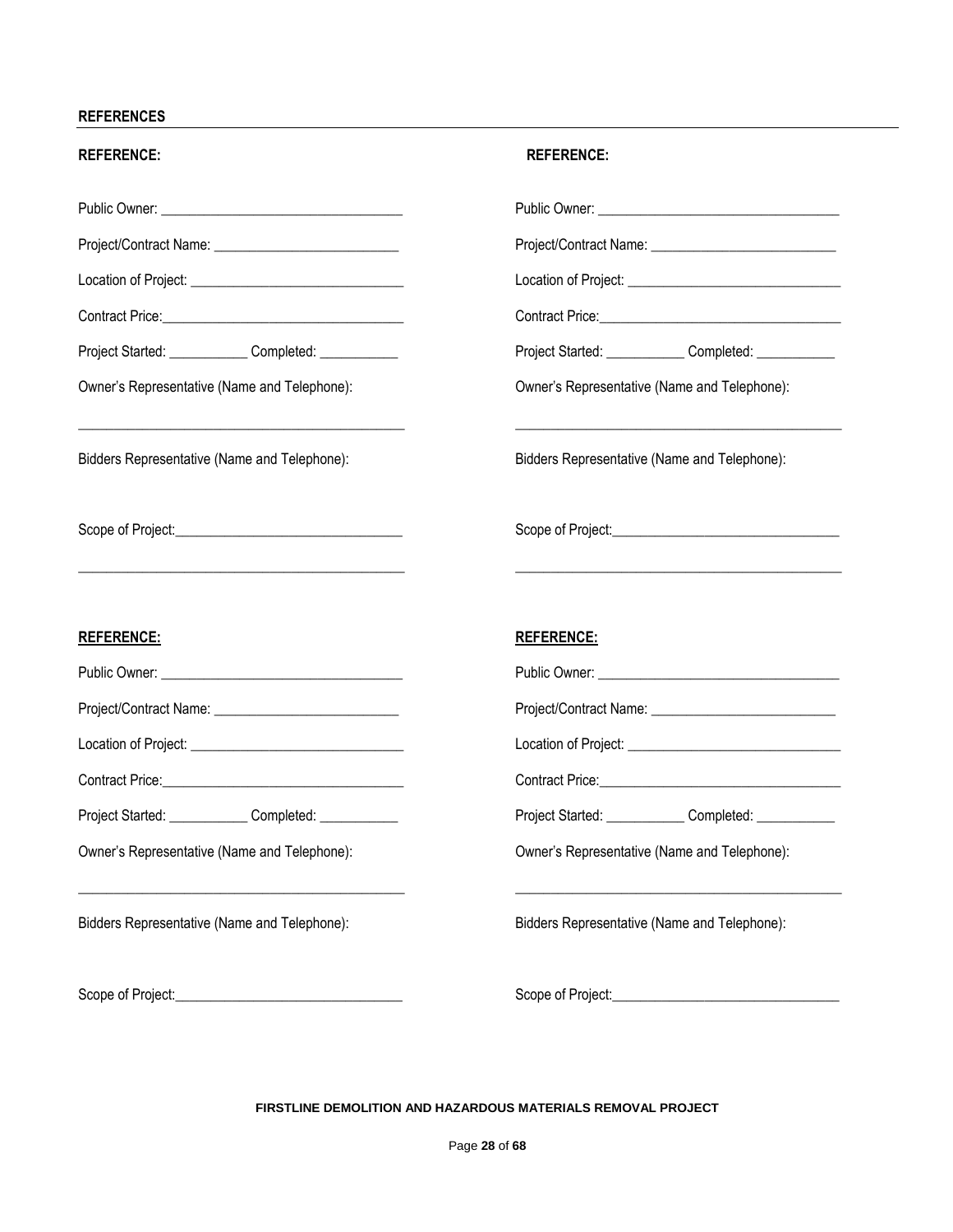# **SECTION 00430 LIST OF ALL SUB-CONTRACTORS**

| <b>Classification of</b> | <b>License Number(s)</b>       | Percent (%) of Base |
|--------------------------|--------------------------------|---------------------|
| Sub-Classification of    | <b>Classification Standing</b> | <b>Bid</b>          |
| Work to be performed     |                                |                     |
|                          |                                |                     |
|                          |                                |                     |
|                          |                                |                     |
|                          |                                |                     |
|                          |                                |                     |
|                          |                                |                     |
|                          |                                |                     |
|                          |                                |                     |
|                          |                                |                     |
|                          |                                |                     |
|                          |                                |                     |
|                          |                                |                     |
|                          |                                |                     |
|                          |                                |                     |
|                          |                                |                     |
|                          |                                |                     |
|                          |                                |                     |
|                          |                                |                     |
|                          |                                |                     |
|                          |                                |                     |
|                          |                                |                     |
|                          |                                |                     |
|                          |                                |                     |
|                          |                                |                     |
|                          |                                |                     |
|                          |                                |                     |
|                          |                                |                     |
|                          |                                |                     |
|                          |                                |                     |
|                          |                                |                     |
|                          |                                |                     |
|                          |                                |                     |
|                          |                                |                     |
|                          |                                |                     |
|                          |                                |                     |
|                          |                                |                     |
|                          |                                |                     |
|                          |                                |                     |
|                          |                                |                     |
|                          |                                |                     |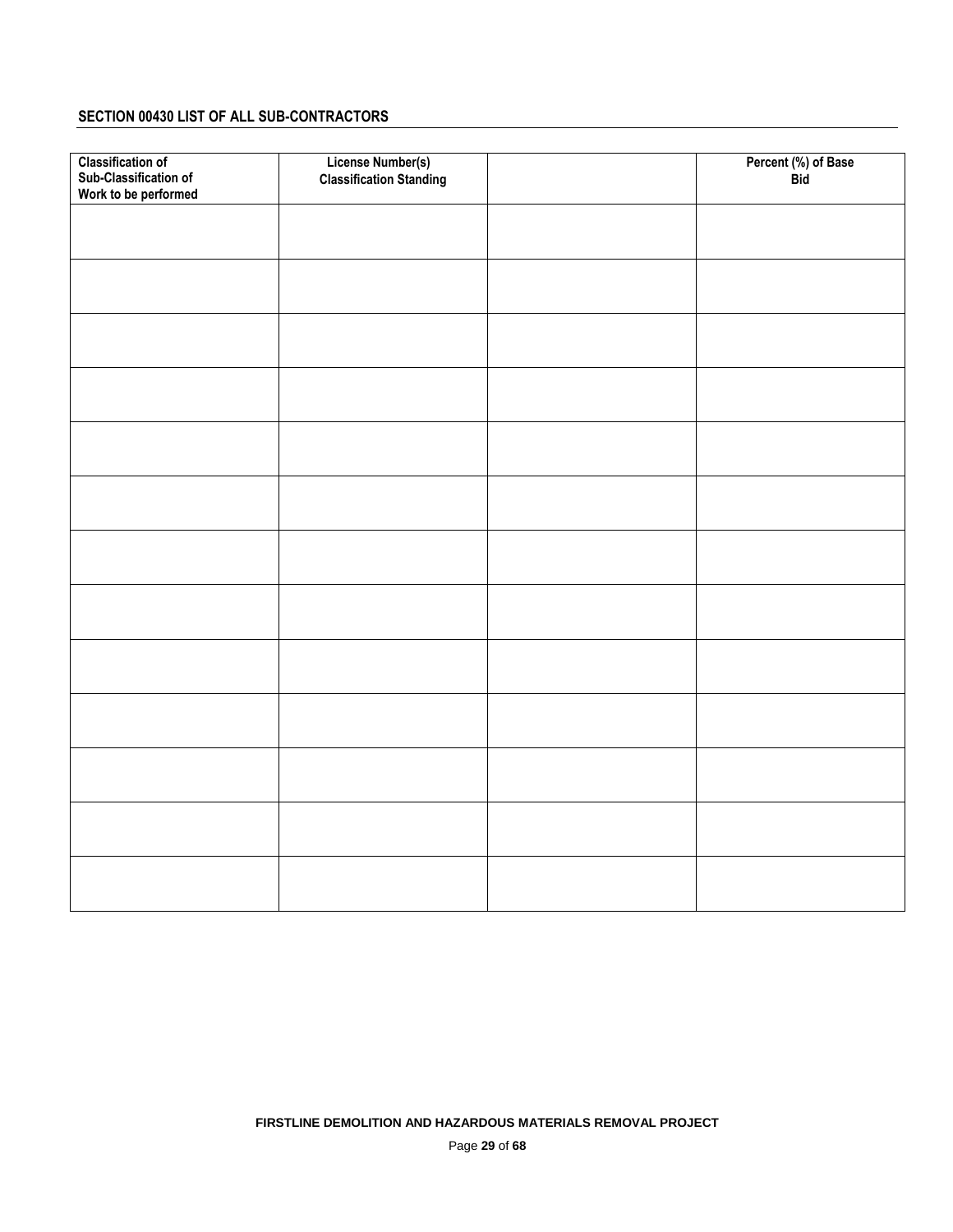## **SECTION 00450: CERTIFICATION OF EQUAL OPPORTUNITY AND NONSEGREGATED FACILITIES**

#### **1. THE BIDDER STATEMENT ABOUT EQUAL OPPORTUNITY CLAUSE**

- I have participated in previous contract(s) or subcontract(s) subject to the Equal Opportunity Clause under Executive Orders 11246 and 11375 or preceding Executive orders 10925 and 11114. I have filed all reports due under the requirements contained in 40 CFR, Part C, 8.11.
- \_\_\_\_\_\_ I have not participated in previous contract(s) or subcontract(s) subject to the Equal Opportunity Clause under Executive Orders 11246 and 11375 or preceding Executive Orders 10925 and 11114.
- \_\_\_\_\_\_ I will obtain a similar statement from any nominated Subcontractor(s), when appropriate.

\_\_\_\_\_\_\_\_\_\_\_\_\_\_\_\_\_\_\_\_\_\_\_\_\_\_\_\_\_\_\_\_\_\_\_\_\_\_\_\_\_\_\_\_\_\_\_\_\_

Signature and Title of Bidder's Representative

**\_\_\_\_\_\_\_\_\_\_\_\_\_\_\_\_\_\_\_\_\_\_\_\_\_\_\_\_\_\_\_\_\_\_\_\_\_\_\_\_\_\_\_\_\_\_\_\_\_** Printed or Typed Name and Title of Bidder's Representative

# **2. CERTIFICATION OF NONSEGREGATED FACILITIES**

The Bidder certifies that the Bidder does not maintain nor provide for its employees any segregated facilities at any of the Bidder's establishments, and that the Bidder does not permit its employees to perform their services at any location under the Bidder's control, where segregated facilities are maintained. The Bidder certifies that the Bidder will not maintain or provide for its employees to perform their services at any location, under the Bidder's control, where segregated facilities are maintained. The Bidder agrees that a breach of this certification would be a violation of the Equal Opportunity Clause in any Contract resulting from acceptance of this Bid. As used in this certification, the term "segregated facilities" means any waiting rooms, work areas, restrooms and washrooms, restaurants and other eating areas, time clocks, locker rooms and other storage or dressing areas, parking lots, drinking fountains, recreations, recreation or entertainment areas, transportation and housing facilities provided for employees that are segregated by explicit directive or are in fact segregated on the basis of race, color, religion, or national origin, because of habit, local custom, or otherwise. The Bidder agrees that (except where the Bidder has obtained identical certifications from nominated Subcontractor) the Bidder will obtain identical certifications from any Subcontractor to be awarded a Sub-agreement over \$10,000 that is exempt from the provisions of the Equal Opportunity Clause, and that the Bidder will retain those certifications in the Bidder's files.

**Date**\_\_\_\_\_\_\_\_\_\_\_\_\_\_\_\_\_\_\_\_\_\_\_\_\_\_\_\_ \_\_\_\_\_\_\_\_\_\_\_\_\_\_\_\_\_\_\_\_\_\_\_\_\_\_\_\_\_\_\_\_\_\_\_\_\_\_

**Name of Bidder**

**Official Address (Including Zip Code):** 

NOTE: The penalty for making false statements in offers is prescribed in 18 U.S.C. 1001.

**\_\_\_\_\_\_\_\_\_\_\_\_\_\_\_\_\_\_\_\_\_\_\_\_\_\_\_\_\_\_\_\_\_\_\_\_\_\_\_\_\_\_\_\_\_\_\_\_\_\_\_\_\_\_\_\_\_\_\_\_\_\_\_\_\_\_\_\_\_\_\_\_\_\_\_\_**

END OF SECTION **00450**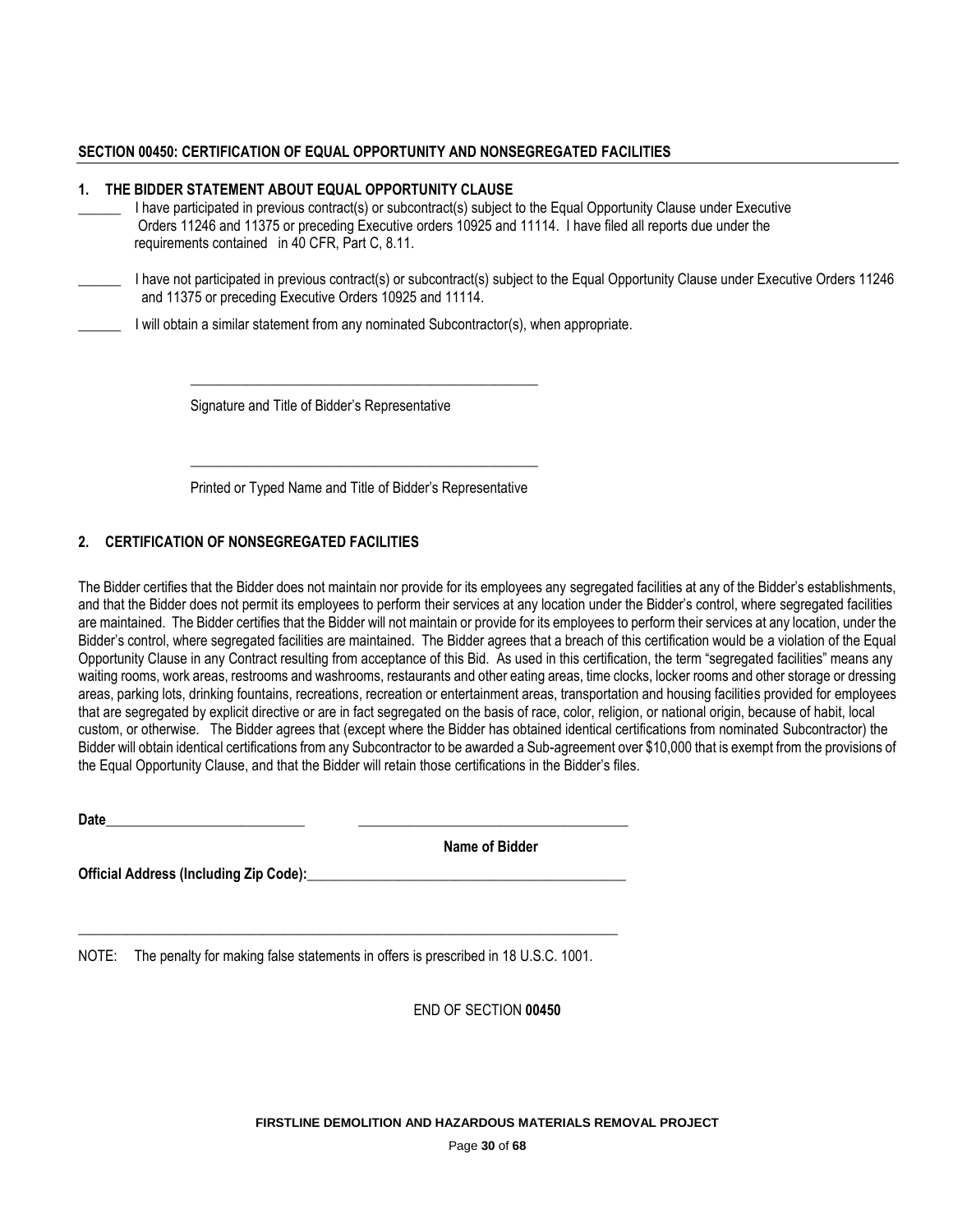## **SECTION 00460: CERTIFICATION REGARDING DEBARMENT, SUPENSION AND OTHER RESPONSIBILITY MATTERS**

The Bidder certifies to the best of its knowledge and belief that the Bidder and the Bidder principals:

- 1. Are not presently debarred, suspended, proposed for debarment, declared ineligible or voluntarily excluded from covered transactions by any Federal, State or local instrumentalities.
- 2. Have not within the last (5) years been convicted of or had a civil judgment rendered against them for commission of fraud or a criminal offense in connection with obtaining, attempting to obtain, or performing a public (Federal, State, or local) transaction or contract under a public transaction; violation of Federal or State antitrust statues or commission of embezzlement, theft forgery, bribery, falsification or destruction of records, making false statements, or receiving stolen property.
- 3. Are not presently indicted for or otherwise criminally or civilly charged by a government entity (Federal, State, or local) with commission of any of the offenses enumerated in paragraph 1 of this certification; and
- 4. Have not within the last (5) years before Bid opening had one or more public transactions (Federal, State, or local) terminated for cause or default.

I understand that a false statement on this certification may be grounds for rejection of this Bid termination of the award.

| Signature of Authorized Representative | Date |
|----------------------------------------|------|
|                                        |      |

END OF SECTION **00460**

**FIRSTLINE DEMOLITION AND HAZARDOUS MATERIALS REMOVAL PROJECT** 

Page **31** of **68**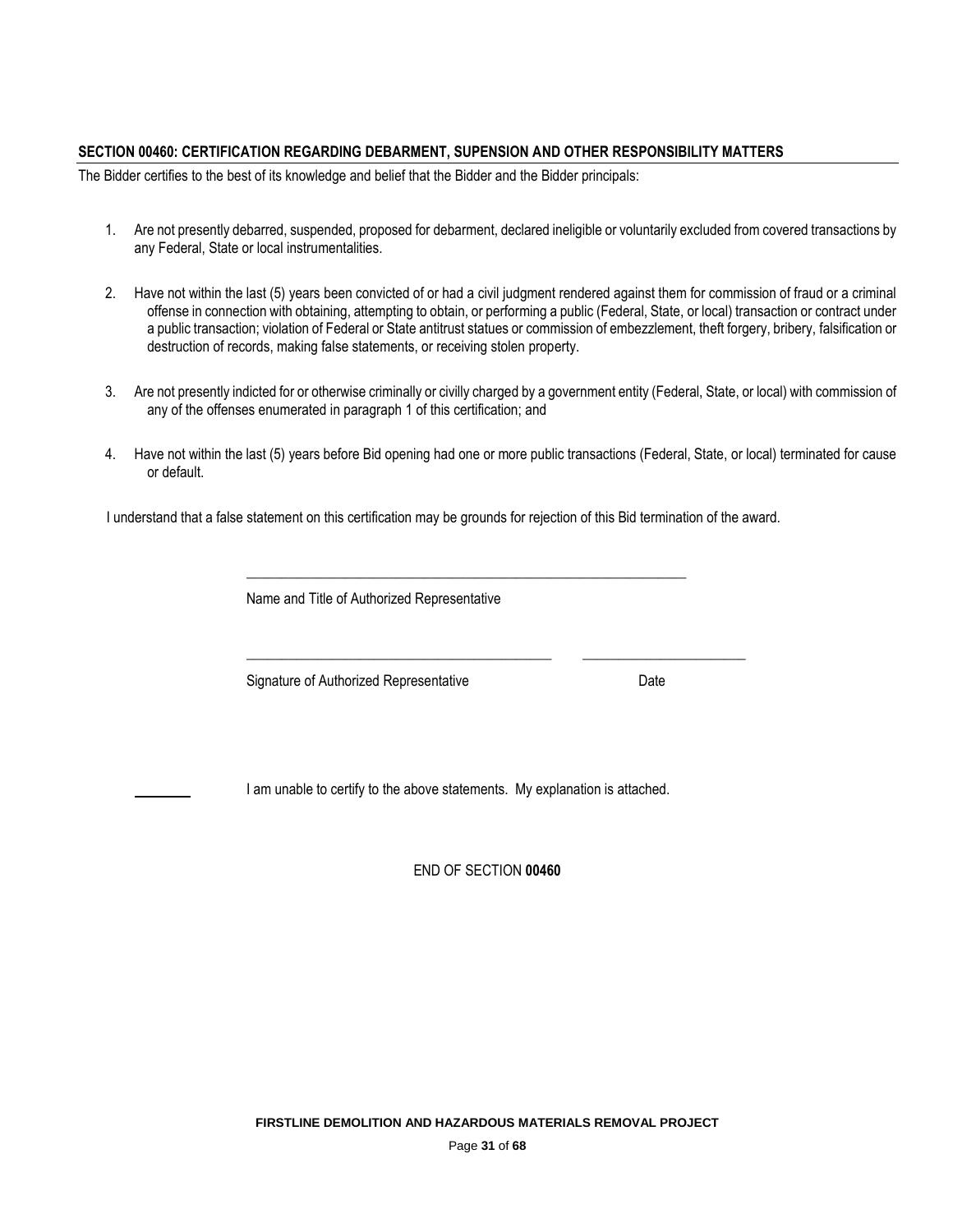(The Contractor)

AT: \_\_\_\_\_\_\_\_\_\_\_\_\_\_\_\_\_\_\_\_\_\_\_\_\_\_\_\_\_\_\_\_\_\_

\_\_\_\_\_\_\_\_\_\_\_\_\_\_\_\_\_\_\_\_\_\_\_\_\_\_\_\_\_\_\_\_\_\_

# **RE: NOTICE TO QUALIFY**

This correspondence is to advise that your bid dated 12/23/12, for the referenced contract has been reviewed and that your organization has been confirmed to be the Apparent Low Bidder. You are reminded to review the provisions of Section 00100 INSTRUCTION TO BIDDERS, Article 2 Qualification of Bidder and, if you have not provided us with qualification documents to date, to expedite delivery of the required Qualification Submittals as follows:

Provide within **six (6) business days,** after bid opening. Qualification Submittals. Please review Instruction to Bidders. Attach separated pages as necessary and describe subsurface and other physical conditions at or contiguous to the site that your representative investigated and how they were accounted for in the preparation of your organization's Bid.

So that this work may begin soon, we appreciate your immediate attention to the above details. Failure to comply with these conditions within the time specified may cause the **Owner** to consider your bid abandoned and declare your Bid Security forfeited.

ISSUED BY OWNER:  $RECEIVED ON$  \_\_\_\_\_\_\_\_\_, 20\_\_\_\_\_\_\_\_

Chief Operations Officer (The Contract)

 $\mathsf{By:}$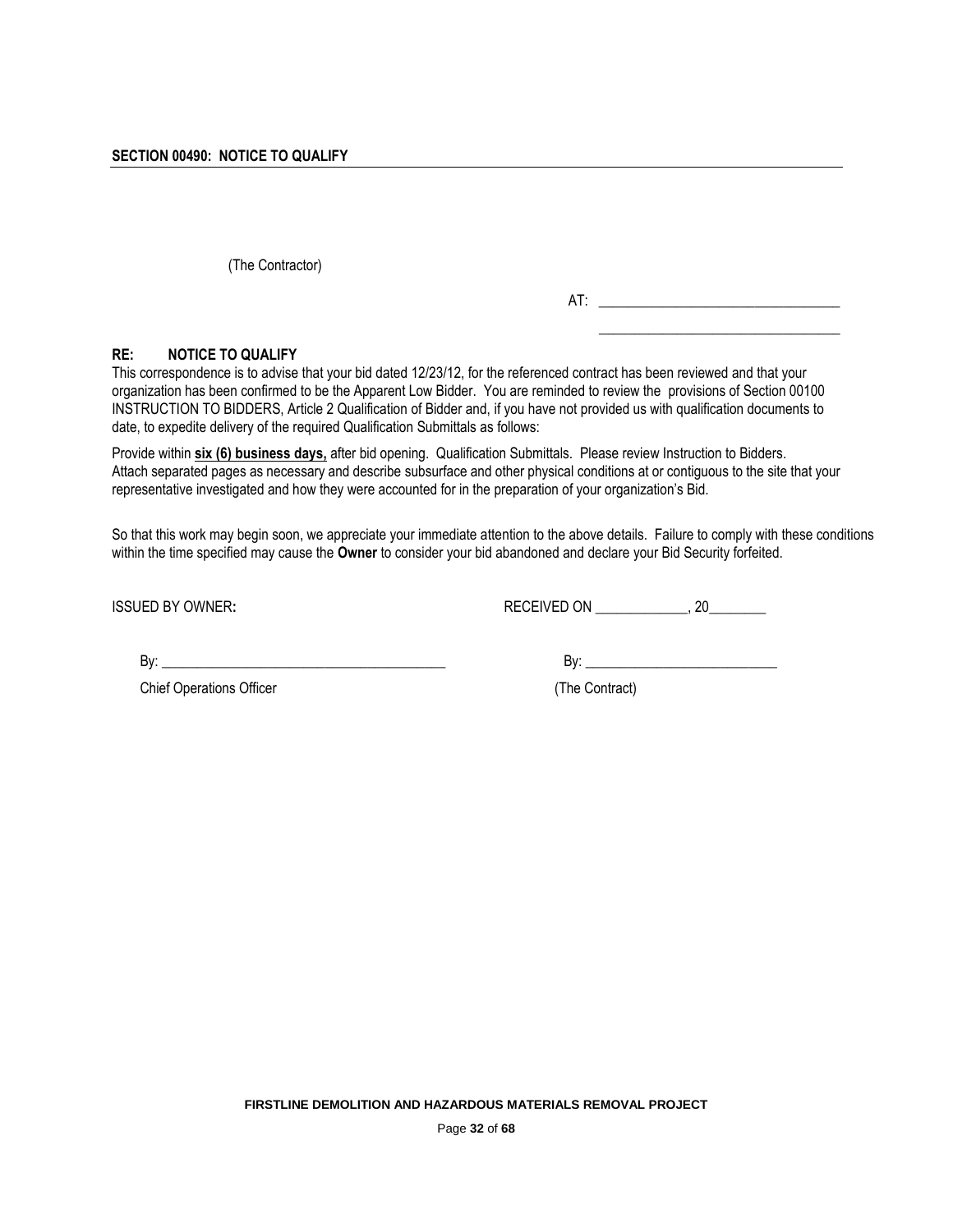\_\_\_\_\_\_\_\_\_\_\_\_\_\_\_\_\_\_\_\_\_\_\_\_\_\_\_\_\_\_\_\_\_\_\_,

BE IT KNOWN, that on this \_\_\_\_\_\_\_\_\_\_\_\_\_\_\_ day of the

month of the year of

\_\_\_\_\_\_\_\_\_\_\_\_\_\_\_\_\_\_\_\_\_\_\_\_\_\_\_\_\_\_\_\_\_\_\_\_\_\_, and qualified in and for the Parish of Orleans, State of Louisiana, residing in the Parish of Orleans, Louisiana, and in the presence of the witnesses named on page 4 of this Agreement and the undersigned,

PERSONALLY CAME AND APPEARED: THE FirstLine Schools, (Owner) herein represented by, duly authorized, and (Contractor) a comagnized and created under the laws of the State of \_\_\_\_\_\_\_\_\_\_\_\_\_\_\_\_ herein represented by its \_\_\_\_\_\_\_\_\_\_\_\_\_\_\_\_\_\_\_\_\_\_\_\_\_\_\_\_\_\_\_\_\_\_\_\_\_\_\_\_\_\_, \_\_\_\_\_\_\_\_\_\_\_\_\_\_\_\_\_\_\_\_\_\_ duly authorized by a

resolution of said \_\_\_\_\_\_\_\_\_\_\_\_\_\_\_\_\_\_\_\_\_\_\_\_\_\_\_\_\_\_\_\_ adopted at a meeting held on \_\_\_\_\_\_\_\_\_\_\_\_\_\_\_\_\_\_\_ 2013 a certified copy, of which

resolution is annexed to this Agreement,

WHICH said appeasers further declared that the Contractor has agreed, and does by these presents agree, for the Contract Price and within the Contract Time mentioned and contained herein, to complete all the work in complete accordance with the Contract Documents prepared by the Owner's Representative for FLS.

## **ARTICLE 1 WORK**

The Work is generally describes as: **FirstLine Demolition** 

#### **ARTICLE 2 THE PROJECT MANAGER**

Landmark Consulting, LLC. 1340 Poydras Street Suite 2150 New Orleans, LA 70112 is designated as the Owner's Representative and shall a) act as the Owner's representative, and b) assume all duties and responsibilities of, and have the rights and authority assigned to, the Owner's Representative and the Project/Landmark in the Contract Documents with respect to completion of the Work in accordance with the Contract Documents.

#### **ARTICLE 3 CONTRACT TIME**

3.1. The periods allowed for completion of the entire Work, or a designated part of the Work, will be as follows:

3.1.1. The entire Work will be (a) substantially complete and ready for acceptance, in accordance with the Contract Documents **14 CALENDAR DAYS from the Notice to Proceed** and b) complete and ready for final payment, in accordance with the Contract Documents, **30 CALENDAR DAYS from the Notice to Proceed FINAL COMPLETION.**

3.1.2. If separable parts of the Work shall be completed within periods other than the period allowed for Substantial Completion of the entire Work, the Contract Times for those parts of the Work will be as specified in Attachment A, Section 00520, and as may be supplemented in the Specifications

3.2. The Owner and Contractor recognize that the Contract Times are of the essence of this Agreement, and that the Owner will suffer injuries and damages if the Work is not completed within those Contract Times, including any extensions authorized by Change Orders. Accordingly, if the Contractor fails, neglects or refuses to complete all or any designated part of the Work within the corresponding Contract Times, the Contractor shall pay the Owner liquidated damages as provided in paragraphs 3.2.1 and 3.2.2. Liquidated damages are cumulative and represent a reasonable estimate of the Owner's extra expenses, which expenses are difficult to estimate with accuracy. Liquidated damages are not intended to compensate the Owner for any other breach of the Contract Documents.

3.2.1. The Contractor agrees to allow the owner to deduct from progress payments and retention and to pay to Owner as liquidated damages, and not as a penalty, the amount of **One Hundred** Dollars and No/Cents **(\$100.00)** for each day that expires after the Contract Time specified in paragraph 3.1.1 for Substantial Completion and acceptance of the entire Work until the entire Work is substantially complete; and the amount of **One Hundred** Dollars and No/Cents **(\$100.00)** for each day that expires after the Contract Time specified in paragraph 3.1.1 for final completion of the entire Work until the entire Work is ready for final payment.

3.2.2. The Contractor further agrees to allow the Owner to deduct from progress payments and retention and to pay the Owner as liquidated damages, and not as a penalty, the amounts designated in Attachment A to this Agreement for each day that expires after each of the Contract Times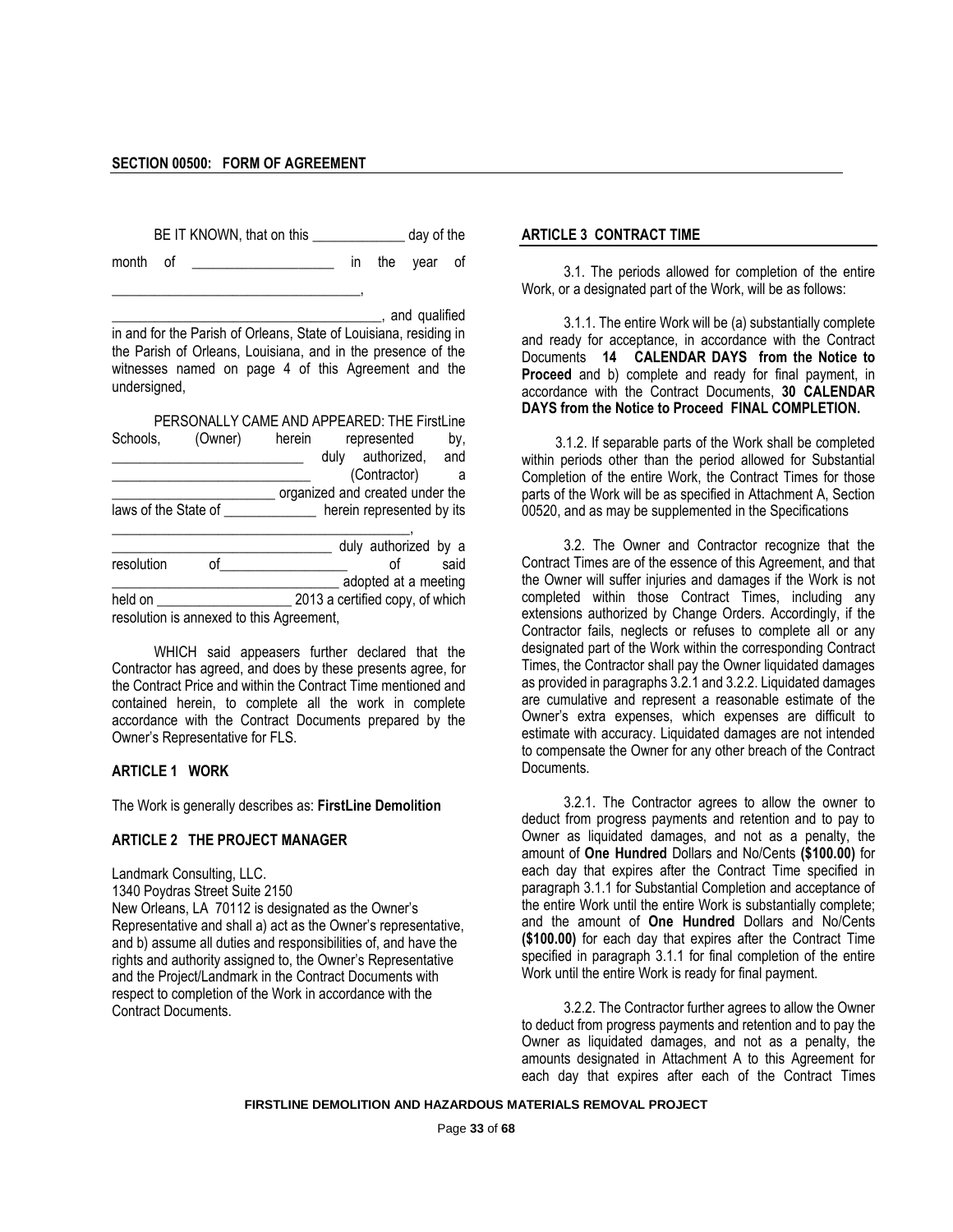specified in Attachment A for Substantial Completion or Partial Completion until each such part of the Work is either substantially complete, and ready for acceptance, or partially complete.

## **ARTICLE 4 CONTRACT PRICE**

4.1. The Contractor will perform the Work and accept full payment the Contract Price<br>of Dollars (\$)  $Dollars$  (\$  $)$ ). The Contract Price includes only those Alternates accepted by the Owner, as itemized in the executed Notice of Award.

4.2. The Contract will include those Change Order prices (bid on the "Schedule of Change Order Prices" on the Bid Form) that are accepted by the Owner (a) when the Owner executes this Agreement, or b) by Change Authorization.

# **ARTICLE 5 PAYMENT PROCEDURES**

5.1. The Contractor shall submit to the Owner's Representative, for review and certification, Applications for Payment covering Work performed during the preceding calendar month Prior to submission of, Application for Payment, the Contractor shall meet with the Owner's Representative at the site during the last week of the payment period to determine percentages of completion and the status of the Progress Schedule. The Owner and Contractor mutually agree that the Owner will make a progress payment based on a duly Owner's Representative- certified and Owner approved estimate of the Work covered by the corresponding Application for Payment, subject to those conditions stipulated in this Article, the General Conditions and the other parts of the Contract Documents.

5.1.1. The Owner will not approve any progress payment and no progress payment will be made until the Contractor has submitted a) the building permit and any other permits required to commence the Work, and b) those Schedule another Submittals specified in the General Conditions.

5.1.2. Except as qualified in paragraph 5.4, before Substantial Completion of the Work, progress payments will be made in an amount equal to 90% of Work completed (i.e., the Owner will retain 10% as additional guarantee for completed performance of the Work) if the Contract Price is less than \$500,000.00, or 95% of Work completed if the Contract Price is more than or equal to \$500,000.00, but in each case, less the aggregate of payments previously made and less such deductions as the Owner's Representative or Owner determines are appropriate to cover claims requiring a greater amount to be retained.

5.1.3. The Contractor may, with written consent of its

surety, withdraw all or any portion of the amount so retained by depositing with the FLS security meeting the requirements of LSA-RS. 38:2249(A). Interest on any such security shall accrue as provided in LSA-R.S. 38:2249(B). In the event of default, the FLS may negotiate or sell all interest or income accrued on such deposits as provided in LSA-R.S. 38:2249(C).

5.2. Except as qualified in paragraph 5.4, upon Substantial Completion and acceptance of the Work, or of a designated part of the Work on which separate Substantial Completion is specified, and after presentation by the Contractor of the clear lien and privilege certificate issued by the Recorder of Mortgages for the Parish of Orleans, the Owner will pay the remainder of the Contract Price for the Work, or designated part of the Work, as recommended by the Owner's Representative, less such deductions as the Owner may withhold to cover any Punch List Work remaining any claims (including, but not limited to claims under LSA-R.S. 38:2242) and liquidated damages.

5.3. Except as qualified in paragraph 5.4, upon final completion of the entire Work, as provided in the General Conditions, the Owner will pay the remainder of the Contract Price for the Work, as recommended by the Owner's Representative, less such deductions as the Owner may withhold to cover any Punch List Work remaining any claims (including but not limited to claims under LSA-R.S. 38:2242) and liquidated damages.

5.4. The Owner may deduct from each progress payment and final payment any liquidated damages then due or that would become due based on the Owner's estimate of late completion of the Work, provided the Contractor fails to submit and implement a written schedule recovery plan describing the cause of schedule slippage or delayed progress and the actions proposed and taken to recover schedule.

## **ARTICLE 6 CONTRACTOR'S REPRESENTATIONS**

6.1. To induce the Owner to enter into this Agreement, the Contractor reiterates each of the representations in the Contractors Bid Form. Paragraphs in the Bid Form are by this reference repeated verbatim in this Agreement just as though those paragraphs had been written in this Article 6, except that the term "Contractor" shall replace the term Bidder in each and every.

## **ARTICLE 7 CONTRACT DOCUMENTS**

7.2 The Contract Documents form the contract between the Owner and Contractor, and represent the entire and final integrated agreement between the parties with respect to the Work. The Contract Documents are incorporated into this Agreement by this reference, and supersede all prior oral or written agreements, if any, between the parties. Any statement, representation, promise or inducement not set forth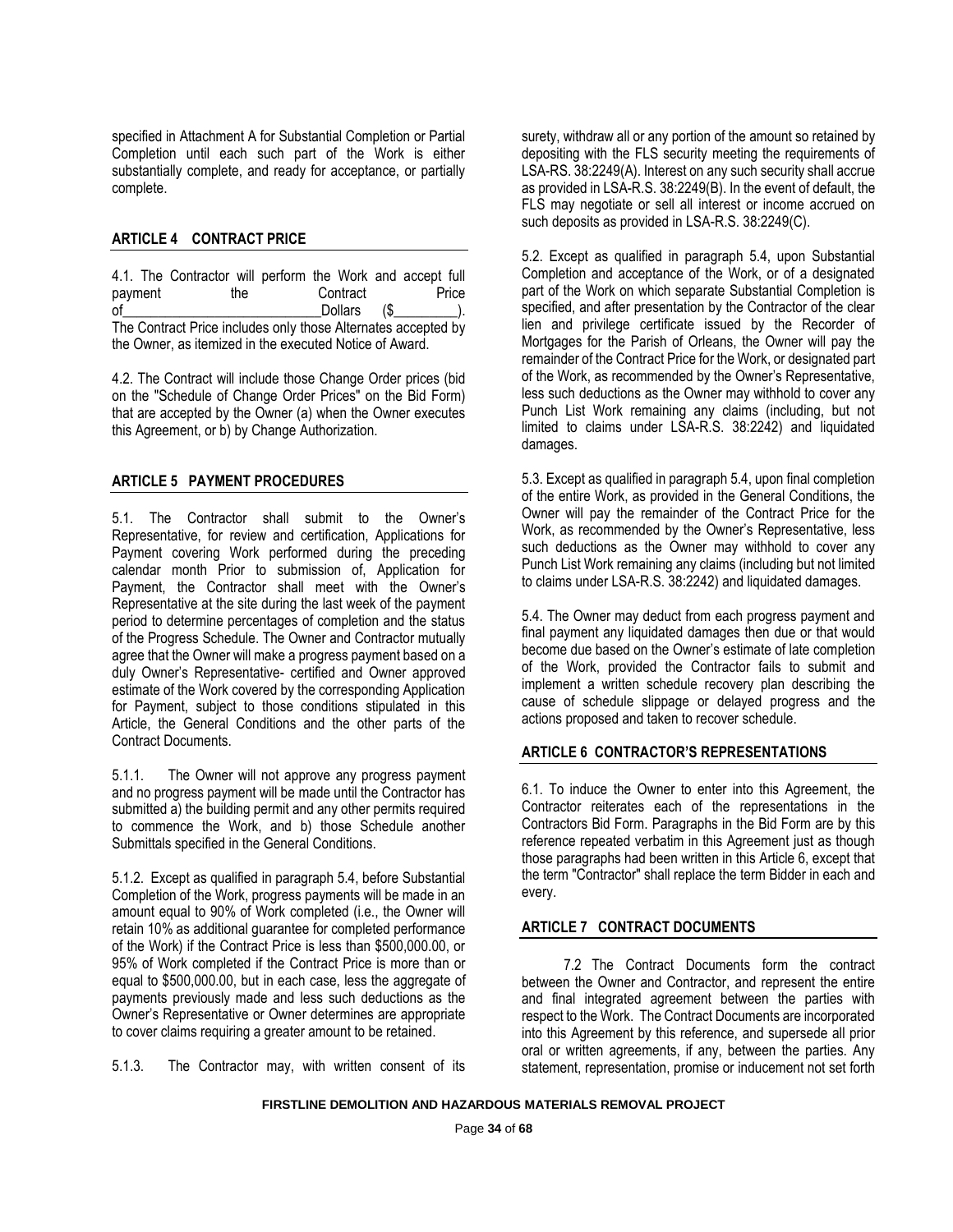in the Contract Documents is null and void, and not binding on either the Owner or Contractor. The Contract Documents shall not in any way create a relationship of any kind between the Owner's Representative and Contractor, or between the Owner and a Subcontractor, or Supplier or any other persons. The Owner's Representative shall, however, be entitled to performance and enforcement of obligations under the Contract that are consistent with the Owner's Representative's authority and responsibilities under the Contract Documents.

7.2 The Contract Documents on the date when the Owner executes this Agreement, which are attached to this Agreement, have been produced and signed by the parties hereto, and have been paraphrased "Ne Varietur" by me, Notary, for identification herewith, consist of the following:

*This Agreement, Addenda \_\_\_\_\_* through \_\_\_\_\_and the following *Attachments to* this *Agreement* 

*Notice of Award,* duly signed by the Owner and Contractor.

Supplementary Conditions, including and and  $\overline{a}$  and  $\overline{a}$  and  $\overline{a}$ 

*General Conditions, Advertisement, Information for Bidders, Instructions to Bidders, and Attachment A to the Instructions to Bidders.*

*Performance Bond* and *Labor and Material Payment Bond*  executed by the Contractor and surety(ies), with each Bond enclosing separate evidence of power of attorney.

The Contractor's *Bid Form, Bid Form Attachments* and Attached Documentation, and *the* following revisions *to the Bid Form Attachments (*delivered after *the* date of Bid opening:)

*Change Order* signed by the Owner, regardless of whether they are signed by the Contractor or not:

*Change Authorizations* signed by the Owner, regardless of whether they are signed by the Contractor or not: *Notice to Proceed*, executed by the Owner.

7.4. There are no Contract Documents other than those listed in this Article 7, or added by specific provision in Section 00520. The Contract Documents may be modified or supplemented as provided in the General Conditions.

## **ARTICLE 8 MISCELLANEOUS**

8.1. If any provision of the Contract Documents is invalid, illegal or unenforceable, all other provisions of the Contract Documents shall nevertheless remain in full force and effect. If any provision of the Contract Documents is inapplicable to any person or circumstance, that provision shall nevertheless remain applicable to all other persons and circumstances.

8.2. It is the intent of the Owner and Contractor that all provisions of Law required to be inserted or referenced in the Contract Documents are so inserted or referenced. If any provision of Law is not so inserted or referenced, or is inserted or referenced improperly, then each such provision shall be considered inserted or referenced in the Contract Documents in proper form at no increase in Contract Price or Contract Time.

8.3. The duties, obligations, criteria or procedure imposed by, and the rights and remedies made available in, the Contract Documents are in addition to, and not in any way a limitation of, any

rights and remedies that are otherwise allowed or imposed by Law, except that in the event a specific part or detailed requirement of a provision, criterion or procedure in the Contract Documents and a specific part or detailed requirement of a provision, criterion or procedure imposed by Law conflict, the specific part or detailed requirement of such provision, criterion or procedure imposed by Law shall govern. All other specific parts or detailed requirements in the provisions, criteria or procedures imposed by Law and the Contract Documents shall remain in full force and effect and be read with the controlling specific part or detailed requirements. The provisions of this paragraph will be as effective as if repeated specifically in the Contract Documents in connection with each duty, obligation, right and remedy to which they apply.

8.4. The Contractor shall not sell, assign, transfer or otherwise convey any of the Contractor's rights and shall not delegate any of the Contractor's duties under this Agreement without the prior and express written consent of the Owner and the Contractor's sureties. In its sole discretion, the Owner may refuse to consent to any proposed assignment or delegation. Any attempted sale, assignment, transfer, conveyance or delegation in violation of this paragraph shall be void and shall relieve the Owner of any further liability under the Contract Documents but shall not relieve the Contractor's sureties of any liability. If the Owner consents in writing to an assignment, unless specifically stated to the contrary in the consent that assignment shall not release or discharge the Contractor from any duty or responsibility set forth in the Contract Documents, and shall not release or discharge the Contractor's sureties under the Bonds required by the Contract Documents.

8.5. The Owner reserves the right to correct any error any progress payment that may have been paid. The Owner reserves the right, should proof of defective Work be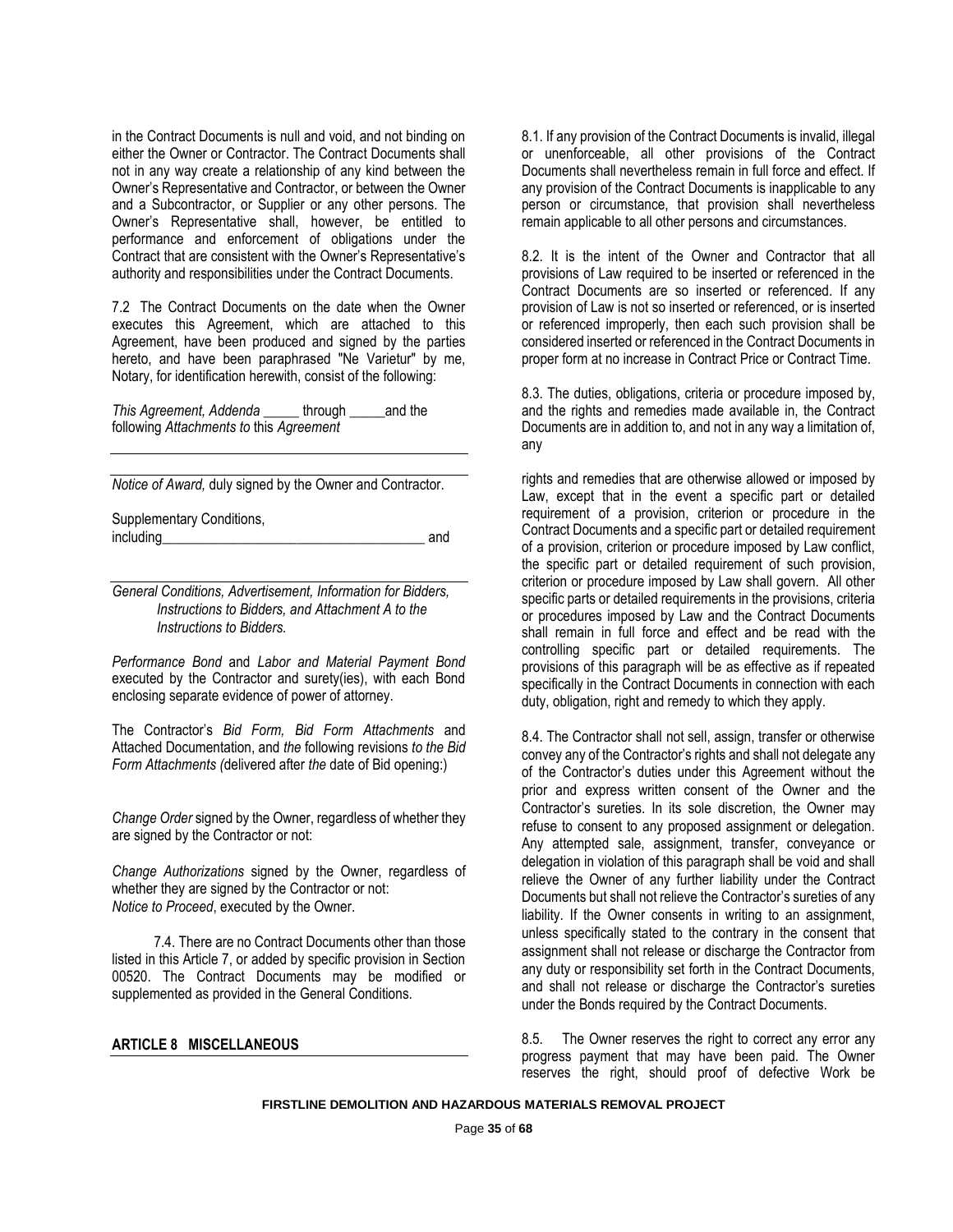discovered after final payment, to claim and recover from the Contractor and/or the Contractor's surety, sufficient sums to correct or remove and replace the defective Work.

8.6. Any waiver by the Owner of any provision of the Contract Documents shall be specific and in writing, and shall apply only to the specific matter and not to other similar or dissimilar matters. Any waiver of any breach of this Contract shall not be held to be a waiver of any other or subsequent breach.

8.7. Nothing contained in this Agreement shall in any manner authorize, empower or constitute the Contractor, Subcontractors or Suppliers as agents of the Owner, authorize or empower the Contractor, Subcontractors or Suppliers a) to assume or create any obligation or responsibility whatsoever expressed or implied, on behalf of or on the name of the Owner or b) to bind the Owner in any manner or make any representation, warranty, covenant, agreement or commitment on behalf of the Owner. The Contractor shall perform all Work under this Agreement as an independent contractor. This Agreement does not create, and shall not be construed as creating, any rights enforceable by any person not a part of the Agreement.

8.8. This Agreement shall be binding on the Contractor, Owner and all their respective successors and legal representatives and, if the Owner has consented to an assignment or delegation as provided in paragraph 8.4, assigns and

#### delegates.

8.9. This Agreement and the Contract Documents shall be governed by and construed in accordance with the Laws of the State of Louisiana, without giving any effect to any rules governing conflict of Laws. A reference to LSA-R.S. shall be construed to mean the LSA-R.S., as amended. If a specific part or requirement of a provision in any FLS Policy and Regulation and a provision of the LSA-R.S. conflict, the more stringent part or requirement shall govern and so bind the Contractor.

# **ARTICLE 9: NOTICE AND SERVICE**

9.1. Unless otherwise stated in the Contract Documents, any notice or communication shall be in writing, and shall be deemed to have been given as of the time of actual receipt.

9.2. Unless otherwise specified in writing, any notice or other communication to the Owner or Contractor shall be sufficiently given if delivered to the intended individual in person or at the corresponding address designated in this Agreement

9.3. Any notice or other communication to the surety(ies) furnishing the Performance and Labor and Material Payment Bonds shall be sufficiently given if delivered to the intended individual in person or at the address designated in the Bond.

THUS DONE, PASSED, SIGNED AND DELIVERED, in duplicate originals, in my office at New Orleans, Louisiana, on the aforesaid day, month and year, in the presence of the undersigned witnesses who hereunto sign these presents, together with the parties and me, Notary, after due reading of the whole.

| <b>FirstLine School</b> | <b>Contractor</b> |                                                                                                                       |
|-------------------------|-------------------|-----------------------------------------------------------------------------------------------------------------------|
| BY                      | BY                |                                                                                                                       |
| <b>NAME</b>             | <b>NAME</b>       | <u> 1980 - Jan Samuel Barbara, margaret e populazion del propinsi del propinsi del propinsi del propinsi del pro</u>  |
| <b>TITLE</b>            | <b>TITLE</b>      | <u> 1980 - Jan Samuel Barbara, margaret e populazion del control de la provincia del control de la provincia del </u> |
| Witness                 | Witness           |                                                                                                                       |

**Notary Public**

**\_\_\_\_\_\_\_\_\_\_\_\_\_\_\_\_\_\_\_\_\_\_\_\_\_**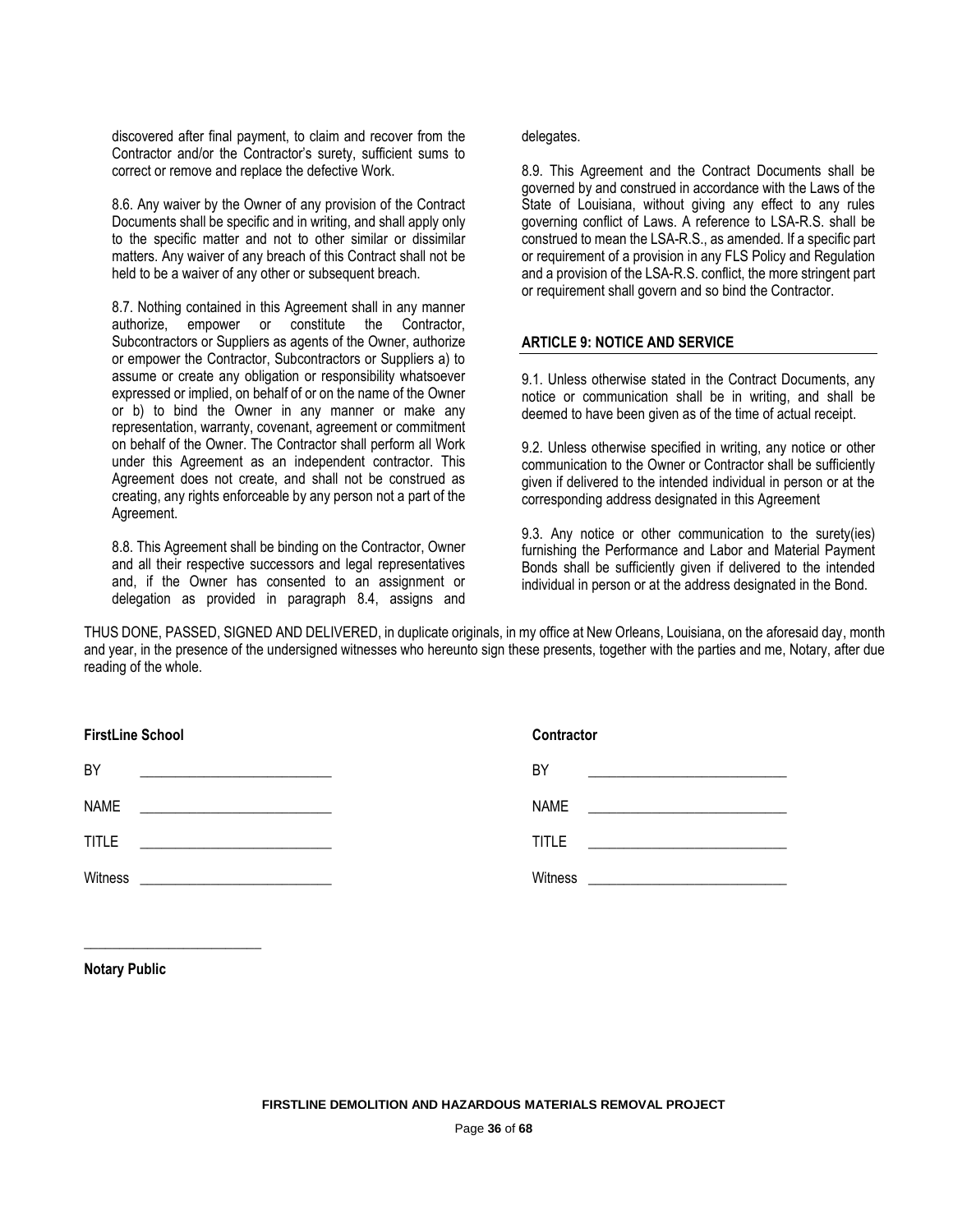#### **SECTION 00610 PERFORMANCE BOND**

BE IT KNOWN, that on this day of the month of, in the year of  $(20)$ , before me, a Notary Public, duly commissioned and qualified, in and for the Parish of Orleans, State of Louisiana, residing therein, and in the presence of the witnesses hereinafter named and undersigned, personally came and appeared A the Contractor, represented by, its, as Principal, and A the Surety, of the state of, as Surety, represented by, its, who severally and mutually guarantee to the Owner, as obligee, the faithful performance of A the Contract the Contractor has entered with the Owner for A the Work,@ covered by the Contract Documents to which this Bond is attached by this reference, and do hereby bind the Contractor and Surety, its successors, legal representatives and assigns, in favor of the Owner, in the full and true lump sum of Dollars (\$ The Deltar September on demand to FLS , in compliance with LSA-R.S. Title 38,

Chapter 10.

NOW, THE CONDITION of this obligation is that if the Contractor (a) faithfully performs and fulfills all the undertakings, terms, conditions, warranties and guarantees, indemnifications and agreements of the Contract Documents within the Contract Time (including any authorized changes, with or without notice to the Surety) and during the Correction Period; (b) also performs and fulfills all the undertakings, terms, conditions, warranties and guarantees, indemnifications and agreements of any and all duly authorized modifications of the Contract Documents, notice of which modifications the Surety hereby expressly waives; (c) fully secures and protects the Owner, its legal successor and representative, from all liability in the premises, and from all loss or expense of any kind, including all costs of court and attorney's fees made necessary or arising from the failure, refusal or neglect of the Contractor, to comply with the obligations assumed by Contractor; and (d) delivers all the Work to the Owner free from all claims, liens and expenses; then this obligation shall become null and void, otherwise, this obligation shall remain in full force and effect.

A. Article 14 of the General Conditions governing termination of the Contractor for convenience or cause and default of the Surety shall be binding on the Surety and Contractor.

B. No change in Contract Price or Contract Time, substitution, addition, deletion or revision in the requirements of the Contract Documents shall diminish, enlarge, release or otherwise modify the Surety's obligations under this Bond. The Surety hereby waives notice of any such change in Contract Price or Contract Time, substitution, addition, deletion or revision.

C. It is the intention of the Contractor, Surety and Owner that the Surety shall be bound by all terms and conditions of the Contract Documents and this Performance Bond. However, this Bond is executed pursuant to LSA-R.S. 38:2216 and 2219, and if any provisions of the Bond is/are illegal, invalid or unenforceable, all other provisions of the Bond shall nevertheless remain in full force and effect, and the Owner shall be protected to the full extent provided by LSA-R.S. Title 38.

IMPORTANT: The Surety shall provide proof satisfactory to the Owner (a) that the Surety is currently on the U.S. Department of the Treasury Financial Management Service list of approved bonding companies, or is a Louisiana domiciled insurance company or an insurance company owned by Louisiana residents, in either case meeting the requirements of LSA-R.S.38:2219(A)(1)(a), and (b) that this Performance Bond is not written in **a** sum in excess of the amount limitation designated in LSA-R.S.38:2219(A)(1)(b).

| Address and Telephone of the Surety | Address and Telephone of agent who is licensed in Louisiana |                                              |
|-------------------------------------|-------------------------------------------------------------|----------------------------------------------|
|                                     |                                                             |                                              |
|                                     |                                                             |                                              |
| Print                               |                                                             | Signature                                    |
|                                     |                                                             |                                              |
|                                     |                                                             |                                              |
| THE SURETY (Sign & Print Full Name) |                                                             |                                              |
|                                     |                                                             | (Attach Certified Copy of Power of Attorney) |
|                                     | ALL BUD                                                     |                                              |

Notary Public End of Section 00610

**FIRSTLINE DEMOLITION AND HAZARDOUS MATERIALS REMOVAL PROJECT** 

Page **37** of **68**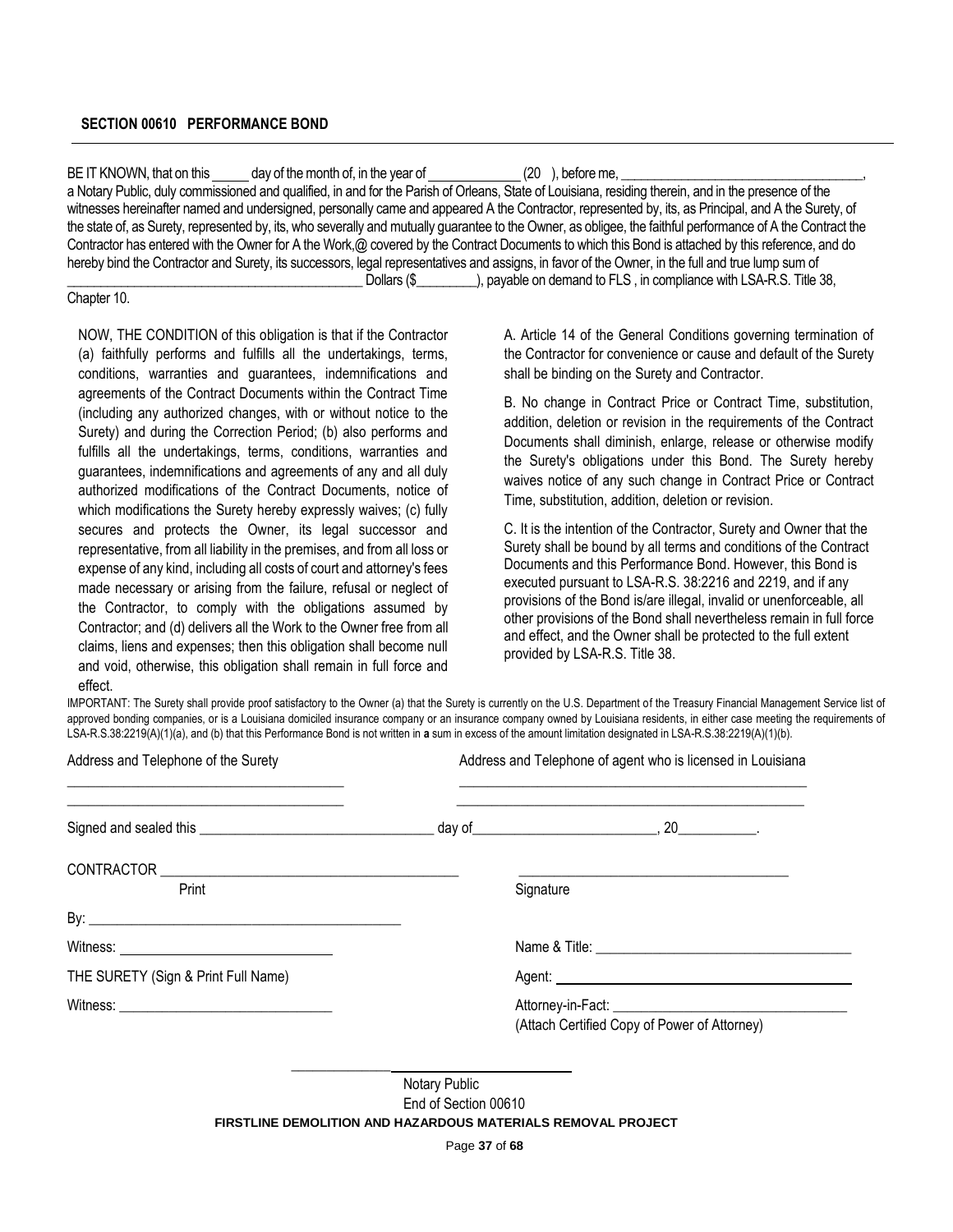|                                        | BE IT KNOWN, that on this ______ day of the month of, in the year of ___________(20_), before me, ___________                                         |                                     |               |
|----------------------------------------|-------------------------------------------------------------------------------------------------------------------------------------------------------|-------------------------------------|---------------|
|                                        | a Notary Public, duly commissioned and qualified, in and for the Parish of Orleans, State of Louisiana, residing therein, and in the presence of the  |                                     |               |
|                                        | witnesses hereinafter named and undersigned, personally came and appeared "the Contractor",                                                           |                                     | , represented |
| by                                     |                                                                                                                                                       | its as Principal, and "the Surety", |               |
|                                        |                                                                                                                                                       |                                     |               |
|                                        | , who severally and mutually guarantee to the FLS, "the Owner", as obligee, the faithful performance of "the                                          |                                     |               |
|                                        |                                                                                                                                                       |                                     |               |
| the Owner, in the full and true sum of | this Bond is attached by this reference, and do hereby bind the Contractor and Surety, its successors, legal representatives and assigns, in favor of |                                     | Dollars (\$   |

), payable on demand to the FLS, in compliance with LSA-R.S. Title 38, Chapter 10.

NOW, THE CONDITION of this obligation is that if the Contractor (a) faithfully and promptly pays all Claimants as provided by Law and pays all wagers of laborers, workmen, or mechanics, to be employed by any Subcontractor, or by or to Subcontractors, and used in the construction, erection, alteration, installation, or repairs called for by the Contract; (b) promptly pays for all materials or supplies furnished to the Contractor, or by or to any Subcontractor, for the use in machines used by the Contractor, or nay Subcontractor, in the construction, erection, alteration, installation, or repair of the Work; 8 fully secures and protects the Owner, its legal successor and representative, from all liability in the premises, and from all loss or expense of any kind, including all costs of court and attorney=s fees made necessary or arising from the failure, refusal or neglect of the Contractor, to comply with the obligations assumed by Contractor; and (d) delivers all the Work to the Owner free from all claims, liens and expenses, then this obligation shall become null and void, otherwise, this obligation shall remain in full force and effect.

A. No charge in Contract Price or Contract Time, substitution, addition, deletion or revision in the requirements of the Contract Documents shall diminish, enlarge, release or otherwise modify the Surety=s obligations under this Bond. The Surety hereby waives notice of any such change in Contract Price or Contract Time, substitution, addition, deletion or revision.

B. It is the intention of the Contractor, Surety and Owner that the Surety shall be bound by all terms and conditions of the Contract Documents and this Labor and Material Payment Bond. However, this Bond is executed pursuant to LSA-R.S. 38, Chapter 10, Part 111 and 38:2219, and if any provision(s) of the Bond is/are illegal, invalid or unenforceable, all other provisions of the Bond shall nevertheless remain in full force and effect, and the Owner shall be protected to the full extent provided by LSA-R.S. Title 38. No action under this Bond may be commenced by any Claimant unless the Claimant asserts a claim and brings action against the Surety or Contractor or both as provided in LSA-R.S. Title 38

IMPORTANT: The Surety shall provide proof satisfactory to the Owner (a) that the Surety is currently on the U.S. Department of the Treasury Financial Management Service list of approved bonding companies, or is a Louisiana domiciled insurance company or an insurance company owned by Louisiana residents, in either case meeting the requirements of LSA-R.S.38:2219(A)(1)(a), and (b) that this Performance Bond is not written in a sum in excess of the amount limitation designated in LSA-R.S.38:2219(A)(1)(b).

Address and Telephone of the Surety **Address** and Telephone of agent who is licensed in Louisiana

\_\_\_\_\_\_\_\_\_\_\_\_\_\_\_\_\_\_\_\_\_\_\_\_\_\_\_\_\_\_\_\_\_\_\_\_\_\_\_ \_\_\_\_\_\_\_\_\_\_\_\_\_\_\_\_\_\_\_\_\_\_\_\_\_\_\_\_\_\_\_\_\_\_\_\_\_\_\_\_\_\_\_\_\_\_\_\_\_

\_\_\_\_\_\_\_\_\_\_\_\_\_\_\_\_\_\_\_\_\_\_\_\_\_\_\_\_\_\_\_\_\_\_\_\_\_\_\_ \_\_\_\_\_\_\_\_\_\_\_\_\_\_\_\_\_\_\_\_\_\_\_\_\_\_\_\_\_\_\_\_\_\_\_\_\_\_\_\_\_\_\_\_\_\_\_\_\_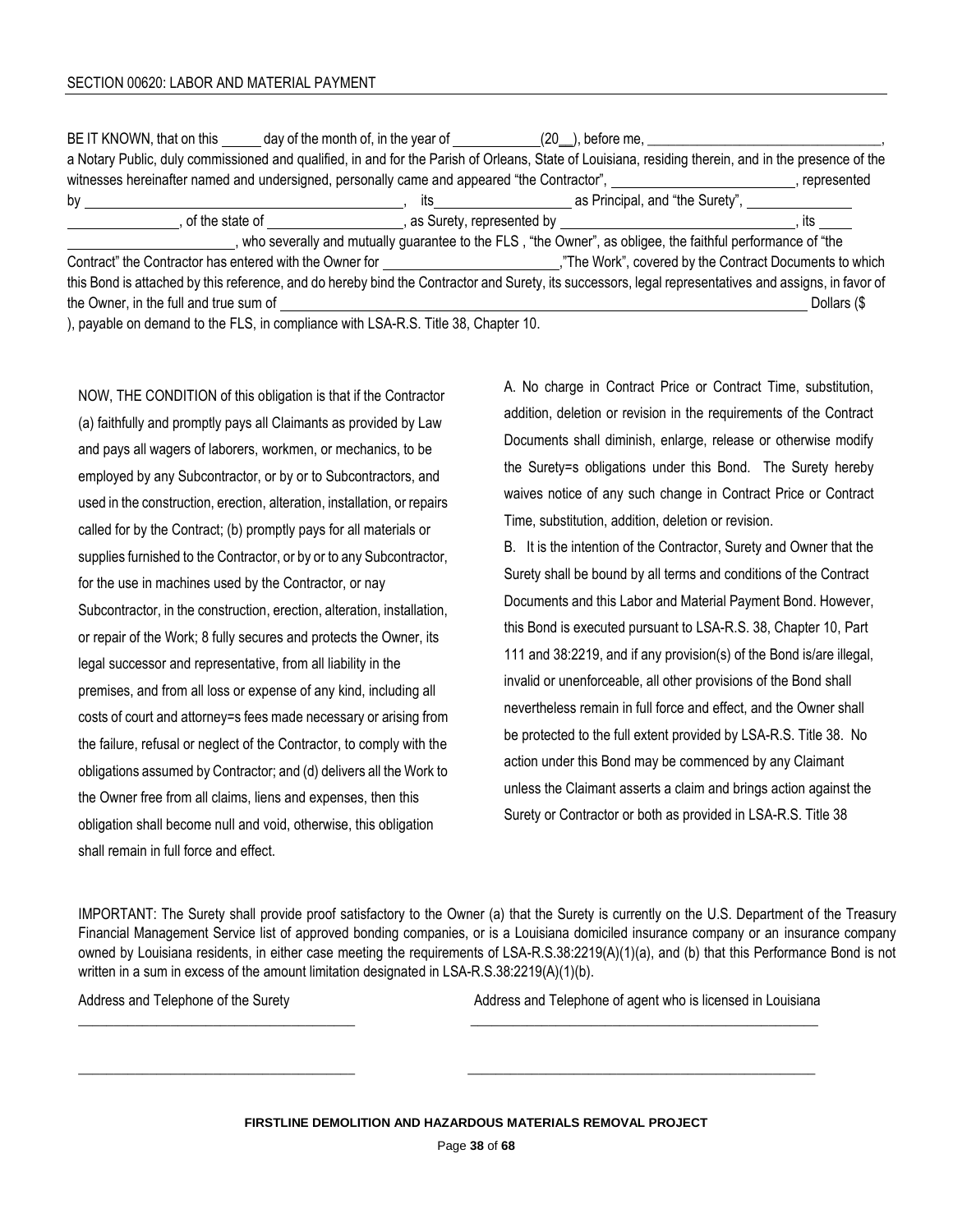| (Attach Certified Copy of Power of Attorney) |
|----------------------------------------------|
|                                              |
|                                              |

Notary Public

End of Section **00620**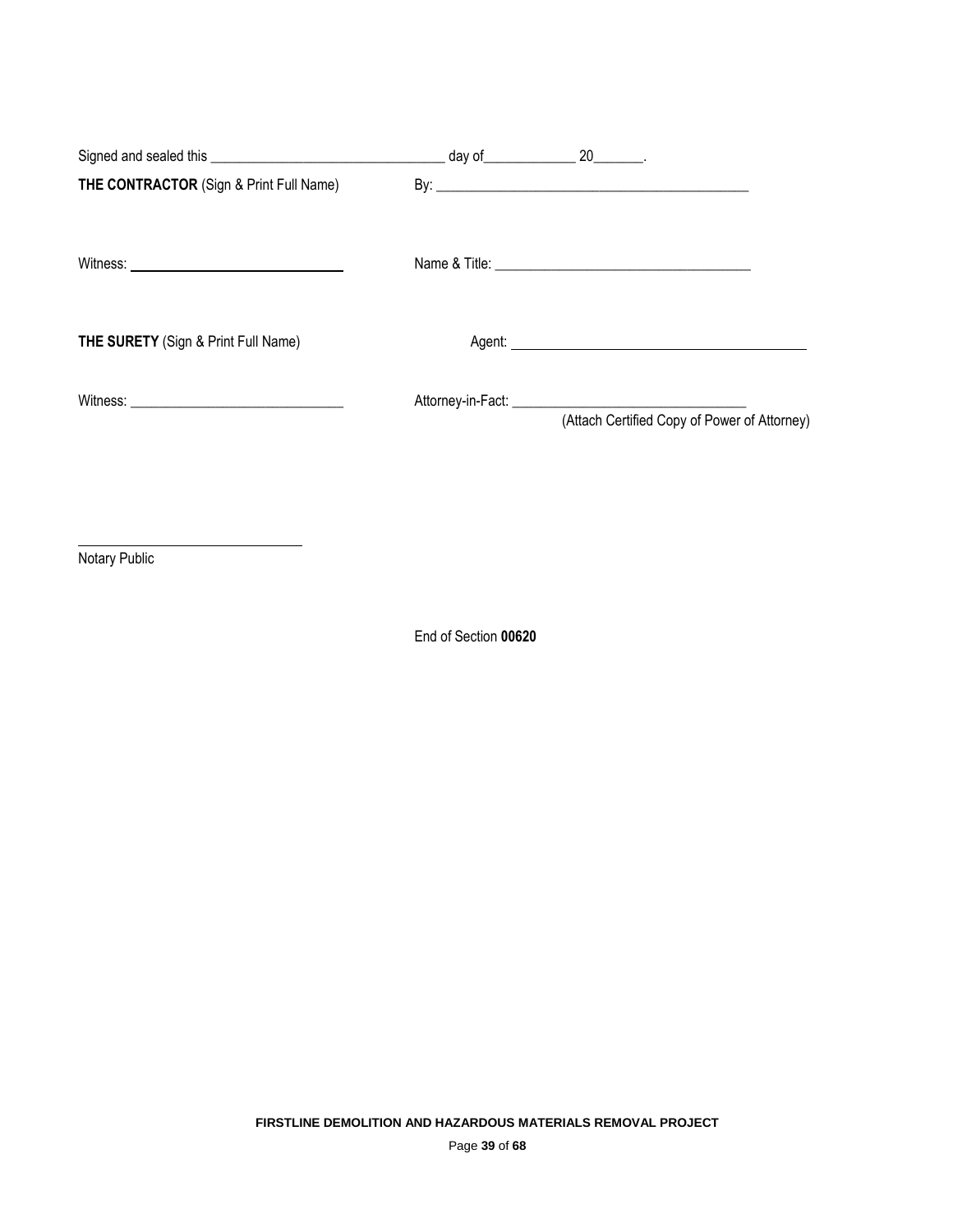## **SECTION 00700 GENERAL CONDITIONS**

**1.0 DESCRIPTION OF WORK:** Provide the materials, labor, equipment and supervision necessary for the demolition and removal/disposal of hazardous materials as per these specifications and the Installation of 8' perimeter fence and gates.

#### **SITE DESCRIPTION**

The site encompasses approximately 1.5 acres of land, with three (3) buildings. The individual buildings at the subject property included in this description of work include the following structures:

**Building 1** – a two-story structure used as a **Gymnasium**. The building is constructed on top of a re-enforced concrete slab with re-enforced concrete floors and walls with brick walls. The building is constructed with flat roofs.

**Building 2** - a three-story structure used as the **Main school building**. The building is constructed with steel framing and re-enforced concrete slab and floor deck. The building has a brick exterior. The building also has pitched and flat roofs.

**Building 3** - a one-story structure that has been significantly damaged by fire and has been **Reduced to Rubble**.

#### **1.01 APPLICABLE REGULATIONS**

A. Contractor must comply with all applicable Federal, State and Local codes and regulations most recently published.

#### **1.02 SUBMITTALS**

- A. Submit the following prior to award.
	- 1. Contractor Qualification Information approval by the Owner's Representative is required of the following submittals.

#### **1.03 INSURANCE REQUIREMENTS**

#### A. Bonds and Insurance **–**

- 1. The Contractor shall furnish a Performance Bond in the full amount of the Contract Price or in one-half the amount of the Contract Price if LSA-R.S. 38:2216 (C) applies, or otherwise comply with LSA-R.S. 38:2216 (E). The Labor and Material Payment Bond, Section 00620, that the Contractor is required to furnish shall be in the full amount of the Contract Price. The Performance Bond shall remain in effect until the end of the Correction Period and at all times after that when the Contractor may be correcting, or removing and replacing, defective Work. The Contractor also shall furnish any maintenance Bonds and manufacturer performance Bonds, each in the amount and form specified, that are required in the Supplementary Conditions or technical Specifications. Attorneys-in-Fact who sign Bonds shall attach a certified copy of their Power of Attorney to sign Bonds and conduct business in the State.
- 2. The Contractor shall purchase and maintain insurance providing the coverage of limits designed in this Article. All insurance, except Workers' Compensation, shall be provided by insurers authorized to transact business in the State of Louisiana. Unless otherwise authorized by the Owner (and except for projects under \$50,000.00), provide coverage with an "A-" Best Rating and a Class VI or better financial size category as shown in the most current A.M. Best Company ratings or provide coverage written in Lloyd's Of London. Workers' Compensation shall be in plan acceptable to Louisiana Office of Workers' Compensation. The Contractor shall not start to perform and furnish the Work, in whole or in part, or continue to perform and furnish any part of the Work unless the Contractor has in full force and effect of all required policies of insurance

For Work primarily involving the removal of asbestos, the Owner requires the licensed Asbestos Contractor's insurer to have at least an "A-VI" Best's rating.

 3. Liability and property insurance policies shall contain a provision or endorsement stating that coverage will not be cancelled, adversely changed or renewal refused until at least thirty (30) days prior written notice has been delivered or mailed to the Owner and Contractor. Certificates of insurance shall contain a statement confirming the thirty (30) days prior written notice. Any coverage nearing expiration during the period in which it is to remain in full force and effect shall be renewed before it expiration, and a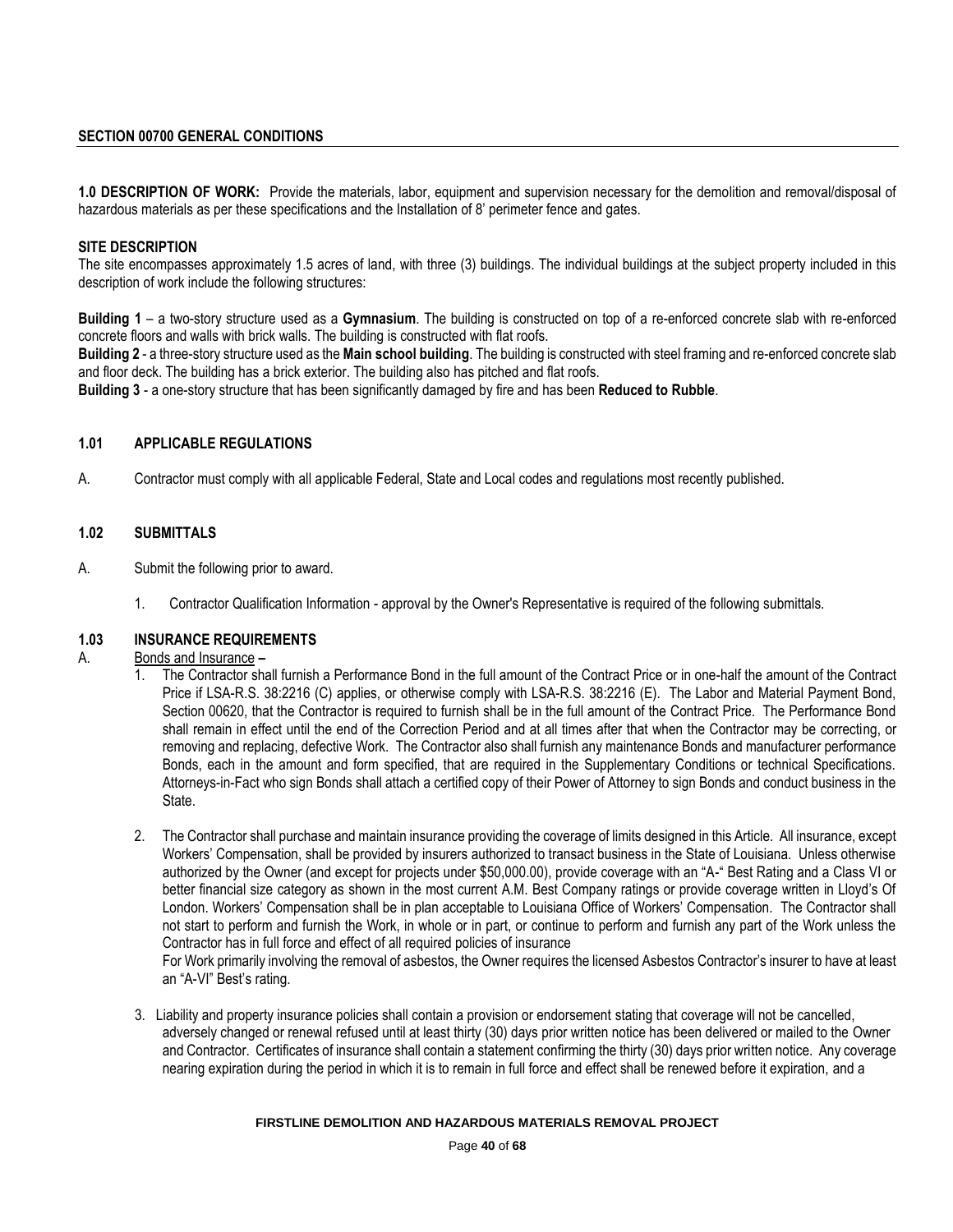certificate of insurance filed with the Owner at least thirty (30) days before expiration.

- 4. The insurer's costs of providing the insured's a defense and appeal, including attorney fees, shall be supplementary and shall not included as part of the policy limits, but shall remain the insurer's separate responsibility.
- 5. If any of the Contractor's sureties or insurers is declared bankrupt or placed into receivership, ceases to meet of the requirements of the Contract Documents or its license to do business in the State is revoked or expires, the Contractor which shall meet the requirements of the Contract Documents.

#### **The Contractor's Liability Insurance:**

- 1. 1. The Contractor shall maintain Workers' Compensation and Employer's Liability, Commercial General Liability, Commercial Automobile Liability, Excess Liability and such other insurance as may be designated in the Supplementary Conditions or as is appropriate of the Work. The Contractor's liability insurance shall provide protection from claims which may arise out of or result from the Contractor's performance and furnishing of the Work and the Contractor's other obligations under the Contract Documents, whether performed or furnished by the Contract, any Subcontractor, any Supplier or anyone for whose acts any of them may be liable.
- 2. The Contractor's liability insurance shall be endorsed to add the Owner's and PM"s consultants, any of the subsidiaries or affiliates and each of their respective directors, officers, shareholders, agents or employees as additional insured's. The insurance afforded to these additional insured's shall be primary insurance, and the coverage and limits provided under the Contractor's policies shall not be reduced or prorated by the existence of any other insurance applicable to any loss the additional insured's may have sustained. Worker's Compensation and Employer's Liability shall be endorsed to include a waiver to rights to recover from the Owner and those other parties named in this paragraph.
- 3. The Contractor's liability insurance shall remain in effect until the end of the Correction Period and at all times after that when the Contractor may be correcting, or removing and replacing, defective Work. In addition insurance issued on a claims-made basis and completed operations insurance shall be maintained for two (2) years after acceptance, and evidence of coverage shall be furnished to the Owner yearly
- 4. Commercial General Liability Insurance shall include bodily injury liability, property damage liability, personal and advertising injury liability and medical payments and shall provide coverage for products and completed operations, premises/operations, independent contractors, broad form contractual liability, underground, explosion and collapse hazard exposures (if risk is present) and pile driving operations (if risk is present). Coverage for underground hazards shall apply to product and completed operations hazards. Contractual Liability shall be endorsed to delete the exclusion concerning operations within fifty (50) feet of any railroad property. The Contractor shall provide and pay for a defense of all claim covered by the Contractor's indemnification obligations. The FLS shall be included as additional named insured.
- 5. Commercial Automobile Liability Insurance shall provide coverage for bodily injury and/or property damage arising out to ownership, maintenance, operation, use or loading and unloading of any owned, hired and/or non-owned vehicle.
- 6. Excess Liability Insurance shall not be required if the Contract Price is less than \$50,000.00 and the Work does not consist of demolition. When provided, Excess Liability Insurance shall offer these protections: employer's liability, general liability and automobile liability. Excess Liability Insurance shall be at least as broad as the underlying policies of liability insurance.
- 7. Provide Worker's Compensation for statutory limits and Employer's Liability of not less than \$100,000.00 per employee disease limit. Policy shall contain a Waiver of Subrogation in favor of FLS.
- 8. **Projects Under \$50,000.00** not involving boiler, roofing, demolition, welding, fire alarm or asbestos work shall comply with the specification as require and as follows:
	- a) Liability insurance carriers shall have a "B+" Best Rating and a Class VI or better financial size category as shown in the most current A.M. Best Company ratings or provide coverage written in Lloyd's of London.
	- b) Workers' Compensation shall be statutory limit and Employer's Liability shall be \$100,000.00 each accident, \$500,000.00 per policy disease limit, and \$100,000.00 per employee disease limit.
	- c) Commercial General Liability Insurance limits shall be \$300,000.00 each occurrence and \$300,000.00 general aggregate,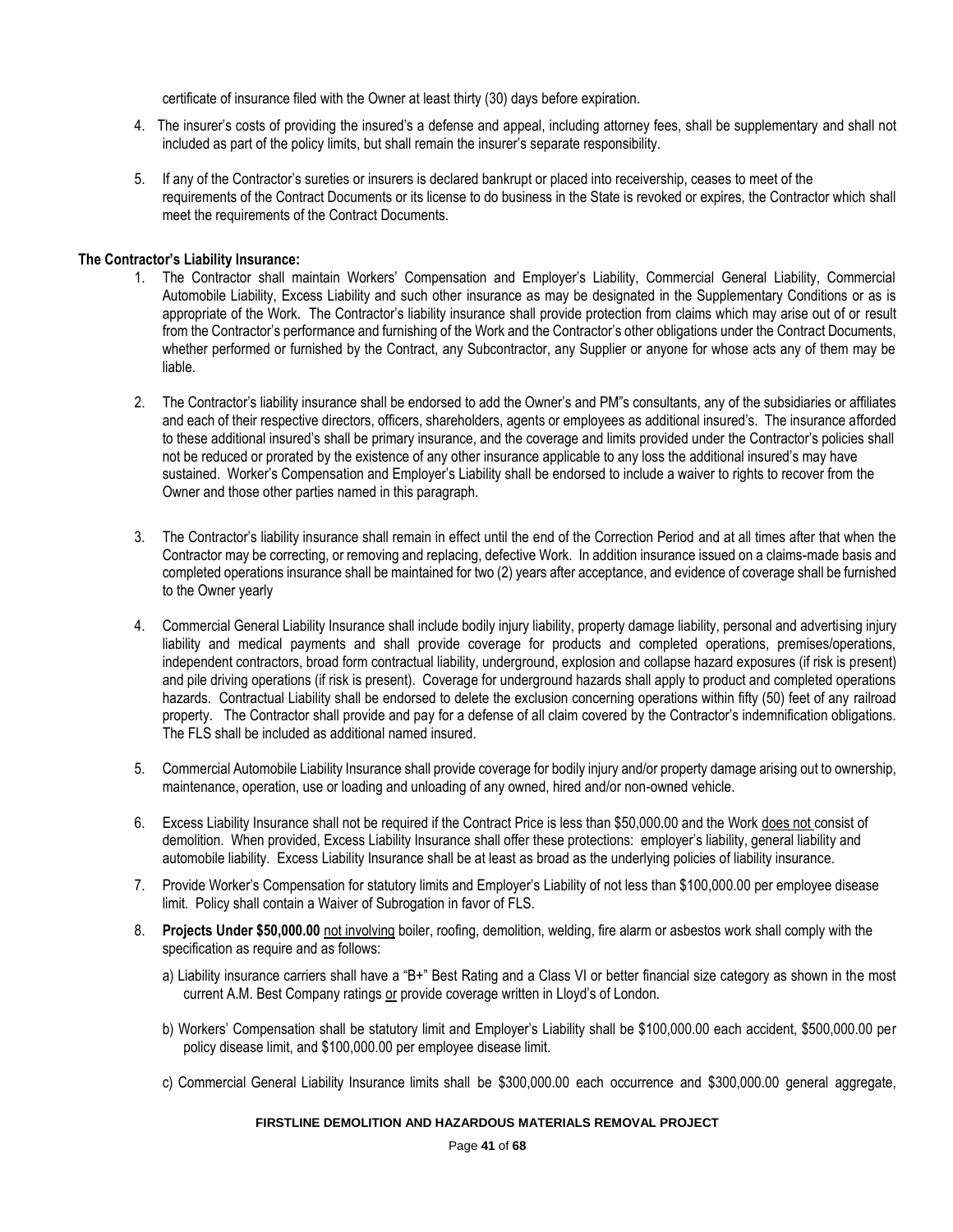\$300,000.00 products and complete operation aggregate and \$300,000.00 personal and advertising injury.

- d) Commercial Automobile Liability Insurance limits shall be \$100,000.00 each person, \$300,000.00 per occurrence for bodily injury, and \$50,000.00 property damage or \$300,000.00 personal and advertising injury.
- e) Deductible amount on any policy shall not exceed \$25,000.00.
- **Projects From \$50,001.00 To \$250,000.00, And Projects Under \$50,000.00** involving boiler, roofing, demolition, fire alarm or asbestos work, shall comply with the specification as required in paragraph 7.5 and as follows:
	- a) Liability insurance carriers shall have an "A-" Best Rating and a Class VI or better financial size category as shown in the most current A.M. Best Company ratings or provide coverage written in Lloyd's of London.
	- b) Workers' Compensation shall be statutory limit and Employer's Liability shall be \$100,000.00 each accident, \$50,000.00 per policy disease limit, and \$100,000.00 per employee disease limit.
	- c) Commercial General Liability Insurance limits shall be \$500,000.00 each occurrence and \$500,000.00 general aggregate \$500,000.00 products and complete operation aggregate and \$500,000.00 personal and advertising injury.

d) Commercial Automobile Liability Insurance limits shall be \$250,000.00 each person \$500,000.00 per occurrence for bodily injury, and \$100,000.00 property damage or \$500,000.00 per combined single limit.

e) Deductible amount on any policy shall not exceed \$25,000.00.

**Projects From \$250,001.00 to \$1,000,000.00** shall comply with the specifications as required in paragraphs' 7.5 and 7.7 and as follows:

- a) Liability insurance carriers shall have an "A-" Best Rating and a Class VI or better financial size category as shown in the most current A.M. Best Company ratings or provide coverage written in Lloyd's of London.
- b) Workers' Compensation shall be statutory limit and Employer's Liability shall be \$100,000.00 per employee disease limit.
- c) Commercial General Liability Insurance limits shall be \$500,000.00 each occurrence and \$500,000.00 general aggregate, \$500,000.00 products and complete operation aggregate and \$500,000.00 personal and advertising injury.
- d) Excess Liability (Umbrella Policy) limits shall be \$1,000,000.00 aggregate.
- e) Provide Property Insurance covering the Work at the site for the full replacement cost. Coverage shall be on an "All Risk" Builder's Risk or Installation Floater or equivalent manuscript policy and shall include as insures the interest of the Owner, Contractor, Subcontractors, and Landmark and the Owner's and PM's consultants as their interest may appear, all of who be listed as additional named insured's. The deductible, which shall be borne by the Contractor, shall not exceed \$25,000.00. The Policy shall contain a waiver of rights provision as required by paragraph 7.8 Waver and Rights.
- f) Deductible amount on any policy shall not exceed \$25,000.00.

#### **Projects From \$1,000.001.00 to \$2,000,000.00** shall comply with the specification as required in paragraphs' 7.5., 7.6, and 7.7 and as follows:

- a) Liability insurance carriers shall have an "A-" Best Rating and a Class VI or better financial size category as shown in the most current A.M. Best Company ratings or provide coverage written in Lloyd's Of London.
- b) Workers' Compensation shall be statutory limit and Employer's Liability shall be \$100,000.00 each accident, \$500,000.00 per policy disease limit, and \$100,000.00 per employee disease limit.
- c) Commercial General Liability Insurance limits shall be \$500,000.00 each occurrence and \$500,000.00 general aggregate, \$500,000.00 per policy disease limit, and \$100,000.00 per employee disease limit.

#### **FIRSTLINE DEMOLITION AND HAZARDOUS MATERIALS REMOVAL PROJECT**

Page **42** of **68**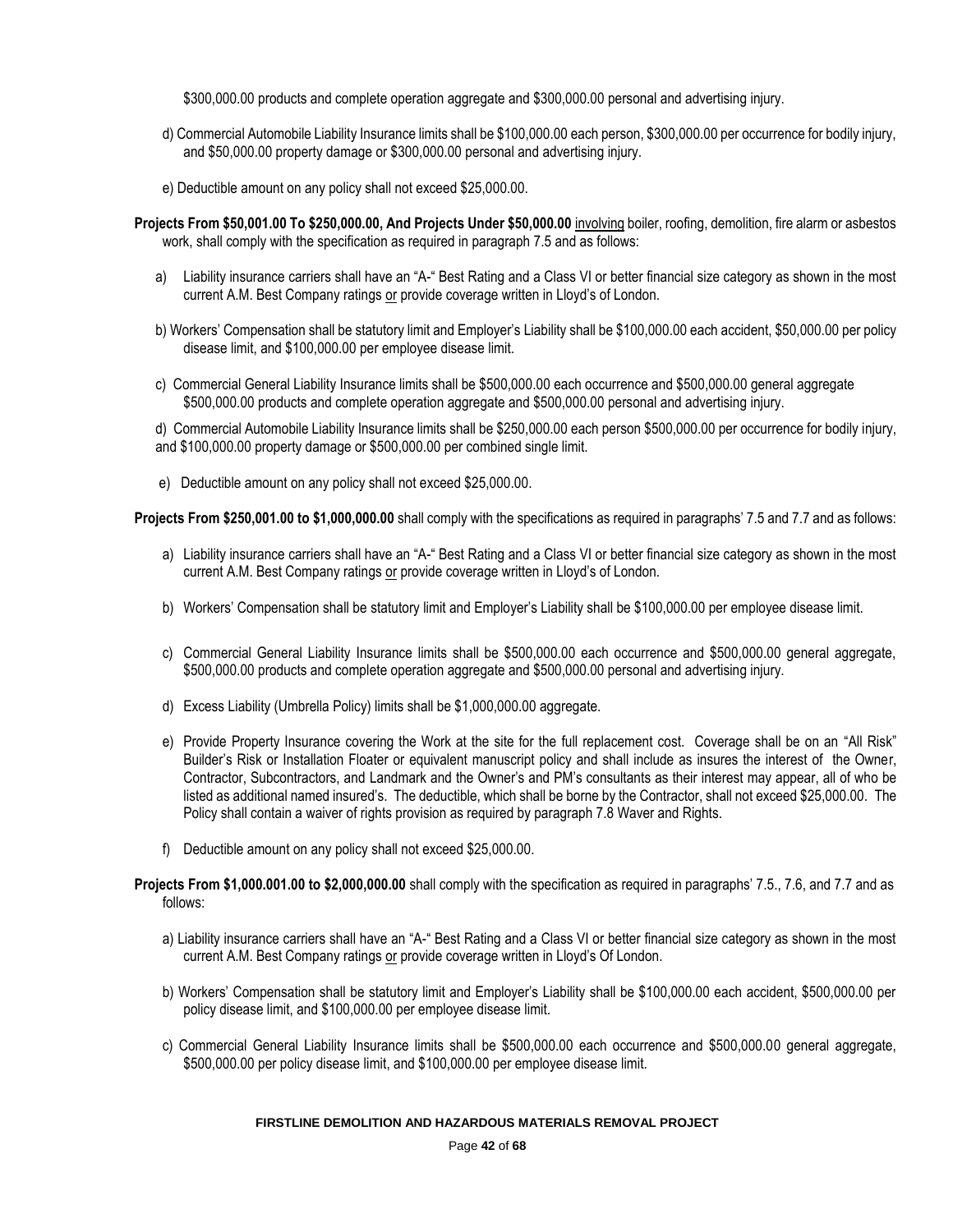- d) Commercial Automobile Liability Insurance limits shall be \$25,000.00 each person, \$500,000.00 per occurrence for bodily injury, and \$100,000.00 property damage or \$500,000.00 per combined single limit.
- e) Excess Liability (Umbrella Policy) limits shall be \$5,000,000.00 each occurrence and \$5,000,000.00 aggregate.
- f) Provide Property Insurance covering the Work at the site for the full replacement cost. Coverage shall be on an "All Risk" Builder's Risk or Installation Floater or equivalent manuscript policy and shall include as insures the interest of the Owner, Contractor, Subcontractors, and Landmark and the Owner's and PM's consultants as their interest may appear, all of who shall be listed as additional named insures. The deductible, which shall be borne by the Contractor, shall not exceed \$25,000.00. The Policy shall contain a waiver of rights provision as required by paragraph 7.8 Waver and Rights.
- ) Owner's and Contractors Protective Liability policy limits shall be \$500,000.00 combined single limits, bodily injury and property damage.
- h) Deductible amount on any policy shall not exceed \$25,000.00.

**Projects Above \$2,000,000.00** shall comply with the specification as required in paragraphs' 7.5., 7.6., and 7.7 and as follows:

- a) Liability insurance carriers shall have an "A-" Best Rating and a Class VI or better financial size category as shown in the most current A.M. Best Company ratings or provide coverage written in Lloyd's of London.
- b) Workers' Compensation shall be statutory limit and Employer's Liability shall be \$100,000.00 each accident, \$500,000.00 per policy disease limit, and \$100,000.00 per employee disease limit.
- c) Commercial General Liability Insurance limits shall be \$500,000.00 each occurrence and \$500,000.00 general aggregate, \$500,000.00 products and complete operation aggregate and \$500,000.00 personal and advertising injure.
- d) Commercial Automobile Liability Insurance limits shall be \$250,000.00 each person, \$500,000.00 per occurrence for bodily injury, and \$100,000.00 property damage or \$500,000.00 per combined single limit.
- e) Excess Liability (Umbrella Policy) limits shall be \$10,000,000.00 each occurrence and \$10,000,000.00 aggregate.
- f) Provide Property Insurance covering the Work at the site for the full replacement cost. Coverage shall be on an "All Risk" Builder's Risk or Installation Floater or equivalent manuscript policy and shall include as insures the interest of the Owner, Contractor, Subcontractors and Landmark and the Owner's and PM's consultants as their interest may appear, all of who shall be listed as additional named insured's. The deductible, which shall be borne by the Contractor, shall not exceed \$25,000.00. The Policy shall contain a waiver of rights provisions as required by paragraph 7.8 Waiver and Rights.
- g) Owner's and Contractors Protective Liability policy limits shall be \$500,000.00 combined single limits, bodily injury, and property damage.
- h) Deductible amount on any policy shall not exceed \$25,000.00.
- 9. The Contractor shall at once notify the Owner in writing of any reduction in coverage limits over \$50,000.00, whether such impairment in coverage results from Work under the Contract Documents or not, and whenever the Contractor receives a notice of a claim involving the Work (and include full details and an estimate of the amount of loss or liability). If the aggregate limits have been impaired to the extent that they are no longer adequate for the balance of the Contract, the Contractor shall promptly reinstate coverage to the limits specified in paragraph 7.5.2, and submit certificates of insurance confirming that coverage has been reinstated to the specified limits.
- 10. These requirements shall not be construed to limit the liability of the Contractor or its insurers. The Owner does not represent that the specified coverage or limits of insurance are sufficient to protect the Contractor's interest or liabilities.
- C. The Owner's Liability Insurance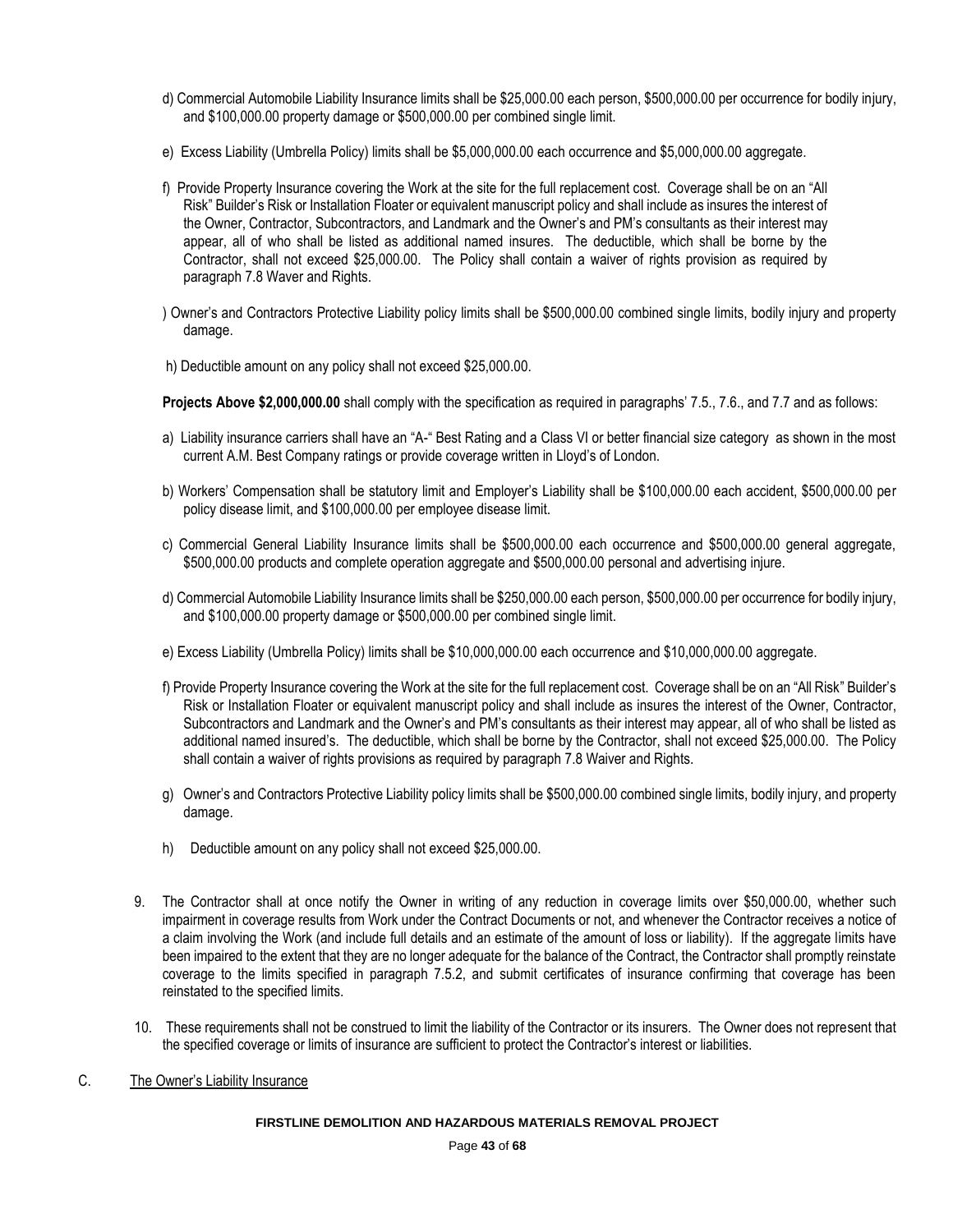1. The Contractor shall purchase, maintain and deliver to the Owner an Owners and Contractors Protective (OCP) Liability Insurance policy, issued on an occurrence basis, naming the Owner as named insured. The Owners and Contractors Protective Liability Insurance shall be primary insurance for the Owner. The OCP liability insurance policy limit shall be \$500,000.00 combined single limits, bodily injury and property damage. The OCP policy shall not contain any exclusion relative to any functions performed by the Owner which may arise out of or result from operations under Contract**.**

# D. Property Insurance

- 1. The Contractor shall purchase and maintain property insurance, including earth movement and flood, covering the Work at the site in the amount of its full replacement cost. The property insurance shall be All Risks Builder's Risk Completed Value Form Insurance or equivalent manuscript policy, and shall include the interests of the Owner, Contractor, Subcontractors and Suppliers, Landmark and other consultants as their interests may appear, all of whom shall be listed as additional insured's. The corresponding deductibles, which shall be borne by the Contractor, shall not exceed \$25,000.00. The property insurance shall be endorsed to comply with the waiver of rights provisions.
- 2. The property insurance shall contain an endorsement or specific provision to cover damages, losses and expenses incurred in the repair or replacement of any insured property (including, but not limited to charges of engineers, architects, attorneys and others). The property insurance also shall include by endorsement or special provision the following additional coverage elections: operational testing (if risk is present), off premises storage not on the site or in transit and property in transit. Deductibles on any such coverage's shall not exceed \$25,000.00 in each instance, unless otherwise authorized by the Owner in writing.
- 3. The expiration date on the property insurance shall remain, at all times, as the date of commencement of the Correction Period. Any Partial Use by the Owner shall be subject to the property insurer having acknowledged receipt of notice of Partial Use, in writing effected the necessary changes in coverage and consented by endorsement. The property insurance shall not be cancelled or lapse because of any Partial Use.
- 4. If required in the Supplementary Conditions, the Contractor shall purchase and maintain Boiler and Machinery Insurance and any additional property insurance, which shall include the interests of the Owner, Contractor, Subcontractors, Landmark and the Owner's and Landmark's consultants, all of whom shall be listed as additional named insured's.
- 5. If requested by the Owner, the Contractor shall deliver to the Owner, when and as required, a copy of each of the property insurance policies obtained, showing policy conditions, coverage's elected, amounts of coverage and deductibles.

# E. Bid Cost

- 1. Contractor shall provide a bid for completion of the scope of work as described in this RFP.
- 2. Contractor shall include all cost for the scope of work in the bid price.
- 3. Contractor shall guaranty bid price for 45 days following the receipt of bids until an acceptance is issued.
- F. Submit After Completion of Work (Within 2 Weeks):
	- 1. Manuals and technical floor data
		- A. Submit three (3) copies of manufacturer's product data and operations manuals.

## **1.04 CONTRACTOR RESPONSIBILITY**

- A. The Contractor shall assume full responsibility and liability for compliance with all applicable Federal, State, and Local regulations pertaining to the protection of workers and visitors to the site. The Contractor is responsible for OSHA regulation, and shall hold the Owner and Owner's Representative harmless for failure to comply with any applicable safety or health regulations on the part of himself, his employees, or his subcontractors.
- B. Secure necessary permits in conjunction with any work, as may be required by Federal, State, Regional, and Local authorities.

# **1.05 PROJECT SITE CONDITIONS**

- A. Caution Signs
	- 1. Post caution signs around work area to prevent hazards to vehicles and pedestrians in the area.

## **FIRSTLINE DEMOLITION AND HAZARDOUS MATERIALS REMOVAL PROJECT**

Page **44** of **68**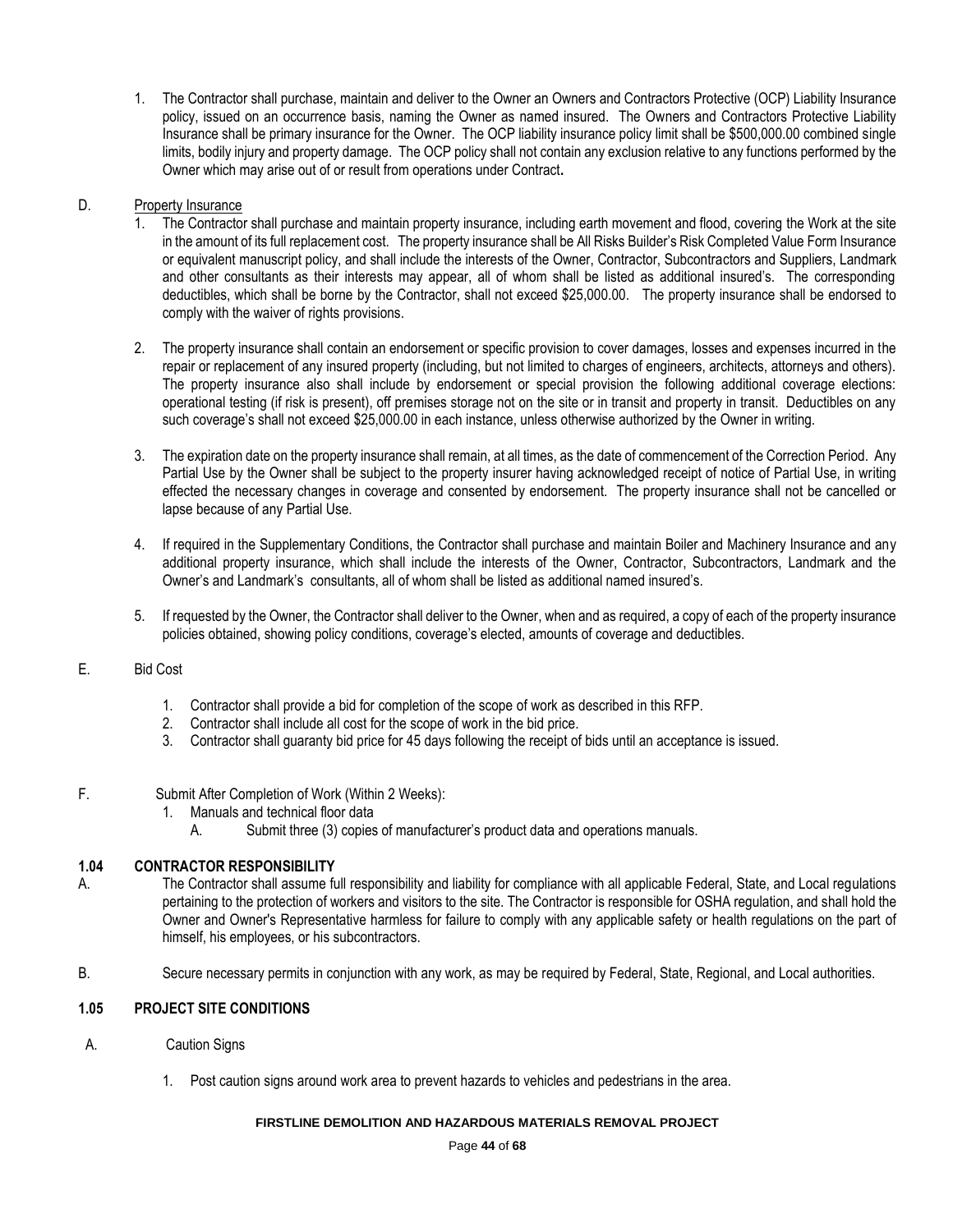2. Erect fencing around all areas that contain equipment or machinery brought on site outside of building.

## **1.06 SEQUENCING & SCHEDULING**

- A. The Contractor shall inform the Project manager FP&M of all times for planned work and coordinate inspections of work with the Owner's Representative.
- B. The work schedule is at the discretion of the Contractor; however, if work is to be conducted after Owner's personnel normal work hours the Contractor shall schedule custodial time hours with the school Principal.
- C. Except as disallowed by local Laws, a daily working schedule may be from 07:00am to 07:00pm (or 08:00 am to 05:00 pm during summer recess and summer school), excluding no-Business Days, not exceeding fifty (50) hours per week, shall be normal working hours. If Work is performed outside of normal working hours, the Contractor shall reimburse the Owner for any related (a) increase in charges and any other cost increases the Owner incurs and that the Contractor could reasonably have foreseen.
- D. Forty-eight hour notice is required from the Contractor for scheduling of custodial time for after hour, weekend and holiday hours.
- E. The FLSs holidays are as follow:
	- 4 days for Christmas / New Years 1 day for Dr. Martin Luther king Jr. Day 2 days for Mardi Gras 1 day for Good Friday 1 day for Independence Day 2 days for Thanksgiving 1 day for Labor Day
- F. The Contractor shall submit a schedule of all the work to be performed broken down by task and dates to complete.

# **1.07 CLEAN-UP AND DISPOSAL**

- A. Housekeeping
	- 1. Contractor shall provide his own trash container and for removal of trash.
	- 2. At the end of each workday remove and/or store in safe place all materials and equipment.
	- 3. At the end of the project the areas affected by the Contractor shall be left free of debris and obstacles.

# **PART 2 - EXECUTION**

## **2.00 PREPARATION**

Notice to Proceed

- 1. The Contractor shall not begin Work before being issued a Notice to Proceed from the Owner's Representative.
- 2. The Contractor shall provide the FirstLine School/Landmark and with five (5) business days' notice prior to commencing Work.
- 3. The Work area shall be properly secured and isolated to prevent derbies, dust and/or particulates from drifting outside the work area.

# **2.01 WORK PROCEDURE**

A. General Procedures

- 1. Perform all work and comply with the general safety and health provisions in conformance with regulatory agencies having jurisdiction.
- 2. Use general work practices and other appropriate work procedures approved by OSHA.
- 3. Where there is a conflict or overlap of any requirements, the most stringent provisions shall apply.

# **2.03 FIELD QUALITY CONTROL**

A. Site Inspection

- 1. While performing site work, the Contractor shall be subject to on-site inspection by agency officials and Owner's Representatives.
- 2. Work shall also be subject to inspection by OSHA inspectors and/or local building or health officials.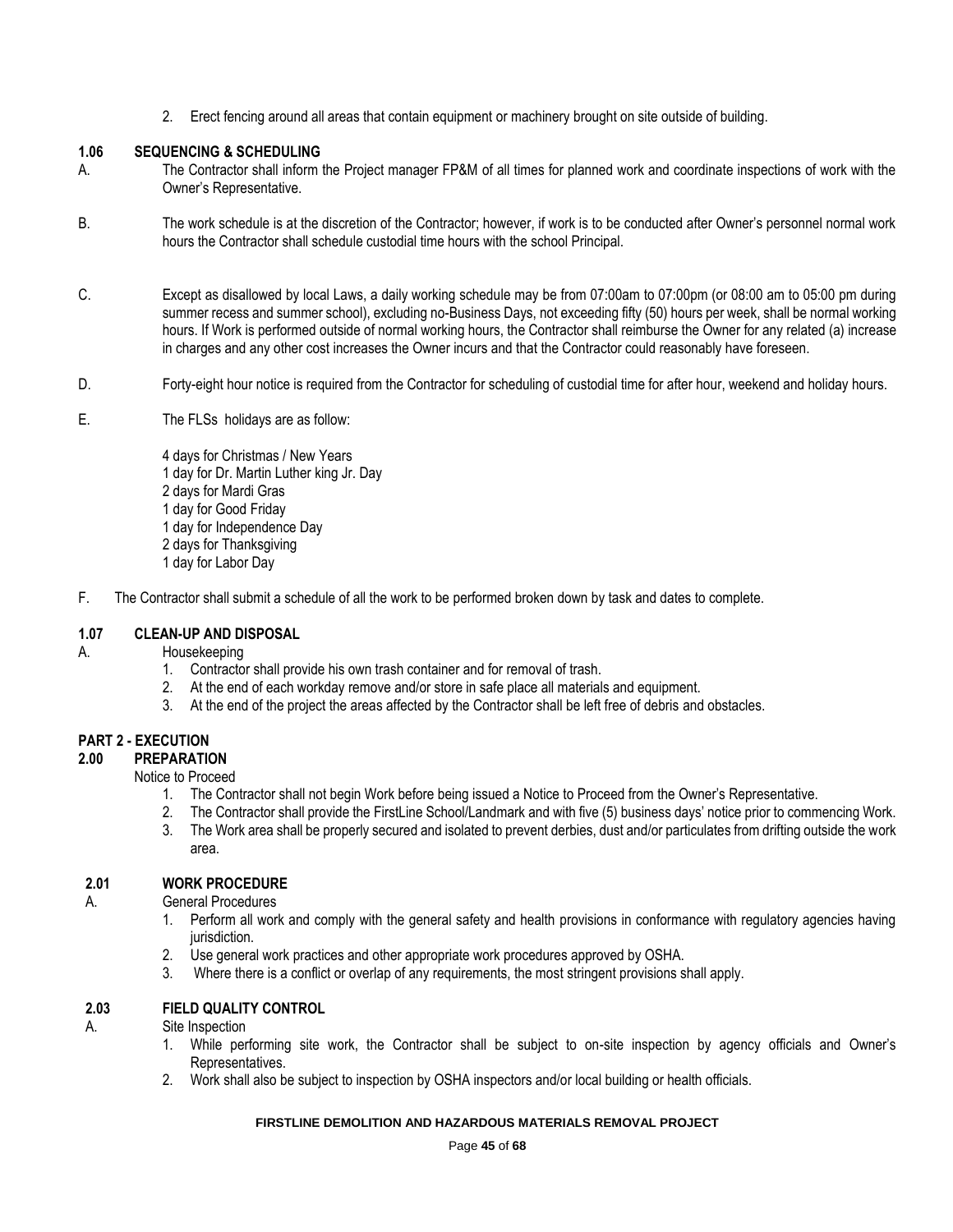3. If found to be in violation of any applicable regulations, this specification herein, or any other pertinent regulations, the Contractor shall cease all work immediately and until the violations are resolved.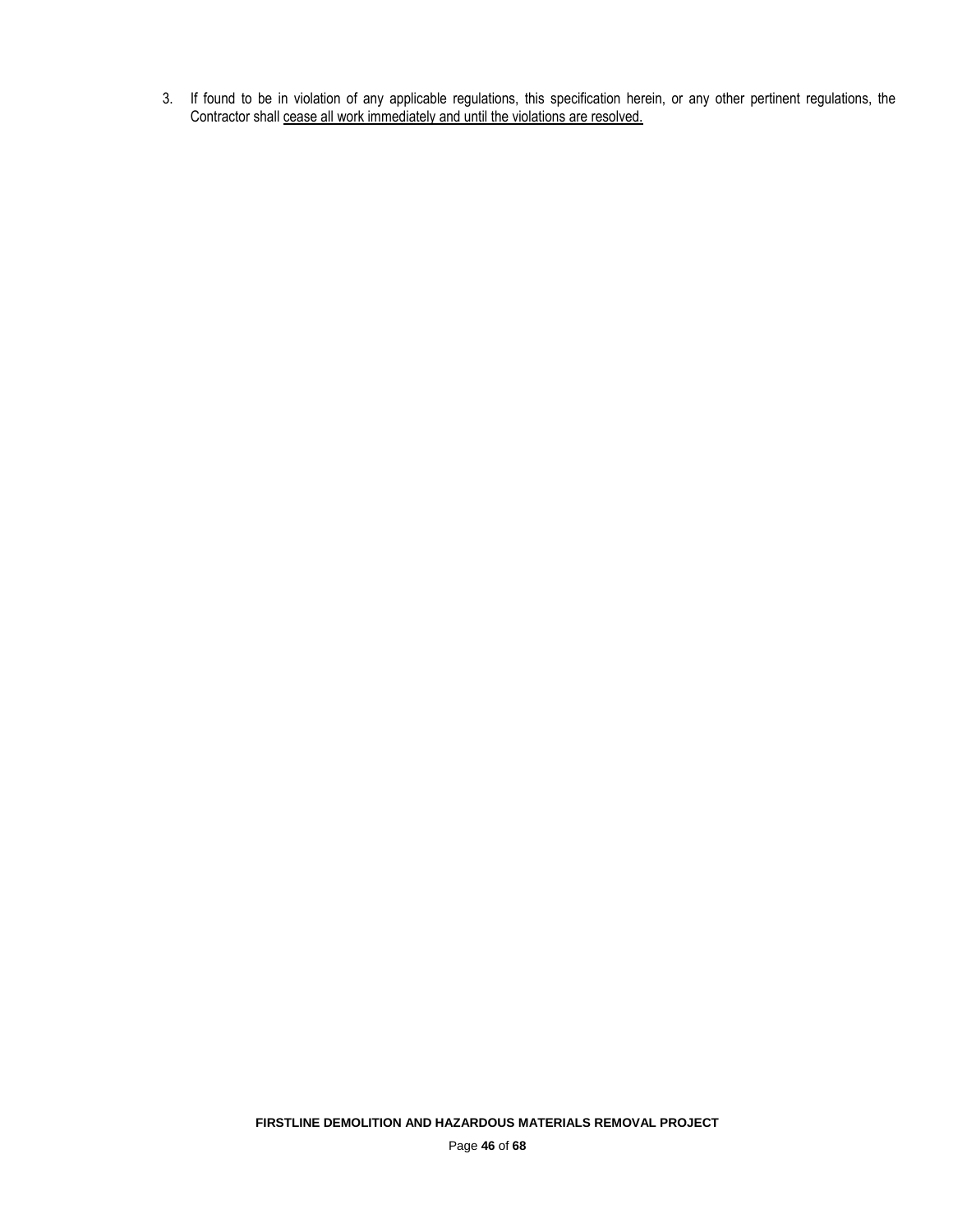#### **1.1 Defined Terms:**

1.1.1. The following terms or relative pronouns used have the following intent and meanings, unless the context requires otherwise:

*Activity* - An element in a Progress Schedule establishing a requisite step, or the time and resources required, for performing or furnishing the part of the Work designated by the Activity.

*Addenda* - Written instruments issued before Bid opening modifying the Bidding Documents by additions, deletions, interpretations or clarifications, corrections, or other revisions.

*Advertisement* - The public notice to contractors of intention to receive Bids and contract for the Work.

*Agreement -* The written agreement between the Owner and the Contractor covering the Work to be performed**.**

*AIA –* The American Institute of Architects.

*Apparent Low Bidder* – That Bidder whose Bid yields the lowest sum of Base Bid and those Alternates selected by the Owner.

*Application for Payment* – (or Request for Payment) – The form (similar to AIA document G702) used by the Contractor in requesting progress payments, and which shall enclose all supporting information required by the Contract Documents.

*PM* – The person named "the Landmark" in the Agreement who has the rights and authority assigned to the PM in the Contract Documents.

*As-Planned Schedule* - Revision of Progress Schedule returned to the Contractor as "Re-submittal Not Required," with or without comments or objections needed.

*Bar Chart Schedule* – Graphical schedule based on bar chart techniques that accounts for the entire Work at a level of detail commensurate with the requirements.

*Bid* – Written offer by a Bidder for the Work as specified, on the forms furnished with the Bidding Documents. *Base Bid* means the sum of the Base Bid Item Prices, excluding all Alternates.

*Bidding Documents* – The proposed Contract Documents as advertised, and all Addenda issued before Bid opening.

*Bid Price* - The Bidder's price for a lump sum item of Work, or the product of the Bidder's unit price for an item of Unit Price Work times the quantity given on the Bid Form for that item.

*Bid Security* – Security serving as a guarantee that the Bidder will conform with all conditions requisite for its return, or as liquidated damages in the event of failure or refusal to conform.

*Bid Requirements* – The Advertisement, Instructions to Bidders, Supplementary Instructions, Information for Bidders, Bid Form, Bid Form Attachments and Qualification Submittals.

*Bonds* – *Performance Bond and Labor and Material Payment Bond*  are security furnished by the Contractor, as required by the Contract Documents. Other required Bonds may include *maintenance Bonds and manufacturer performance Bonds*.

*Business Day* – Any day except Saturdays, Sundays and legal holidays observed by the FLS.

*Cash allowance* – An amount included within the Contract Price to reimburse the Contractor for the actual cost of Work not specified in detail, and consisting of furnished materials, equipment or other items designated in the Contract Documents.

*Change Authorization* – A written order signed by the Owner directing changes in the Work, or giving the basis for a change in Contract Price and/or Contract Time for incorporation into the Contract Documents by Change Order, or both.

*Change Order* – A written order signed by the Owner that amends the Contract Documents to provide for changes in the Work, as described in LSA-R.S. 38:2221(A), or changes in Contract Price or Contract Time, or both.

*Claims Board* - Three-member board constituted to hear and render written decisions on claims, counterclaims, disputes or other matters in question between the Owner and Contractor**.**

*Contract Documents* -Those documents itemized or designate in the Agreement.

*Contract Float* - If the Contractor anticipates early completion, *Contract Float* is the number of days or Business Days between the Contractor's anticipated date for early completion of all or any part of the Work and the corresponding Contract Time.

*Contract Price* – The Contract price for the Work, or a designate part of the Work, is the total compensation, including authorize changes,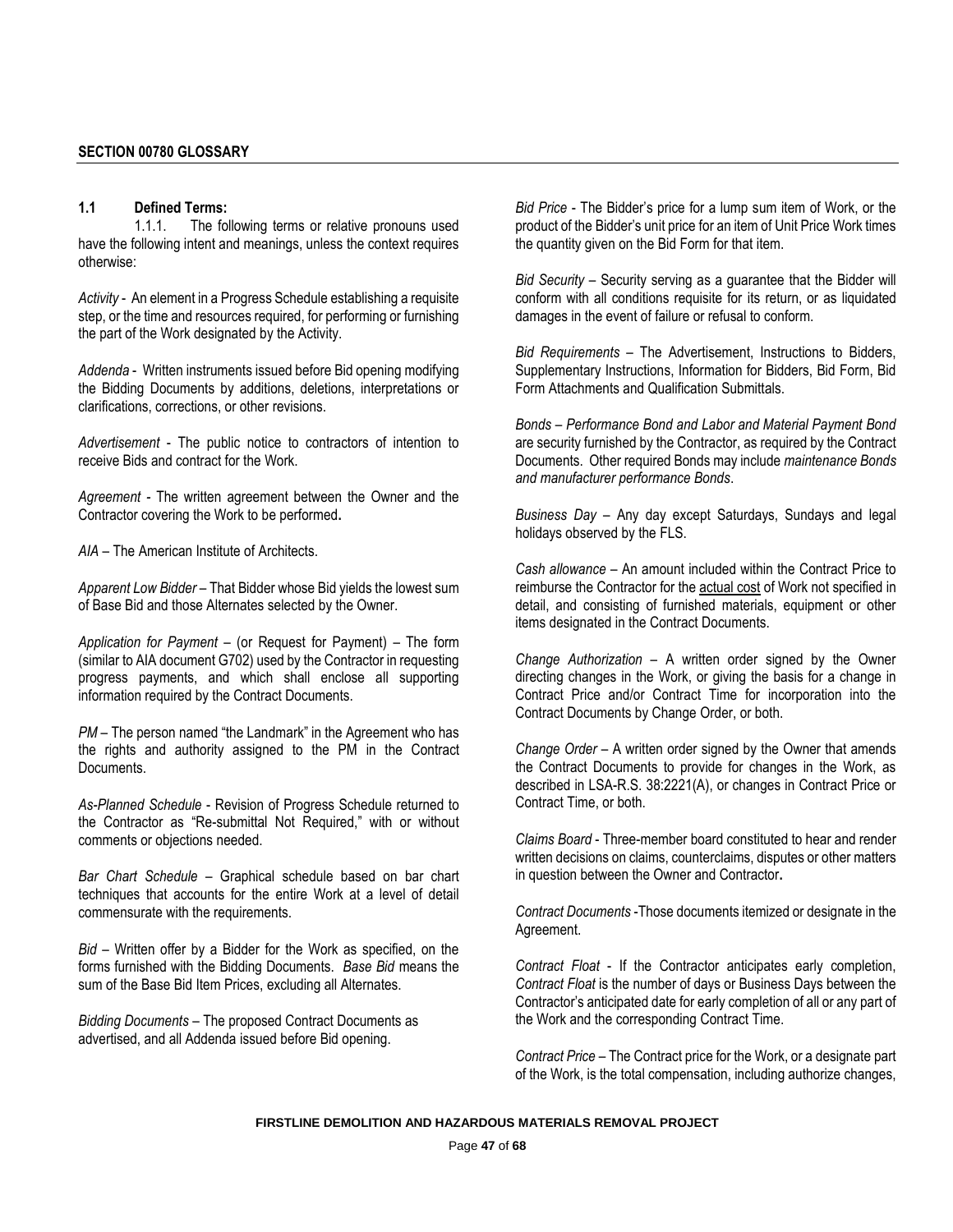payable by the Owner to the Contractor as stated in the Agreement and elsewhere in the Contract Documents (subject to applicable provisions for Unit Price Work).

*Contract Times* - The Contract Times for the entire Work are the periods allowed, including authorized changes, for Substantial Completion and acceptance and final completion of the Work. The Contract Time for a designated part of the Work is the period allowed for its Substantial Completion or Partial Completion as specifically designated in the Contract Documents.

*Contractor* - Person named "the Contractor" in the Agreement with whom the Owner has entered into the Agreement.

*Correction Period* - The period specified in the Contract Documents within which the Contractor shall, in accordance with the Contract Documents, either correct, or if rejected, remove and replace, defective Work.

*Cost of the Work involved* - The sum of all costs that would be, or actually were, necessarily incurred by the Contractor in the proper performance of the Work involved.

*CPM Schedule -* Computerized Progress Schedule based on CPM techniques that accounts for the entire Work at a level of detail commensurate with the requirements.

*Critical Path* - A sequence of Activities in a CPM Schedule controlling achievement of a specified Contract Time.

*Day -* Every day shown on the calendar, Saturdays, Sundays and holiday included.

*Date of Commencement of the Contract Time* - The date when the Contract Time starts to run.

*defective Work* – (a) Work that is unsatisfactory, deficient or damaged, does not conform to the Contract Documents, or does not meet the requirements of any inspection, test or approval, and (b) Work associated with Punch List items that the Contractor fails to complete within a reasonable time after issuance of the Punch List by the Architect.

*delay* - Acts or omissions that postpone, extend or in any other manner alter the schedule or completion of all or any part of the Work. Delay includes deferral, stop, slow down, interruption and extended performance, and all related acceleration, hindrance, rescheduling, disruption, interference, inefficiency and productivity and production losses. Delay may result from added Work, as provided in the General Conditions, or without the addition of any Work.

*Drawings* (or "Contract Drawings", or "Plans") - Part of the Contract Documents depicting the Work. Drawings shall neither serve nor be used as Shop Drawings or Submittals of any kind.

*Early (Late) Dates* - Early (late) times of performance for the Work, given, but not limited to, the requirements specified in paragraph 8.3.3 of the General Conditions.

*FAR* – The Federal Acquisition Regulation System, Title 48 of the Code of Federal Regulations, Chapter 1. The term *CFR* means the Code of Federal Regulations.

*Fee for the Work involved* (or Fee) - A negotiated fee allowed to the Contractor for (a) reasonable costs under paragraph 11.10 of the General Conditions, and (b) reasonable profit.

*Hazardous Material* - *Asbestos, ACMs, PCBs*, petroleum products, radioactive products, such materials used in the normal course of construction as paint thinners, solvents, gasoline, oil, etc., and any other material or substance the manufacture, use, treatment, storage, transportation or disposal of which is regulated by any federal, State or local Law governing the protection of public health, natural resources or the environment.

*Laws* - Laws, including statutes, by-laws, resolution and ordinances, orders and rules and regulation, whether federal, State or local. The term *Law* means Laws and**/or** regulations.

*LSA-R.S.* – The Louisiana Statutes Annotated, Revised Statutes.

*means and methods* – Includes means, methods, techniques, sequences and/or procedures applicable to the Work.

*Milestone* – A point of progress for a key aspect of the Work, having a *Milestone Time* equal to the Late Date in the *As-Planned Schedule* for the Activity designating that Milestone.

*Notice of Award* – The written notice stating that the Owner will sign the Agreement upon compliance by the Bidder, within the time specified, with those conditions itemized in the notice.

*Notice to Proceed* – The written notice authorizing the Contractor to proceed with the Work, or a designated part of the Work.

*Owner* – The FLS I of New Orleans, LA, named as "the Owner" in the Agreement with whom the Contractor has entered into the Agreement and for whom the Work under the Contract Documents is to be provided. The term Owner or *FirstLine* includes authorized representatives of the Owner or *FirstLine*, respectively.

*Partial Completion* - A designated part of the Work has been completed in accordance with the Contract Documents, except for the Punch List items that are to be completed or corrected to the satisfaction of the Landmark and if required by the Contract Documents or elected by the Owner, partially used *for the purpose for which it is specified* in the Contract Documents.

*Partial Use* - Use by the Owner of a portion of the Work before reaching Substantial Completion for the entire Work. In the Contract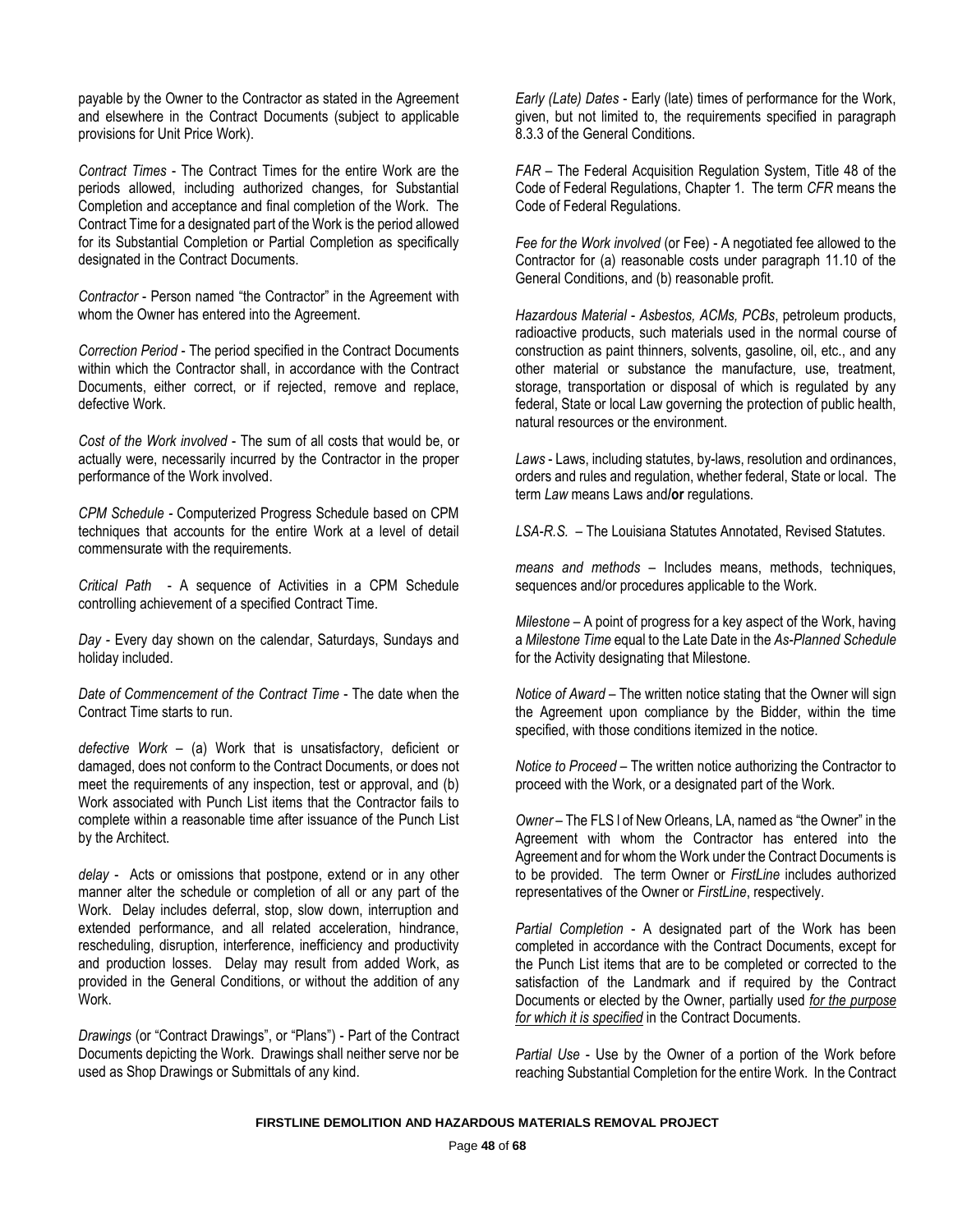Documents, the terms "partially used" or "partially occupied" have in context the same meaning as Partial Use.

*Person* – Individuals, partnerships, corporations, receivers, trustees, joint ventures and any combination(s).

*Progress Schedule* – Work Schedule that shows the Contractor's approach to planning, scheduling and execution of the Work and accurately portrays completed Work as to sequencing and timing.

*Project* – The total construction, which includes the Work and possibly other work, as indicated in the Contract Documents.

*Project Representative(s)*- Authorized representative(s) of the Architect who is (are) assigned to, or any part of the state.

*Provisionary allowance* – An amount included within the Contract Price for changes in the Work that shall be authorized and completed in accordance with the Contract Documents.

*Public utility* – A utility company, utility department or agency of a Public Entity, a natural gas pipeline company, cable TV company, or any other owner/operator of utilities that are operated or maintained in, on under, over or across public right-of-way or public or private easements.

*Punch List* – A list minor incomplete or unsatisfactory items that do not materially impair the usefulness of the Work, or designated part of the Work, for its intended purpose (or its specified use, under Partial Utilization), and that is developed by the program manager in determining the status completion of the Work, or designated part of the Work, and is attached to a certificate of Substantial Completion or Partial Completion or to the program manager's recommendation *Record Documents* – The *As-Planned Schedule* progressed at selected cut-off dates and reflecting how completed Work (by the cut-off date) has been performed as to sequencing and timing, delays and other significant events experienced before the cut-off date, and Work involved in Change Orders and Change Authorizations duly signed by the Owner; but excluding, purposely, any revisions in Activities and sequences initiated by the Contractor that affect Work after the cut-off date.

*Records* - Books, reports, documents and other evidence pertaining to the bidding, award and performance of the Work.

*Registered mail* - Includes registered U.S. mail and certified U.S. mail with return receipt requested. The term "hand delivered" includes delivery by private carriers.

*Schedule of Values* - A schedule which subdivide the Work into components parts and details, for each itemized part, quantity and cost information required for making payments for Work performed. The sum of all costs in the Schedule of Values shall equal the Contract Price for the Work.

*Section* – Each of the separable parts into which a Division of the Specifications is divided.

*Shop Drawings* - Includes drawings, diagrams, illustrations, standard schedules, performance charts, instructions and other data prepared by or for the Contractor to illustrate some part of the Work, or by a Supplier and submitted by the Contractor to illustrate items of material or equipment.

*Short Term Schedule* – Graphic diagram disclosing, in significant detail, the schedule for the next month's Work.

*Specifications* - Parts of the Contract Documents organized into Divisions. "Technical Specifications" means Divisions of the Specifications consisting of technical descriptions of materials equipment, construction systems, standard and workmanship.

*State* - The State of Louisiana, including any agency, department, unit of instrumentality of the State. Non-capitalized references to a state refer to a state other than the State of Louisiana.

*Sub agreement* – A subcontractor or purchase order awarding a part of the Work to a Subcontractor or Supplier.

*Subcontractor* - A person having a Sub agreement for (a) performing craft labor at the site, which craft labor is engaged in incorporating materials and/or equipment into the Work, or (b) both performing such craft labor at the site and furnishing materials and/or equipment for incorporation into the Work.

*Submittals* – Includes Shop Drawings, samples, Progress Schedules and those other documents required for submission by the Contract Documents. The term "technical Submittal" includes Shop Drawings, brochures, samples, test procedures, and those other Submittals required by the Contract Documents for submission by the Contractor to demonstrate how the Contractor intends to conform to the design concept of the Project and the related information given in the Contract Documents.

*Substantial Completion* – The finishing of the Work, or specified part of the Work, in accordance with the Contract Documents, to the extent that the Owner can use or occupy all or the specified part of the Work for the use for which it is intended without any concurrent Work at the site, except as required to complete Punch List items with cumulative value under one percent (1%) of the Contract Price. Prerequisites for Substantial Completion include: (a) all systems have been successfully tested and demonstrated by the Contractor for their intended use, and (b) the Owner receiving all occupancy certifications and approvals from those State and local Public Entities with jurisdiction.

*Supplementary Conditions* – Section within Division O that amends and/or supplements the General Conditions.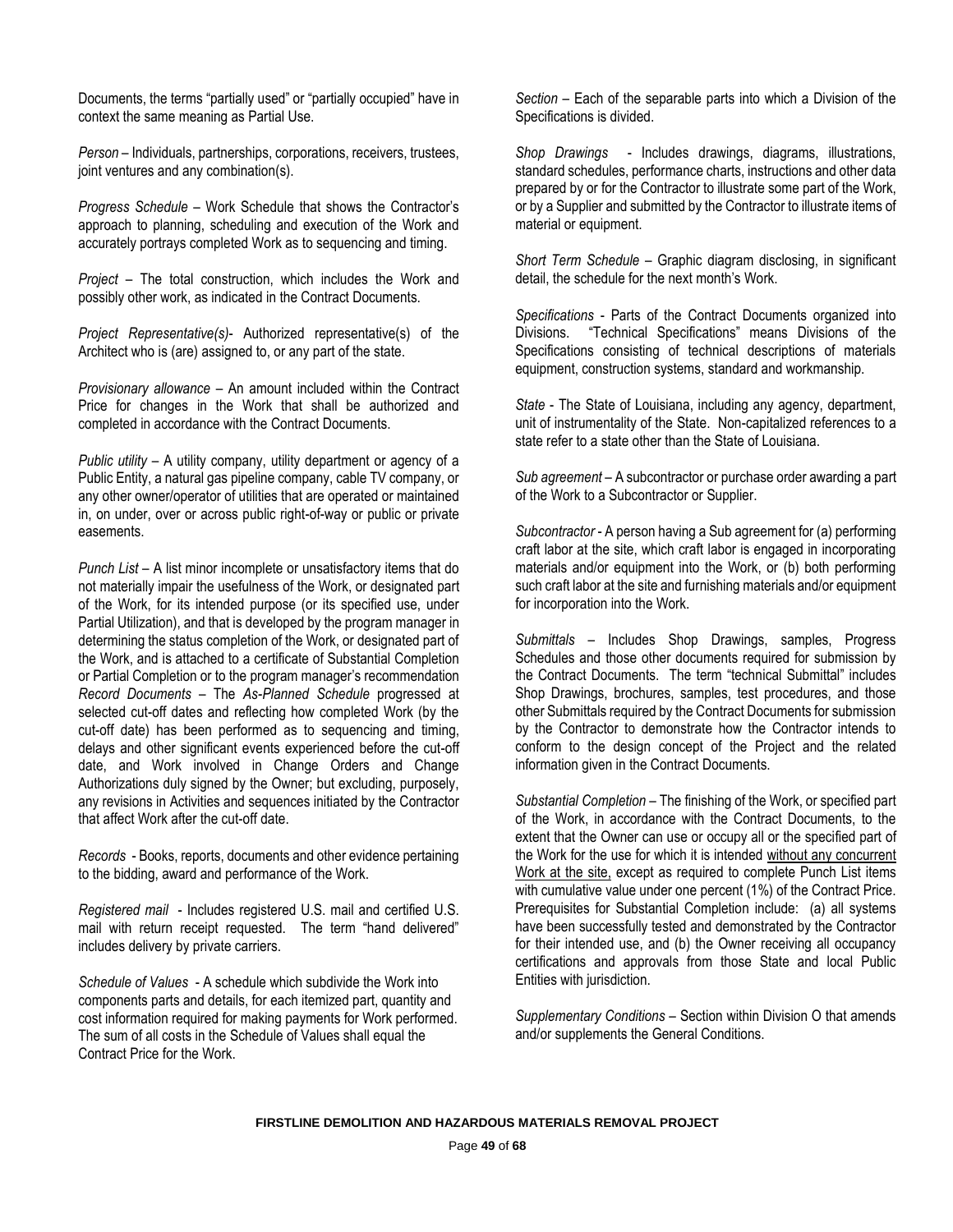*Supplier* – A manufacturer, fabricator, distributor, material man or vendor having a Sub agreement for furnishing materials and/or equipment and not for performing craft labor at the site.

*Total Float* – Number of days, or Business Days, by which the Work or any part of the Work may be delayed from its Early Dates without necessarily extending a pertinent Contract Time. Total Float is by definition at least equal to Contract Float.

*Underground Utilities* – Pipelines, conduit, duct, cables, tanks, tunnels and appurtenances, or other similar facilities installed underground to convey/support conveyance of potable water, sprinkler or irrigation water, fire protection, electricity, gases, steam, petroleum products, sewerage/drainage removal, telephone, communications, cable TV, traffic or control systems.

*Unit Price Work*, specified – Work of specified and defined quantities (i.e., shown in the Contract Documents) that when performed is measured and paid based on unit prices.

*Unit Price Work, contingent* - Work involving specified but undefined quantities (i.e., shown in the Contract Documents), the performance of which is contingent upon conditions encountered at the site, as determined by the Architect.

*Value, Activity* - Portion of the Contract Price representing a fair payment for the part of the Work represented by that Activity.

*Work* - The entire completed construction, or its various parts, as specified in the Contract Documents that is the result of performing and furnishing all services, obligations, responsibilities, labor, materials, equipment, temporary facilities, and incidentals required by the Contract Documents. The term "execution" used with reference to the Work includes performance or furnishing of the Work, or both. The terms "the Work," "the entire Work" and "all the Work" have in context the same meaning.

*Work involved - Denotes Work* (a) covered by changes ordered or under negotiation, (b) affected by delay ordered, caused or under negotiation, or (c) covered by any proposal or claim, all as provided in the Contract Document.

#### 1.2 Other Defined Terms

1.2.1. Other defined terms used in Division O and Section 01310 but not assigned intent and meanings in this Glossary have intent and meanings as used or defined in OPSB policies and regulations, the Supplementary Conditions or the LSA-R.S.

1.2.2. Terms defined in this Glossary and use elsewhere in the Specifications and in the Drawings in lower cases or as capitalized terms, have the intent and meanings assigned to them in this Glossary, unless the context requires otherwise.

# **1.3 Interpretations**

1.3.1. Defined terms include lower case and capitalized terms that are defined and those other terms designated in this Glossary.

1.3.2. The expression (a) "acts or omissions within the control of" shall be construed to include (but not as limitation) the fault or negligence of the party involved and any other acts, causes and events for which that party is responsible; (b) "causes beyond the control of" includes acts or omissions not within the control of the party involved and any other acts, causes and events for which that party is not responsible.

1.3.3. The terms "substantially complete" and substantially completed" have in context the same meaning as Substantial Completion; "partially complete" and "partially completed" have in context the same meaning as Partial Completion.

1.3.4. Whenever the term "first tier" is used concerning a Subcontractor or Supplier, it means a Subcontractor or Supplier having a direct Sub agreement with the Contractor. Relatedly, the term "lower tier" refers to a Subcontractor or Supplier having a direct Sub agreement with another Subcontractor.

1.3.5. Contract Time computations shall be made in days even if the Contract Time in question is specified as a date. Float computations made in Business Days shall be converted to days in making decisions about changes in Contract Time.

1.3.6. Any computation of a Contract Time made by adding days to the Date of Commencement of the Contract Time shall include both the first and last day. Any computation of a notice period will be computed to exclude the first and include the last day. In either case, if the last day falls on a non-Business Day, it shall be omitted from the computation.

1.3.7. An "early completion" Progress Schedule is one that anticipates completion of all or specified part of the Work ahead of the corresponding Contract Time.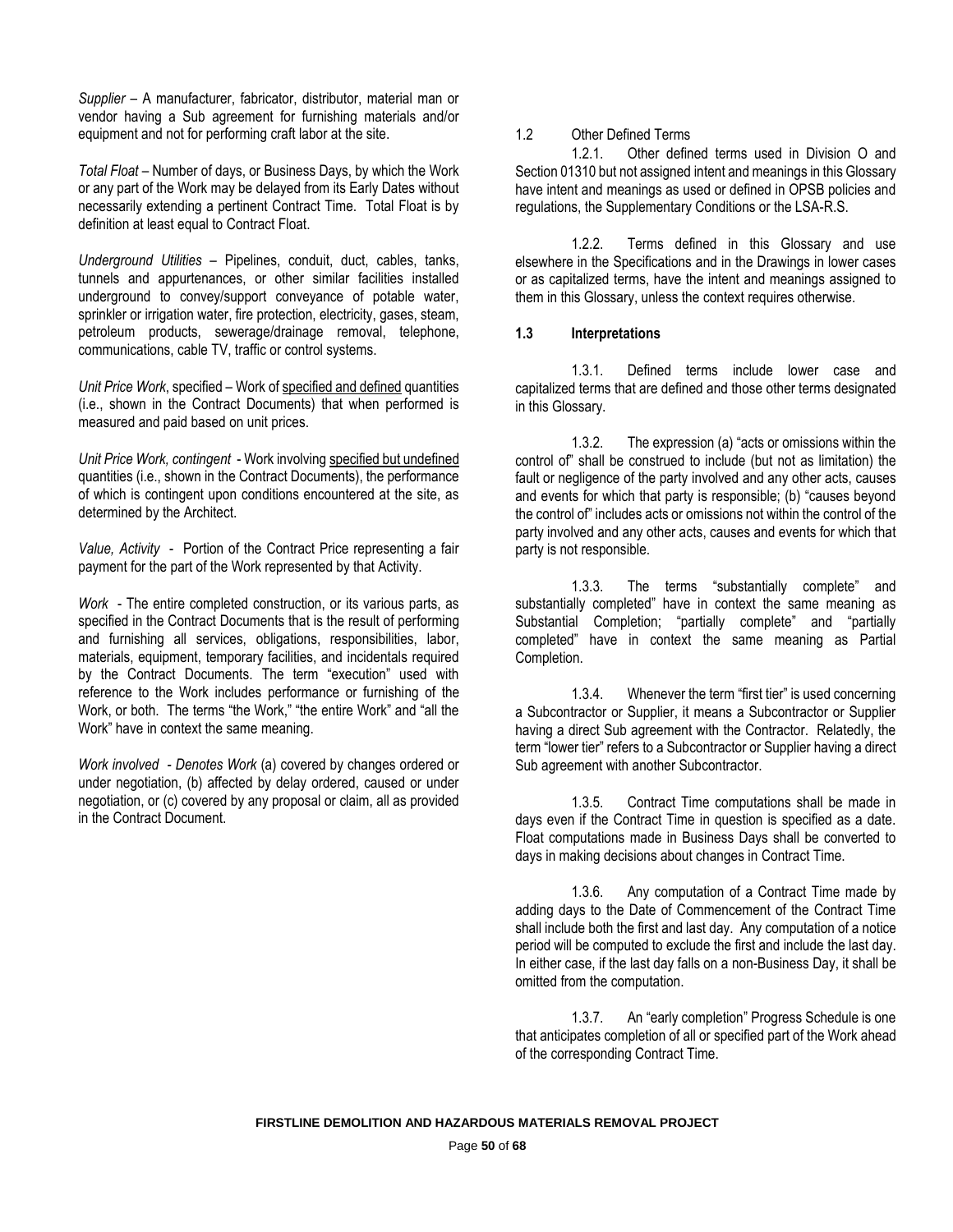1.3.8. Each Article in a Section contains sub-articles. A reference to a paragraph means a reference to the sub-article, part or sub-part, or any combination of any of them, if the context will permit.

1.3.9 Any reference to an Article or a paragraph in a Section means a reference to an Article or paragraph in the very Section in which the reference is made, unless that reference specifically names another Section.

1.3.10 Whenever the context of any provision requires, the singular number includes the plural number and vice-versa, and the use of any gender includes any other and all genders.

END OF SECTION **00780**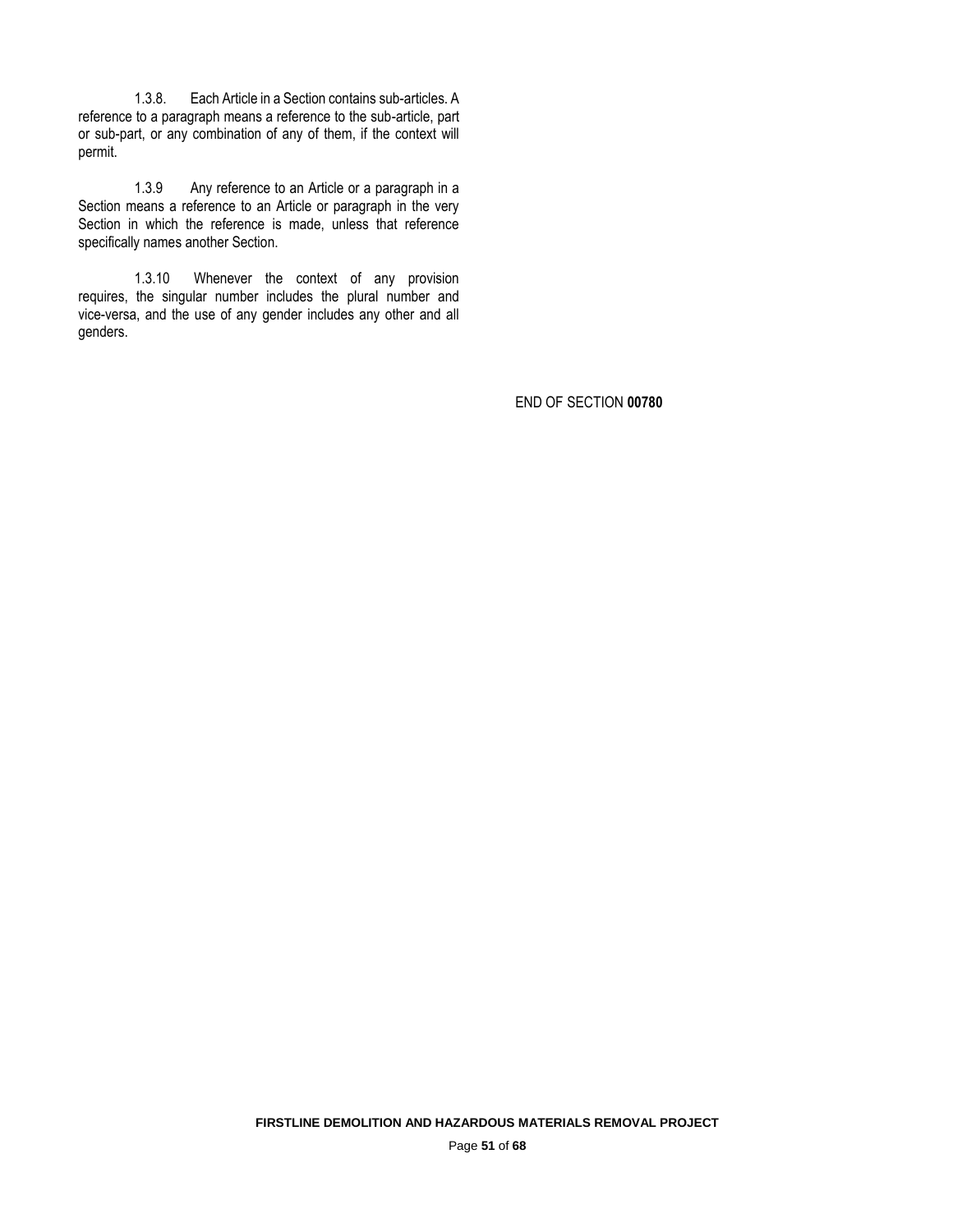Date:

To:

# RE: **NOTICE of AWARD**

.

The FLS (FLS) approved the acceptance of your bid and your organization has been awarded the contract for Work as itemized on the Bid Form for the total contract price of \$ \_\_\_\_\_\_\_\_\_\_\_ which includes Alternatives and Provisions as applicable.

All parties must come to 1340 Poydras Street Suite 2140 New Orleans, Louisiana 70112, for signing the duplicate originals of the Agreement, Performance Bond and Labor & Material Payment Bond at the same time.

It is the Contractors responsibility to acquire and pay for any and all permits required by the State of Louisiana and the Department of Safety and Permits, City of New Orleans. When you have secured the all permits, please send a copy of it to the Landmark Consulting office.

The **Contractor** is advised to review the specifications for all Owner required submittals including, but not limited to:

Provide the following required final revised Owner's submittals:

- 1. Revised Schedule of Values
- 2. Contractor to provide revised Site Specific, Safety Program and Substance Abuse Program per Construction Safety and Health Guidelines
- 3. Revised Bar Chart or CPM Schedule (as required), including bar chart and logic diagrams for CPM
- 4. Revised Log of Submittals, listed by Section Number and item with both the Owner's and technical submittals required by the specifications
- 5. Contractor's labor burden, insurances, and bond cost certified in advance by a duly authorized financial representative of the Contractor for approval by the Owner
- 6. Complete and return with submittals

Provide the following (as applicable) with each Contractor's application for Payment submitted:

- 1. Updated Schedule of Values
- 2. Daily Filed Reports
- 3. Revised Bar Chart or CPM (as required) construction schedule
- 4. Contractor's Non-delay/Delay Affidavit for work
- 5. Current Log of Submittals, listed by Section Number and item with both the Owner's and technical submittals required by the specifications

Please supply Landmark with the above required submittals for review and approval. The submittals will be sent to **FLS** for review and final approval.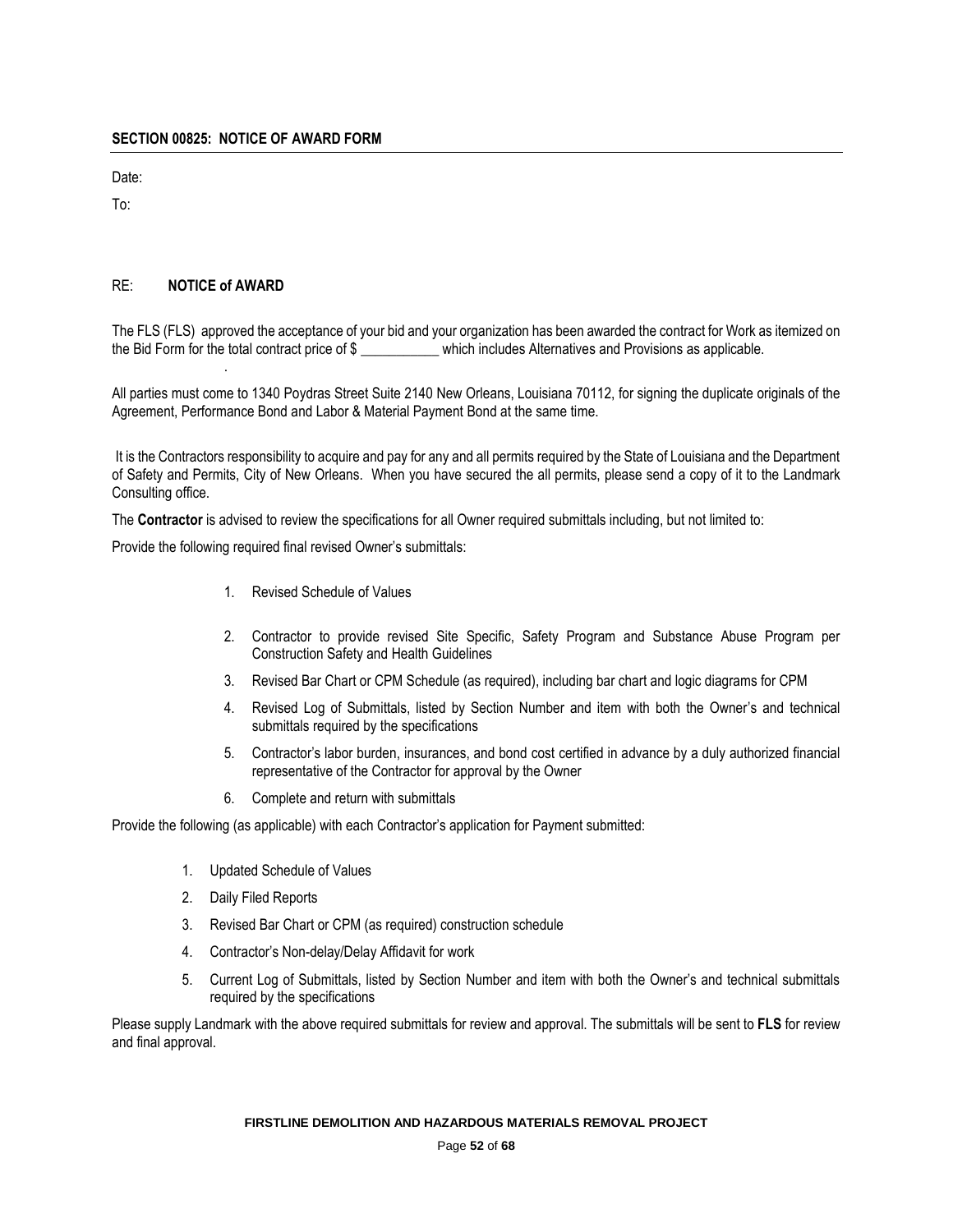A Notice to Proceed (NTP) will be issued by the **FLS**. The Work shall not begin until the NTP has been issued. A NTP **will not be issued** until all required submittals are reviewed as acceptable or resubmittal not required by the Landmark and the **FLS**.

Your Application for Payment with Schedule of Values for the Work shall be provided on AIA Document G702 and G703 respectively, and attached to other required submittals and submitted to the Architect/Engineer of Record for review.

**NOTE**: APPLICATION FOR PAYMENTS WILL NOT BE PROCESSED FOR PAYMENT UNTIL COPIES OF ALL NECESSARY PERMITS AND REQUIRED SUBMITTALS ARE PROVIDED TO THE PROGRAM MANAGER WHO SHALL REVIEW AND FORWARD SAME TO **FLS**.

At the end of the project, the **Contractor** may be allowed to file for Substantial Completion subject to an acceptable Punch-List (with Values) provided the **Contractor** delivers to the Landmark for final approval by the FLS, a signed letter from his Surety acknowledging the Punch-List items and their value. Substantial Completion with Punch-List documentation will not be processed without written acknowledgement of the Punch List from the **Contractor's** Surety.

The **Owner's** acceptance of construction will not be effective until the affidavit of the FLS is recorded with the Recorder of Mortgages of the Parish of Orleans. The Owner's construction acceptance must be recorded by the Contractor in the office of the Recorder of Mortgages for the Parish of Orleans. The documents for recordation can be secured from the FLS. Ten percent (10%) of the contract value will be withheld for the 45 day lien period. Five percent (5%) of the contract amount will be withheld on projects of Five Hundred Thousand (\$500,000.00) or more. At the end of the this 45 day lien period, the Contractor shall submit a final invoice to the Landmark who will forward same to the **FLS** office along with the **ORGINAL** (NOT A COPY) Lien & Privilege Certificate.

So, this work may begin soon, we will appreciate your immediate attention to the above details. Failure to comply with these conditions within the specified time may entitle the Owner to consider your Bid abandoned, annul this Notice of Award, and declare your Bid Security forfeited.

Returned to Owner on:

**Date** 

By: \_\_\_\_\_\_\_\_\_\_\_\_\_\_\_\_\_\_\_\_\_\_\_\_\_\_\_\_\_\_\_\_\_

**Contractor** 

Approved**: \_\_\_\_\_\_\_\_\_\_\_\_\_\_\_\_\_\_\_\_\_\_\_\_\_\_\_\_\_\_\_\_\_\_\_\_\_\_\_\_\_**

Joseph Neary, COO, FirstLine Schools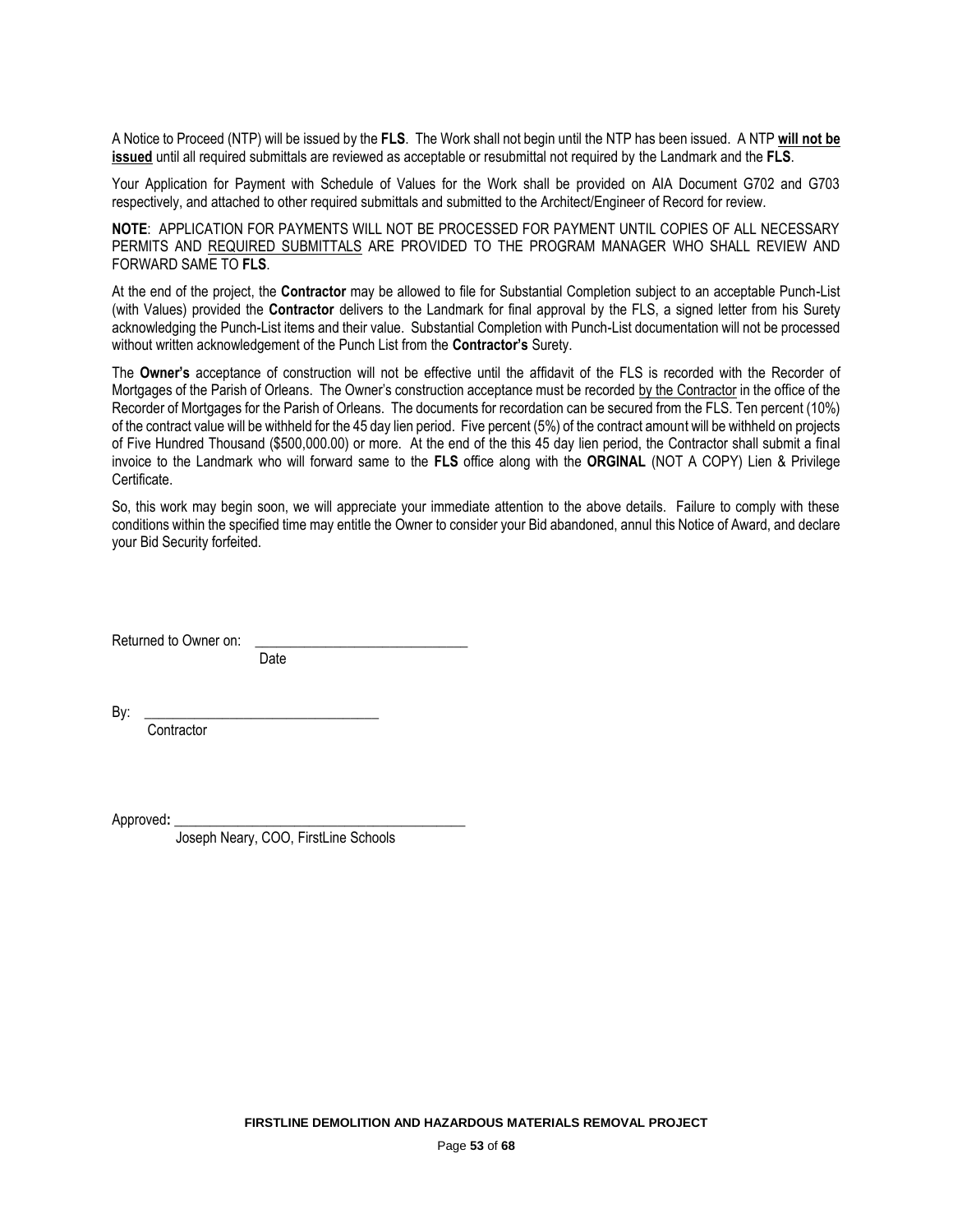Date:

Contractor:

Re: **Notice to Proceed for FirstLine Schools Demolition and Hazardous Materials Removal Project**

Dear ,

This letter will serve as your Notice to Proceed with the above referenced project effective \_\_\_\_\_\_\_\_\_\_\_\_\_\_\_\_\_\_\_. The Substantial Completion date and Final Completion date for the Project are as stated in the Contract Forms and Construction Documents. For this job, Landmark Consulting is the Project Management Firm and Latonia Batiste is the Owner's Project Manager. If there are any questions regarding this matter, please contact the Project Manager at 205-901-9005

**By: \_\_\_\_\_\_\_\_\_\_\_\_\_\_\_\_\_\_\_\_\_\_\_\_\_\_\_\_\_\_\_\_\_\_\_\_\_\_\_\_\_\_\_\_\_\_\_**

Project Manager, Landmark Consulting

Approved:

Joseph Neary, COO, FirstLine Schools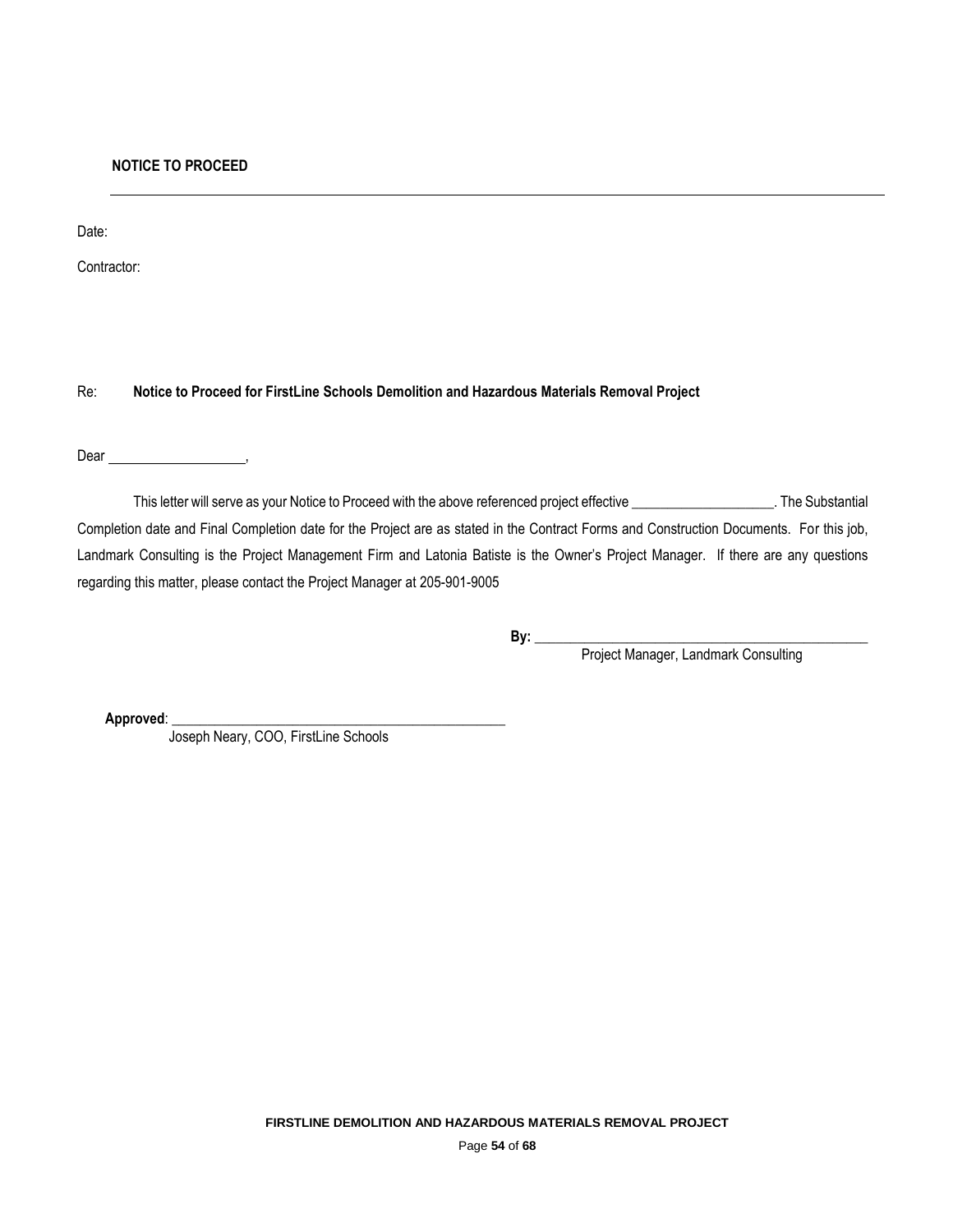#### **NON-DELAY/DELAY AFFIDAVIT FOR APPLICATION FOR PAYMENT No. \_\_\_\_\_\_\_\_\_\_\_\_\_\_\_\_\_\_\_**

Owner: FirstLine Schools

Project Manager: Landmark Consulting: \\contact \\contact \\contact \\contact \\contact \\contact \\contact \\contact \\contact \\contact \\contact \\contact \\contact \\contact \\contact \\contact \\contact \\contact \\co

Date Issued \_\_\_\_\_\_\_\_\_\_\_\_\_\_\_\_\_\_\_\_\_\_\_\_\_\_\_\_ 20 \_\_\_\_\_\_ Same as Application for Payment Date

Contractor: \_\_\_\_\_\_\_\_\_\_\_\_\_\_\_\_\_\_\_\_\_\_\_\_\_\_\_\_\_\_\_\_\_\_\_\_\_\_\_\_\_\_\_\_\_

of the contract and that no claim shall be valid or considered by the Claims Board unless the party initiating the claims files a written demand for a hearing with the Claims Board within thirty (30) days after the Landmark or Owner determination giving rise to the claim.

\_\_\_\_\_\_\_\_\_\_\_\_\_\_\_\_\_\_\_\_\_\_\_\_\_\_\_\_\_\_\_\_\_\_\_\_\_\_\_\_\_ \_\_\_\_\_\_\_\_\_\_\_\_\_

**Contractor Date**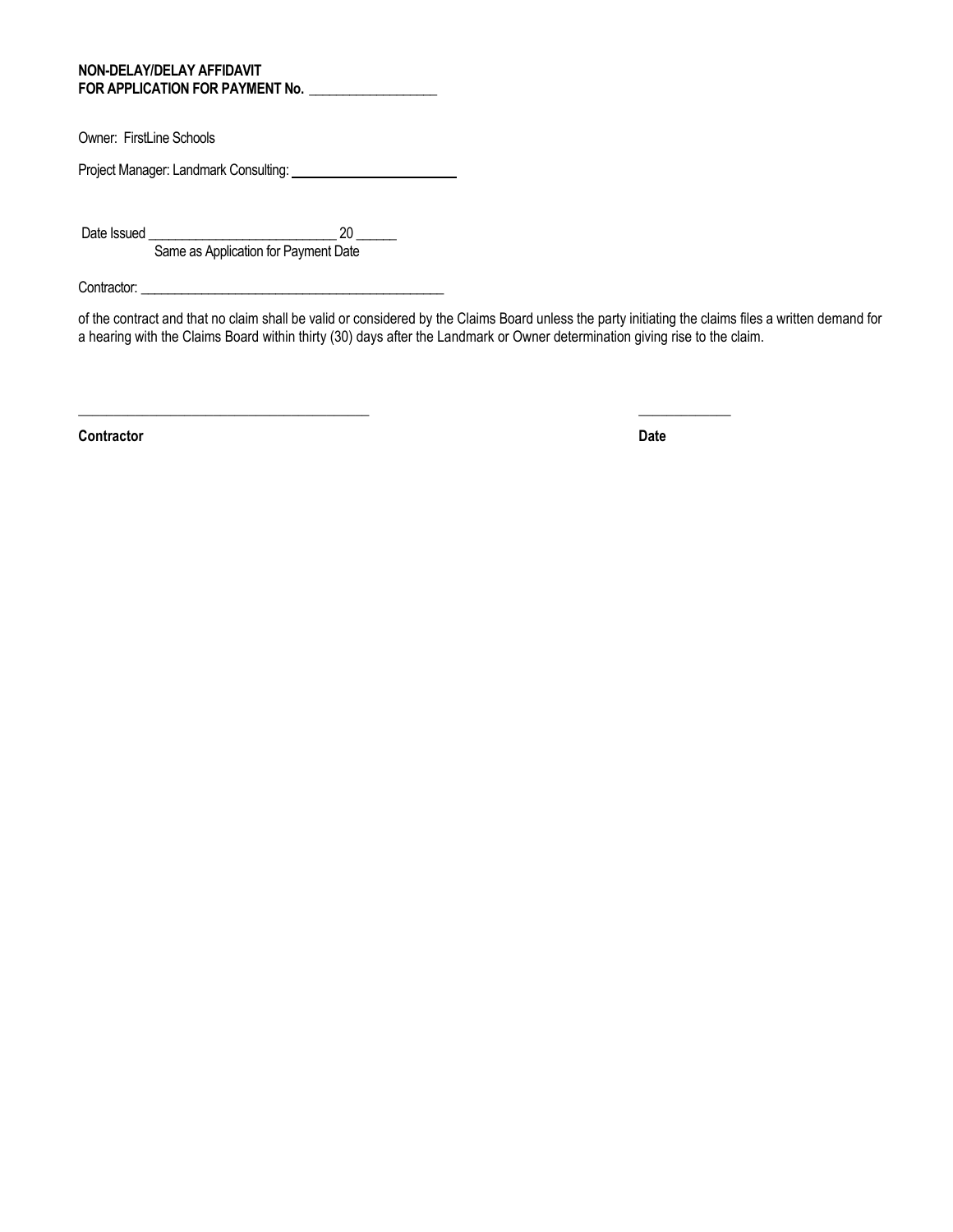# **TECHNICAL SPECIFICATIONS**

#### **APPENDIX A: SCHEDULED ACTIVITIES**

## **PART 1: GENERAL**

#### **SCOPE**

Provide the materials, labor, equipment and supervision necessary for the demolition and removal/disposal of hazardous materials as per these specifications and the Installation of 8' perimeter fence and gates.

# **SITE DESCRIPTION AND INVESTIGATION**

The site encompasses approximately 1.5 acres of land, with three (3) buildings. Collective the buildings encompass approximately 24,000 square feet of space. The site is bordered by Dixon Street to the northeast, Palmetto Street the southwest, a church followed to the southeast, and Monroe Street to the northwest. The individual buildings at the subject property included in this assessment include the following structures:

**Building 1** – a two-story structure used as a **Gymnasium**. The structure encompasses approximately **15,000 square feet**. The building is constructed on top of a re-enforced concrete slab with re-enforced concrete floors and walls with brick walls. The building is constructed with flat roofs.

**Building 2** - a three-story structure used as the **Main school building**. The structure encompasses approximately **7,000 square** f**eet**. The building is constructed with steel framing and re-enforced concrete slab and floor deck. The building has a brick exterior. The building also has pitched and flat roofs.

**Building 3** - a one-story structure that has been significantly damaged by fire and has been **Reduced to rubble**. The structure encompasses approximately **2,500 square feet**.

Prospective bidders are required to visit the site to make measurements, review existing conditions. A thorough understanding of the project per these specifications and/or accompanying is imperative.

#### **REVIEW OF CONSTRUCTION DOCUMENTS**

The Contractor shall carefully study and compare the field conditions and Specifications and shall at once report errors, inconsistencies or omissions discovered to the FLS and Landmark.

#### **PROJECT MEETINGS**

Pre-Construction Conference between the Contractor and the FLS Representative/Landmark will be held in order to clarify and direct FLS policy and specific items of concern as pertain to the Contract.

Progress meetings will be scheduled at the discretion of the FLS/Landmark depending on the progress of the work.

#### **COORDINATION**

Coordinate schedule with the FLS Representative/Landmark.

.Work at night and/or on weekends if deemed necessary must first be approved by a representative from FLS.

Daily cleaning of the site shall be done. Accumulation of debris is unacceptable. The interior of the demolition/construction will be swept daily.

#### **SUPERVISION**

The Contractor shall provide consistent supervision at all times during the work. Provide telephone service at the Project site. Service may be cellular or land based. Telephone service shall not be discontinued until after final acceptance of the project.

**QUALITY ASSURANCE** GENERAL

#### **FIRSTLINE DEMOLITION AND HAZARDOUS MATERIALS REMOVAL PROJECT**

Page **56** of **68**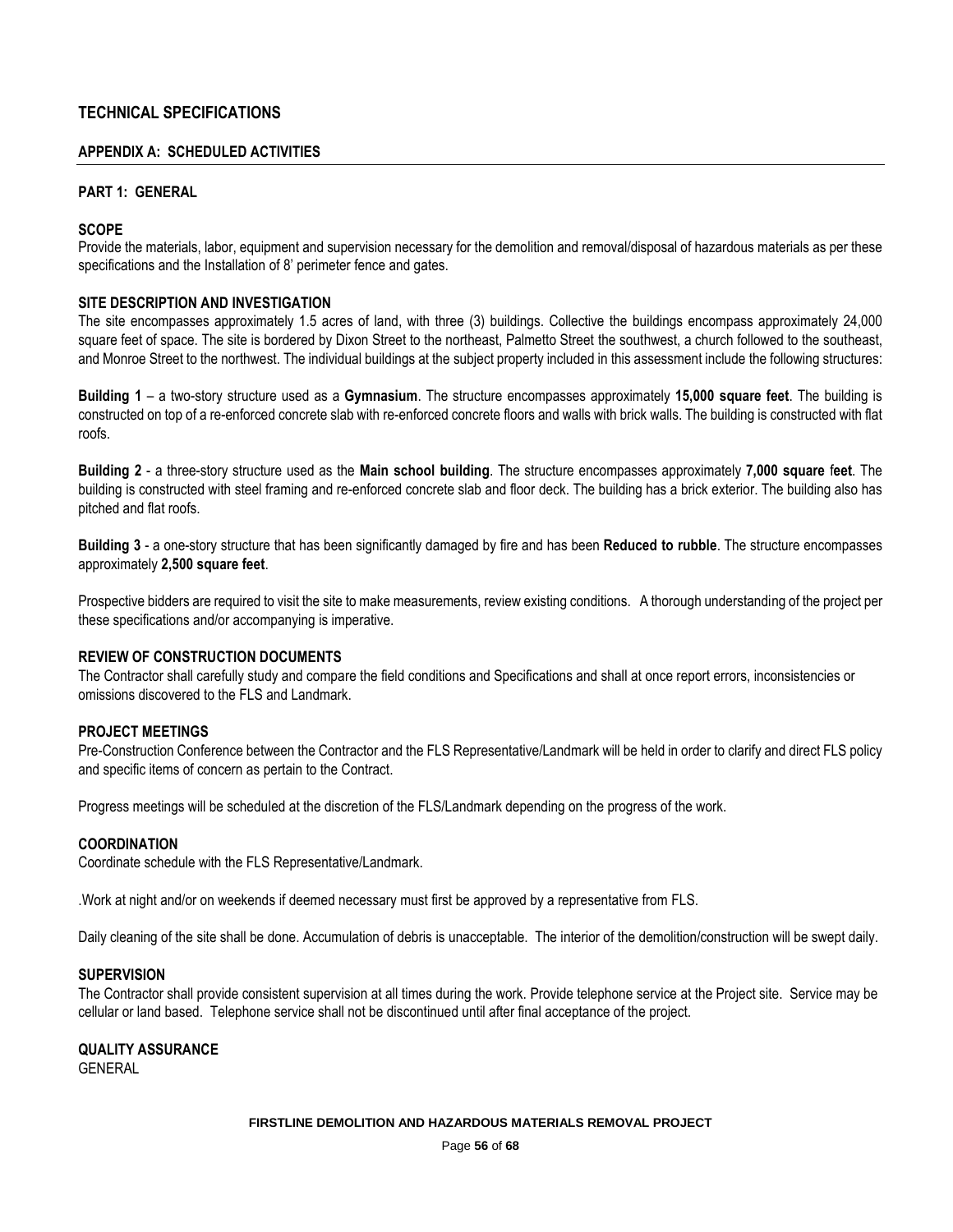Use new materials of quality acceptable to the FLS Representative and meeting all applicable regulations as pertain to this project. FLS expects quality workmanship and only those who are qualified to perform the tasks in their respective trades are acceptable. The term qualified above is understood to mean "Journeymen" skilled in their respective trades.

# CODES AND STANDARDS

Comply with the applicable requirements of governing authorities having jurisdiction.

## APPLICABLE STANDARDS

Latest edition of the following listed established standards constitute part of these specification requirements:

Applicable State and Municipal Codes and Requirements Applicable State and Municipal Codes and Requirements are below but are not limited to the list below

- ASCA **American Society and Code Administrators**
- BOCA Building Officials and Code Administrator
- FM Factory Mutual Engineering & Research
- FED SPEC General Services Administration Specifications
- ICEO International Conference of Building Officials
- OSHA Occupational Safety & Health Administration
- SBCCI Southern Building Code Congress International
- SMACNA Sheet Metal and Air Conditioning Contractors
- SWR Southwest Research Institute
- UL Underwriters Laboratories

# **TRAFFIC CONTROL**

Coordinate the schedule of delivery equipment/vehicles, which will interfere with traffic. When deliveries are made from the street curb, provide properly attired and equipped flag men to safely control and maintain the flow of traffic. Park vehicles in authorized areas and comply with all traffic and parking regulations.

## **PROTECTION**

Protect adjacent buildings and building elements from damage during the work. Protect the site, including trees, shrubs, vegetation and lawn areas; where damage does occur, restore to original condition replacing damaged vegetation and lawn with equal size and species. Store materials/supplies with care; distribute the weight to not endanger the building structure. Damage to any property moveable or non-moveable shall be immediately reported to FLS Representative and Project Manager. Contractor at his own expense will repair/replace damaged property. Work at night and/or on weekends if deemed necessary by the FLS Representative/Project Manager.

Provide building dust barriers to ensure that no damage or dust settles in area not construction. Contractor is required to keep dust migration to a minimum.

## **SAFETY**

Provide sufficient continuous barricades to identify the work site and restrict entry. Where necessary, equip barricades with warning lights for night use and provide tarp over the fence to minimize dust on campus. Provide measures necessary to ensure and maintain security at the work site; protect from theft, vandalism, personal injury, and property damage.

**CHANGES TO THE WORK GENERAL**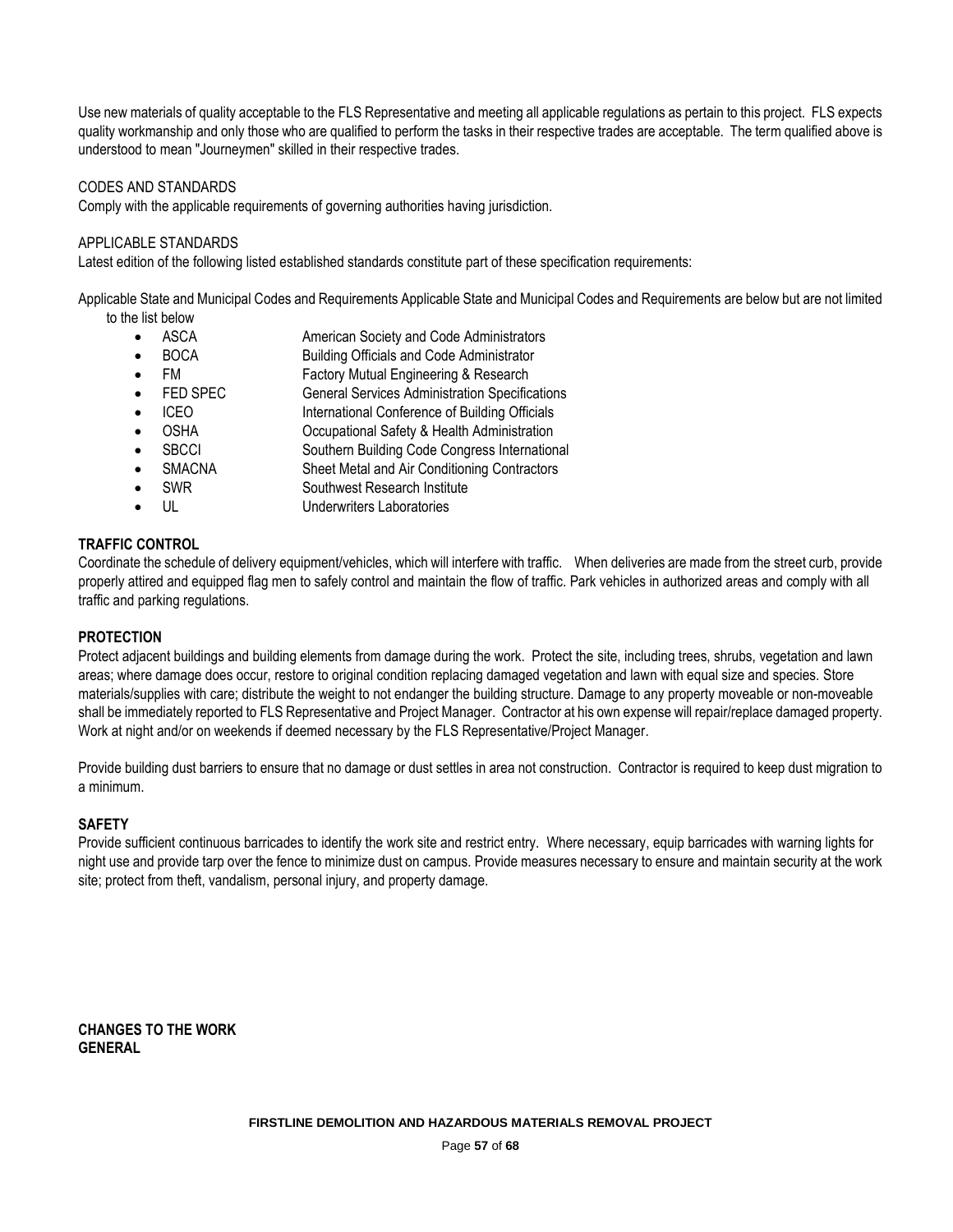Itemize material and labor costs. Include quantities and unit costs. Submit a separate breakdown for each Subcontractor. Document all costs. Compute overhead and profit as follows:

- 1. When all of the work is General Contractor work: 15% of the cost the work.
- 2. Overhead and profit plus 10% of the cost of the work for General Contractor's overhead and profit.
- 3. When the work is a combination of General Contractor work and Subcontract work: 15% of the cost of the subcontract work for Subcontractor's overhead and profit plus 10% of the cost of the Subcontractor's work for General Contractor's overhead and profit plus 15% of the cost of general contract work for General Contractor's overhead and profit. All costs necessarily incurred in performance of the work and paid by the contractor.

This includes:

- Wages paid as per the Davis Bacon Act
- **Non Disbarment**
- Cost of all materials and supplies.
- Rental of necessary machinery and equipment.
- Applicable taxes, insurance, fringe benefits, unemployment compensation, social security, old age and bond premiums.
- Any other documented costs.

# **CONTRACT**

When approved by FLS and required, changes to the work will be documented and the contract price adjusted by written change order issued by FLS to the Contractor.

# **ACCEPTANCE**

When, in the mutual opinions of the Contractor and the FLS/Project Manager, the work is judged on after completion/and or on a monthly basis, a meeting at the site will be held to inspect the work and to identify and list those items which are incomplete per the written proposal per job. A value equal to the material, labor, equipment and supervision cost incidental to the completion and/or correction of each item on the List will be assessed by the FLS Representative/Project Manager. Unless otherwise required by the FLS and agreed to by the Contractor, all list items will be corrected and/or completed within thirty (30) calendar days.

# **TEMPORARY UTILITIES and TEMPORARY SANITARY FACILITIES**

Contractor is responsible for (a) providing temporary power to site, (b) providing temporary sanitary facilities and (c) providing clean and drinkable water to all workers.

# **END OF ATTACHMENT A**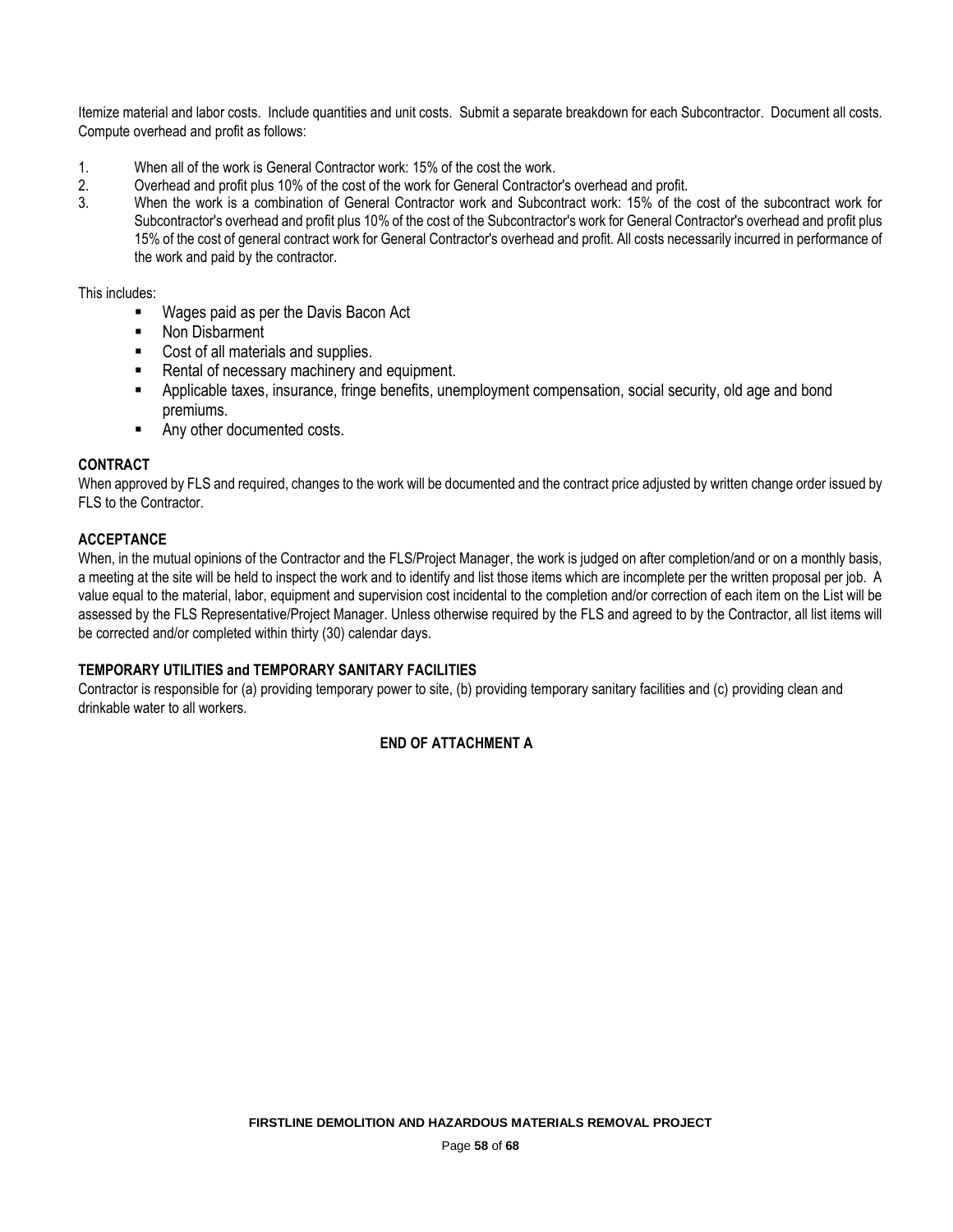# **ATTACHMENT B: DEMOLITION SPECIFICATIONS**

# **GENERAL**

The Conditions of the Contract and Project Manual apply to all Work. Provide all necessary equipment, materials, labor, etc. for the completion of all demolition and hazardous disposal work shown on the drawings and hereinafter specified or required to carry out all Work in the Contract to completion. The Work shall include but not limited to all general construction, mechanical, and electrical demolition and as outlined in the scope of work.

# **SCOPE**

BASE BID: The Contractor shall demolish and remove/dispose from site all debris and hazardous materials from the 3 buildings on site to appropriate landfill(s).

#### This includes:

- Installation of 8' perimeter fence and gates
- Removal of all building content from the site
- Contractor shall remove all below ground foundations from building structures to a depth of 3'-0" below surface.
- Remove below ground structures beneath the 3 buildings to a depth of 12" below surface.
- Saw cut and remove all concrete to the property line side of the sidewalk.
- Remove all piping and sewer lines, drainage, gas lines, water lines, electrical from below ground approximately 3'-0" below surface.
- Cap off electrical, water and gas at the property line in strict accordance with City and State code.
- Remove and dispose of all asbestos materials in accordance with APA, OSHA, City, State, Federal and DEQ requirements.
- Do not backfill until authorized by FLS Representative/Landmark.
- Contractor shall backfill all areas of construction removed with river sand not sugar sand or pump sand.
- River sand shall be installed in 8"layers –watered and tamped.
- The top 4" shall be thirty (30) percent garden soil mixed homogeneously with seventy (70) percent river sand.
- The contractor shall obtain a building permit from the City of New Orleans; a permit from the State and City Health Departments; obtain a permit on rodent removal and proper treatment thereof; spray termite and flea pesticides as structures are removed as requested by state and federal regulations.
- Obtain proper permit for disposing of all demolished and evacuated and hazardous materials.
- Satisfy the permit requirements of all utility services.
- Deliver to the owner a clean site free of any and all matter except grass and any trees or bush growth trees to be protected during the demolition process.
- Contractor shall maintain a continual policing of the area to prevent the accumulation of waste and rubbish on a daily basis.
- When the project is complete, the contractor shall give written notice to the FLS Representative/Landmark who will prepare a list of incomplete and/or defective items of work and issue with a certificate of completion.
- Except as noted herein, or indicated on the specifications, all debris and materials resulting from demolition operations shall become the property of the Contractor and be removed from the site and legally disposed of.
- Contractor shall remove foundations, and all materials associated with the demolition being careful not to damage or remove any other owner's properties that share that same property line. Contractor is to then install an 8' chain link security fence along the property line.

The fabric shall be 9ga with G-90 galvanized coating and turned down edges top and bottom. The height shall be 8'. All piping and accessories shall have a G-90 galvanized coating.

- A. The top, bottom and intermediate rails are to be 1&1/2" in diameter.
- B. Line posts are to be  $181/2$ " in diameter  $@10'$  o. c
- C. Corner post are to be 2" in diameter
- D. Pedestrian post are to be 2" in diameter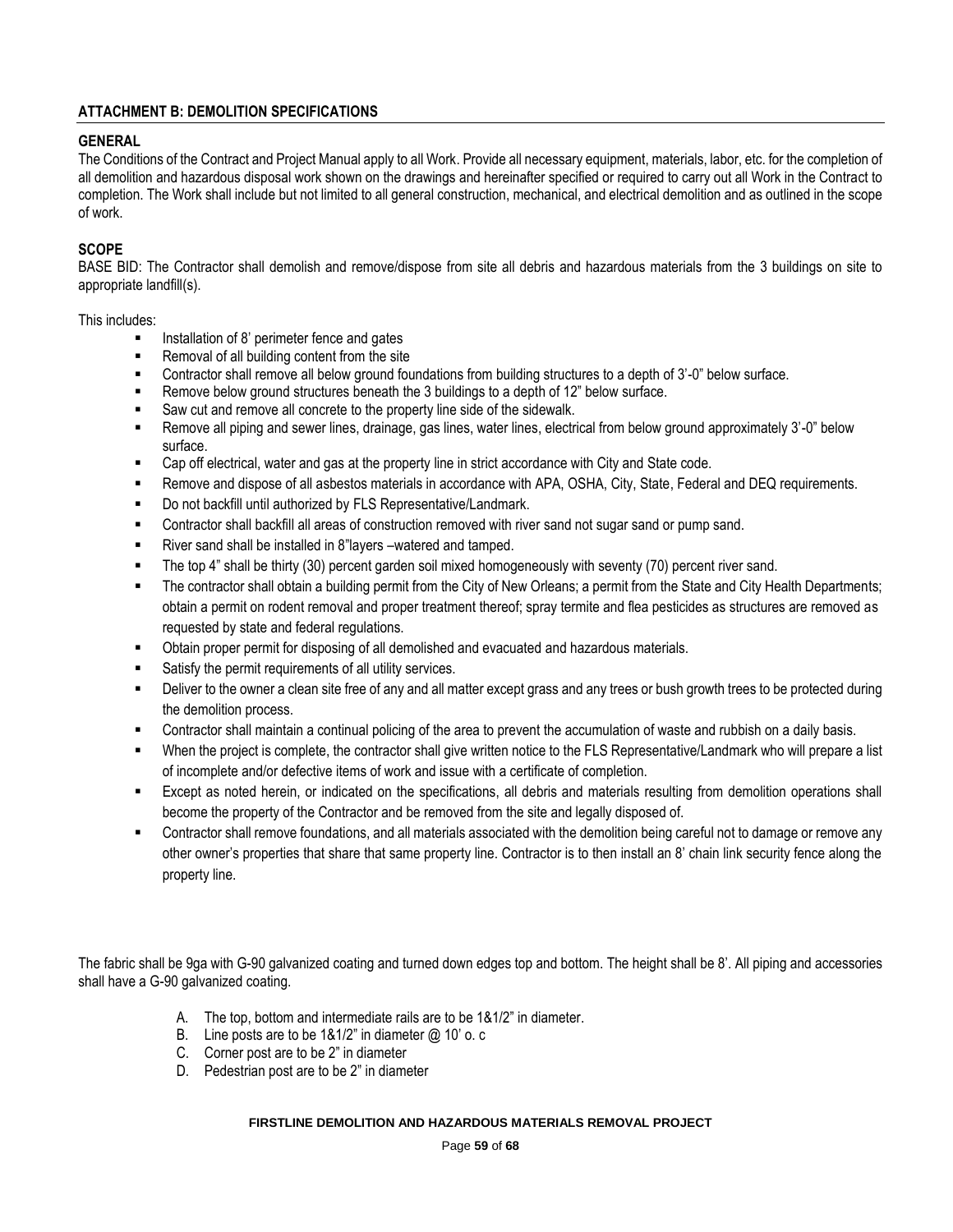- E. Car gate posts are to be 3" in diameter
- F. Post caps on all vertical posts

Wire ties are to be galvanized steel. Diameter bracing at corners, gateposts, gates and all joints are to be welded. Gates are to have lockable latches and top and bottom adjustable hinges. Top of concert fill around post to be recessed 2" below grade

# **SUBMITTALS**

Contractor shall identify demolition activities as part of the overall project schedule provided on the project. Each element of demolition shall be given a duration and sequence relative to other activities affecting same. Contractor shall prepare and submit for approval assemblies proposed for dust control and noise control. Contractor shall photograph/videotape existing conditions (interior and exterior) prior to commencing selective demolition operations. Two (2) copies of this documentation shall be provided to the Landmark.

## **EXECUTION**

Take reasonable and adequate precautions to protect the Owner's property from damage during demolition work, moving of debris and damage by the elements. Any damage to the Owner's property due to the work shall be restored or replaced in a manner satisfactory to the Owner.

# **SALVAGE**

The Owner shall have priority for the selection of salvaged equipment and materials. Any equipment and materials selected to remain the property of the Owner shall be removed and delivered to a location on-site as designated by the Owner. Materials not retained by the Owner shall become the property of the Contractor and shall be removed from the site and disposed of by the Contractor.

Execute all demolition work in an orderly and careful manner with due consideration for existing surfaces which are to remain. Protect undisturbed finishes and construction throughout the duration of demolition and subsequent construction. Barricade and cover to protect pedestrians, workmen and adjacent properties. Protect existing active service lines, indicated or not. Keep all through lanes and drives clean and clear at all times. Conduct operations so as not to interfere with adjacent roads, streets, drives, walks, service lines and the like.

## **CONDUCT OF WORK**

Work shall be conducted with a minimum of noise and dirt. Remove all work carefully and only to the extent required for the final work. Remove all loose or damaged material, caused by demolition, or noted on the specifications.

**END OF APPENDIX B**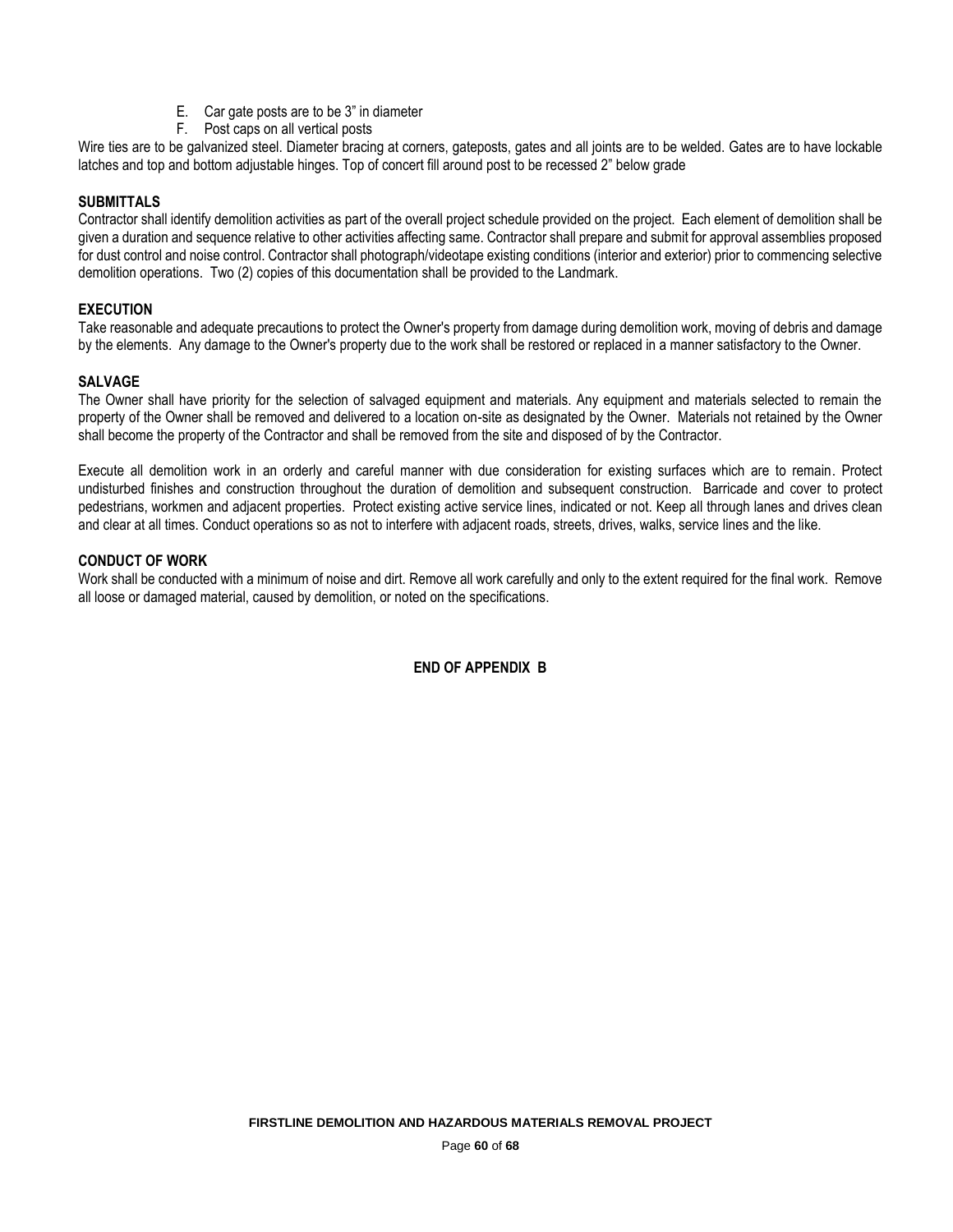# **ATTACHMENT C: FIRSTLINE SCHOOLS PROCUREMENT POLICIES AND PROCEDURES**

# **Policies and Procedures For Public Bids of Public Works Projects**

As a "public entity",1 FirstLine Schools (FLS) incorporates the following policies and procedures for solicitation of "public works" projects.

The Chief Operating Officer (COO) directs the public bid process with support from the Director of Finance, who periodically reports on expenditures for awarded contracts, and the Director of Operations, who coordinates operational monitoring and reporting of vendor and contractor activities.

The FLS Board of Directors must approve purchases in excess of \$150,000, unless the purchase is already authorized within the approval of a larger capital budget or public works project.

All solicitations require sealed bids solicited by the COO, who retains these on file with the Finance Department for a minimum of 3 years.

The President or Treasurer of the FLS Board of Directors must approve exceptions to this policy.

# **Procurement Procedures for Contracts Valued under \$30,000**

The following policies and procedures govern the procurement of public works projects, materials and supplies purchases2, and professional services contracts3 with estimated values of less than \$30,000:

I. Purchases less than \$2,500

l

The Purchasing Coordinator, or designee, researches the options for the organization and, if feasible, obtains and documents 3 verbal or web-based quotes.

- II. Purchases between \$2,500 and \$9,999.99 The Purchasing Coordinator, or designee, obtains 3 written or web-based quotes on purchases with an estimated value of \$2,500 to \$9,999.99.
- III. Purchases between \$10,000 and \$29,999.99
	- A. The Purchasing Coordinator, or designee, solicits 3 email, telephone, or fax quotes
	- B. The Purchasing Coordinator, or designee, obtains written confirmation of the accepted offer through the Purchase Order process
	- C. If there are any lower quotes than the accepted quote, the reason(s) for rejecting the lower quotes must be documented and submitted to the Director of Finance.

# **Procurement through the Competitive Bid Process: \$30,000 - \$150,000**

<sup>1</sup> August 9, 2012, Louisiana Legislative Auditor's Summary of the Public Bid Law.

<sup>2</sup> No definition of materials and supplies in the statutes. In Black's Law Dictionary the term "materials and supplies" is not defined; however, it defines material as "of or relating to matter; physical (material goods)"; and defines supplies as "means of provision or relief; ...."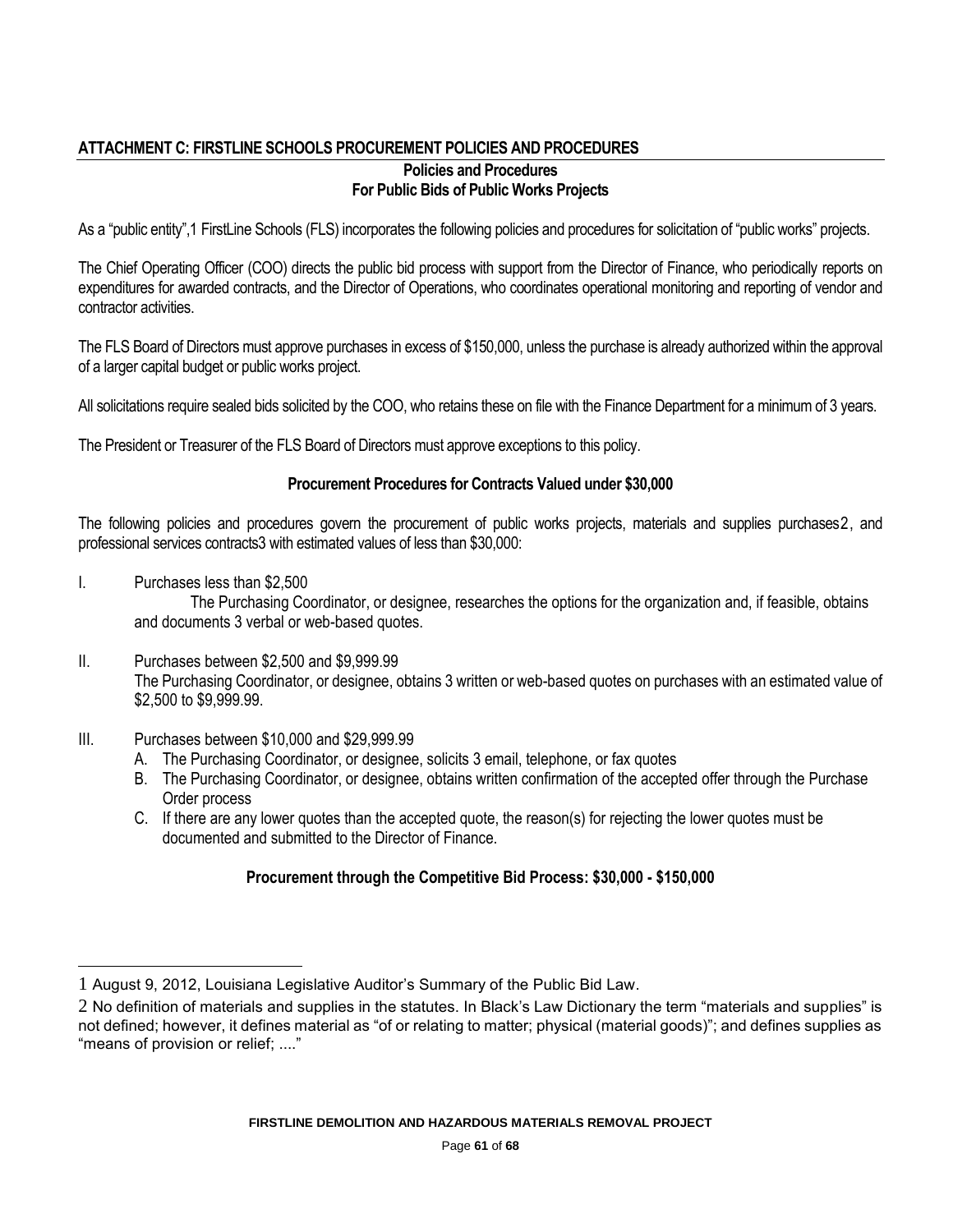When preparing competitive bid requests (i.e., public works projects, materials or supplies purchases, or professional services contracts) with estimated values between \$30,000 and \$150,000, FirstLine's policy is intended to foster a fair and open competition in the bid process and to offer preference to providers who fulfill certain criteria such as local ownership and Disadvantaged Business Enterprise (DBE) status.

In cooperation with the department making the request, the COO gathers information about the project, materials, supplies, or services desired; write specifications; and solicits bids or proposals from potential contractors, vendors, and service providers.

1. Requests for Bids (RFB's) are issued when the award is to be made to the lowest bid meeting specifications.

When it is neither practicable nor advantageous to solicit bids (e.g., because of the unique or unquantifiable nature of the material or service required), FLS may use a competitive Request for Proposals (RFP) or Request for Quotation (RFQ). Professional services agreements for auditing, architecture, technology, management consulting, and other typical professional services are solicited through the competitive RFP or RFQ method:

- a) RFP's are used when the specifications or scope of work is complex and/or when subjective factors, other than price alone, are to be used in the evaluation for award. Selection of contractors and vendors is based on applicant scores as outlined in the FLS Contractor / Vendor Selection Criteria (Appendix B).
- b) RFQ's are used for the procurement of professional services contracts. RFQ's describe the scope of work and request information as to why an applicant is best suited to provide the service. Selection of service providers is based on applicant scores as outlined in the FLS Contractor / Vendor Selection Criteria (Appendix B).

# **Reporting Protocol**

Projects and purchases subject to the competitive bid process are reported by the COO to the finance and facilities committees in writing monthly for their review.

# **Publication, Advertisement, and Submission Protocols**

The COO is responsible for providing potential applicants with a reasonable period of time to prepare and submit bids, proposals, and responses. This time is based on the complexity of the request and the manner in which it is to be transmitted to and received from applicants. For paper (non-electronic) requests, 10 business days is the norm, with 15 business days or more allowed for more complex requests. For requests transmitted and received electronically (e.g., facsimile, email, Internet), a shorter time period may be used.

Advertisement for bids is published on the FLS website [\(www.firstlineschools.org\)](http://www.firstlineschools.org/) and distributed via email to the FLS Bidder List.4 Advertisement for bid shall also be published twice in a newspaper in general circulation in Orleans Parish.

The first advertisement shall appear, the first notification email sent, and posting to the FLS website is to occur at least 15 days before closing of the bid submission and not on a Saturday, Sunday, or legal holiday.

Plans and specifications are available to bidders on the day of the first advertisement until 24 hours before the bid submission deadline.

# **Bid Withdrawal**

A bidder may withdraw a bid prior to the bid opening date and time by contacting the COO. FLS cannot honor requests for return of a bid after the due date.

# **Source Selection**

l

The department making the purchase request and the COO are responsible for selecting reputable and responsible vendors. They may solicit bids from all applicants in any category on the FLS Bidder List and may also solicit other firms that may be qualified to provide the

<sup>4</sup> Vendors who have not previously sought or conducted business with FLS are advised to contact the Finance Department and request an Applicant Registration and Information Form in order to be added to the FLS Bidder List.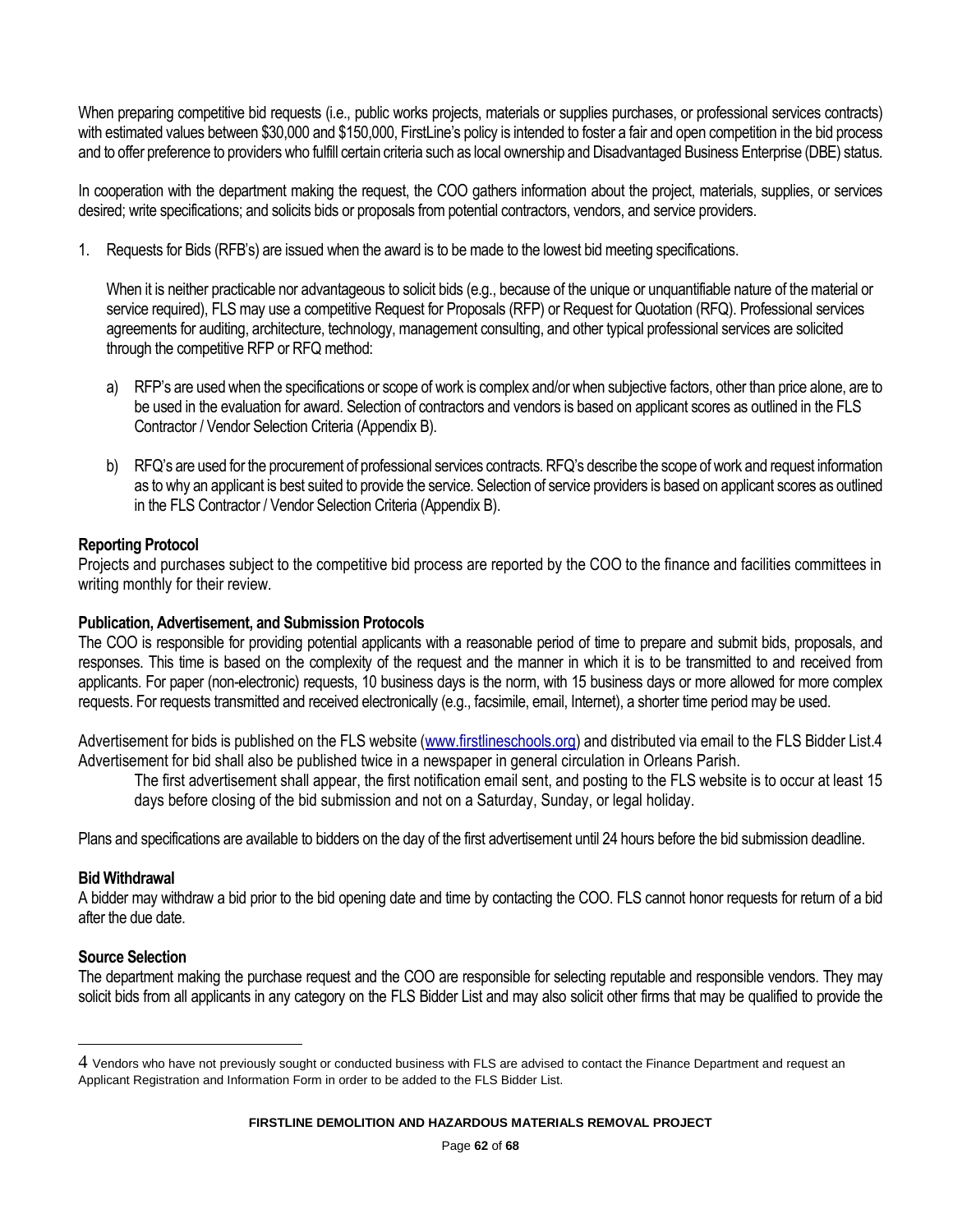supplies or services. Documentation of selection criteria and scoring for each contract awarded through the competitive bid process must be submitted to the Finance Department.

Based on the lowest cost (RFB) or the highest rated (RFP or RFQ) bid, FLS Finance Staff negotiates the final contract price and statement of work. If an agreement cannot be negotiated with the lowest cost or highest rated candidate, the process is repeated with the next lowest cost or highest rated candidate.

The FLS may bar an applicant from consideration for an award of a contract or purchase order if:

- Within the past 3 years, the applicant, an officer of the company, or an owner with a 25% or more share of the company has been convicted of a criminal offense related to the application for or performance of a contract or subcontract or has been convicted of an offense that reflects on the applicant's business integrity. Such offenses include but are not limited to embezzlement, theft, forgery, bribery, falsification or destruction of records, receiving stolen property, or breaching state or federal antitrust laws
- The applicant has failed to substantially perform according to the terms, conditions, or specifications of an FLS contract or subcontract;
- The applicant abused the solicitation process or violated the terms of a request for solicitation
- The applicant failed to cooperate in monitoring contract performance by failing to provide information or documents required by the contract, failed to respond to complaints, or accumulated repeated complaints regarding performance of a contract
- The applicant is on the General Services Administration's (GSA) Excluded Parties List. The Finance Department verifies that the selected vendor or service provider is not on the GSA's Excluded Parties List.

The bid process does not consider (a) assistance provided by a vendor in developing specifications, (b) other advisory services, or (c) equipment supplied or installed on a free trial basis in awarding contracts.

The Finance Department notifies successful and unsuccessful bidders in writing; within 48 hours of notice from the successful bidder they have accepted the bid.

# **Tied Bids**

- 1. If multiple applicants score equally on the FLS Contractor / Vendor Selection Criteria, then the award is made to the applicant with the highest Proposal Quality Score
- 2. If multiple tied applicants have the same Proposal Quality score, then the award is made to the firm with DBE Certification
- 3. If multiple tied applicants are DBE-certified, the award is made to the firm with the highest Professional References score
- 4. If multiple tied applicants have the same Professional References score, the award will be based on the earliest date and time of bid submission.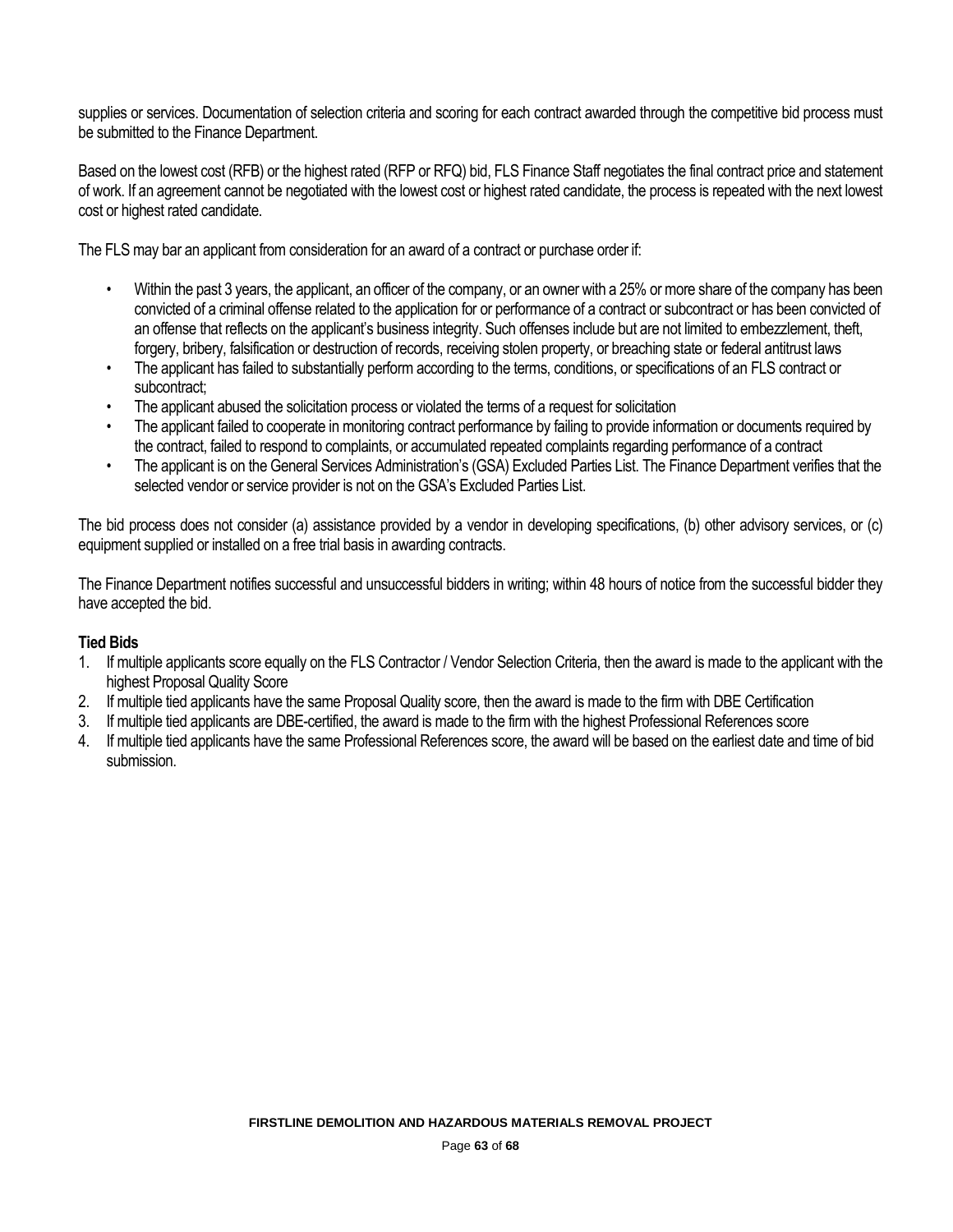# **Vendor Appeals**

Only a bidder on the solicitation may appeal an award decision.5 In order to initiate an appeal, a bidder must:

- Within 24-workday hours (based on 8 AM 5 PM) of the bid opening, issue a written appeal to the COO:
	- $\circ$  The written appeal should include the bid name and clearly state the facts believed to constitute an error in the award recommendation. Only information provided within the appeal submission deadline will be considered.
- The COO will provide a written decision after investigating the matter. This decision is final.

If an award or contract is in dispute, the Finance Department will not award the contract until the dispute is settled. However, if there is a threat to public health, safety, or welfare, or danger of immediate and substantial harm to FLS persons or property from delay in making the award, FLS may proceed with an award with written justification for this action.

FLS will not consider appeals requesting a waiver of the following omissions and requirements:

- Failure to sign a bid
- Failure to properly submit a bid according to bid instructions
- Failure to submit the bid by the required date and time
- Failure to initial erasure or correction to pricing information in ink
- Failure to provide a required bid deposit or performance bond by the date and time required
- Failure to submit a timely appeal.

If no bids met the stated specifications, FLS may waive these requirements and accept a bid that fails to meet one or more of the stated specifications a reasonable person would determine meets the performance expectations of the bid specifications. This option should be exercise with caution and great care.

# **Rebids/Cancellations**

FLS reserves the right to reject all bids for a given solicitation and not award a contract or purchase order, to cancel a solicitation, or to conduct a rebid at its discretion.

FLS may cancel or rebid a solicitation before the award of a contract or receipt of a purchase order for any of the following reasons:

- The requesting FLS department requests cancellation for financial or programmatic reasons
- All of the bids exceed the cost estimated for the work or project
- None of the bids met the required specifications or complied with the terms and conditions of the solicitation
- No bids were received
- An applicant appeal was granted
- The best interests of FLS will be served by doing so
- The specifications, statement of work, or terms and conditions will not accomplish the intended objective or adequately protect FLS' best interests
- The solicitation or the resulting contract would be in violation of the law.

# **Bonding Requirements**

l

- *Bid bonds* are required on all public works (construction or maintenance) estimated at \$50,000 or more. Bids bonds are normally required in the amount of 5% of the applicant's bid.
- *Performance and Labor/Material Bonds* are required on all public works (construction or maintenance) estimated at \$50,000 or more. These bonds are normally required to be 100% of the applicant's total bid.

<sup>5</sup> A bidder is an applicant who has submitted a formal offer that meets all specified requirements.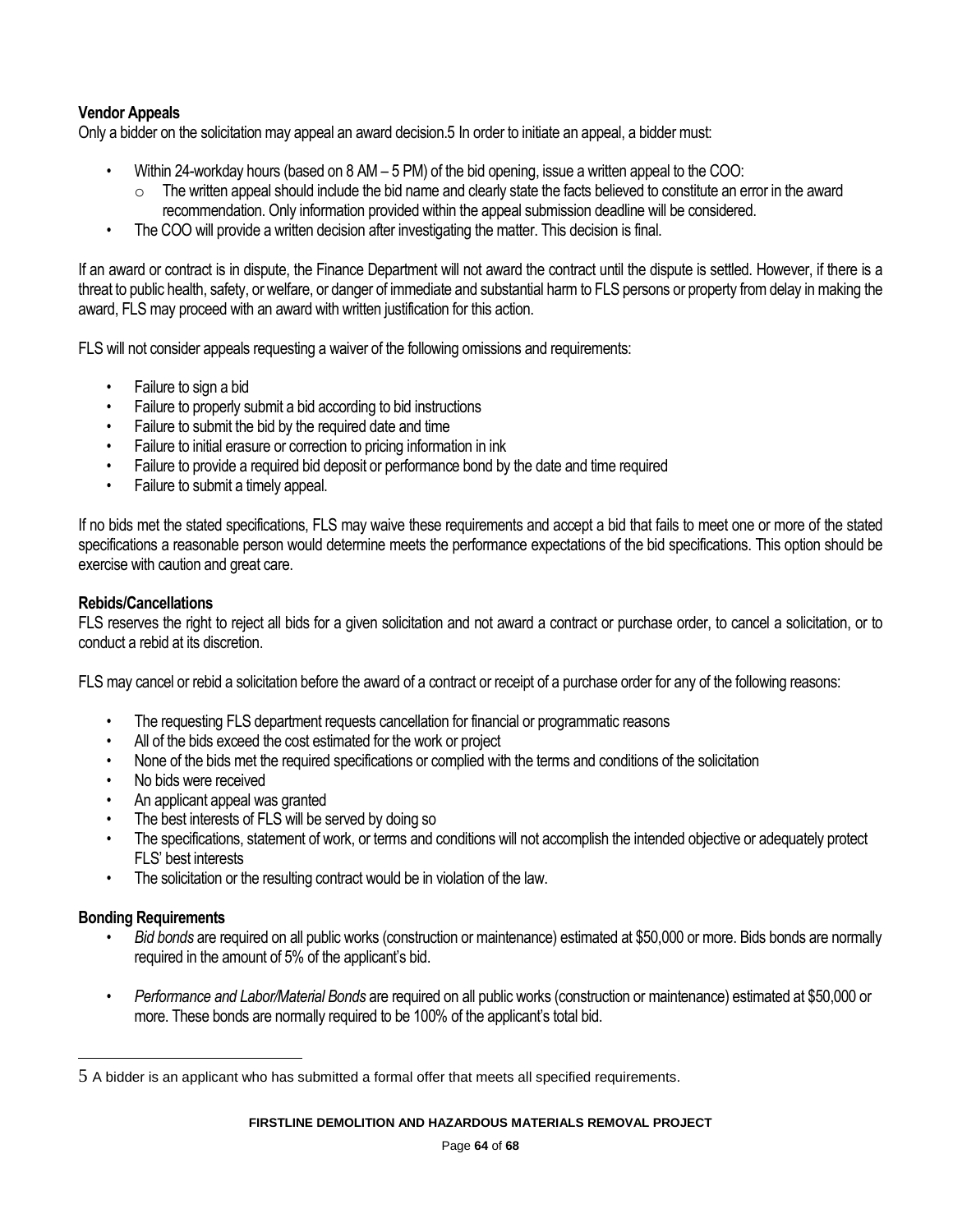The Finance Department retains all bonds in effect in a secure location. Bonds are returned to the applicant after approved completion of the project. All bonds must be from bonding companies licensed to do business in the State of Louisiana.

# **Public Records Requests**

As a public institution, FLS makes available documentation and information on various purchasing records and bidding documents. FLS may release pricing information to interested applicants when requests are made about a specific bid or purchase order. However, FLS does not release any information about a bid in process. All bid response information marked "proprietary" is considered confidential and not released.

# **Government Contracts and Grants**

FLS receives support from the State and Federal governments in the form of contracts, grants, and other agreements. Specific agencies and individual agreements may impose unique administrative requirements. Financial administration and procurement using government funds is carried out with the same care and control as is exercised in all FLS procurement.

The Finance Department will help those with special source funds to solicit bids and/or quotes to maximize the purchasing value of these funds.

# **Procurement through the Competitive Bid Process: In excess of \$150,000**

Competitive bid requests (i.e., public works projects, materials or supplies purchases, or professional services contracts) with estimated values in excess of \$150,000 are subject to all of the requirements of bid requests between \$30,000 and \$150,000, and approval by the Board of Trustees unless it is already authorized within the approval of a larger capital budget or public works project.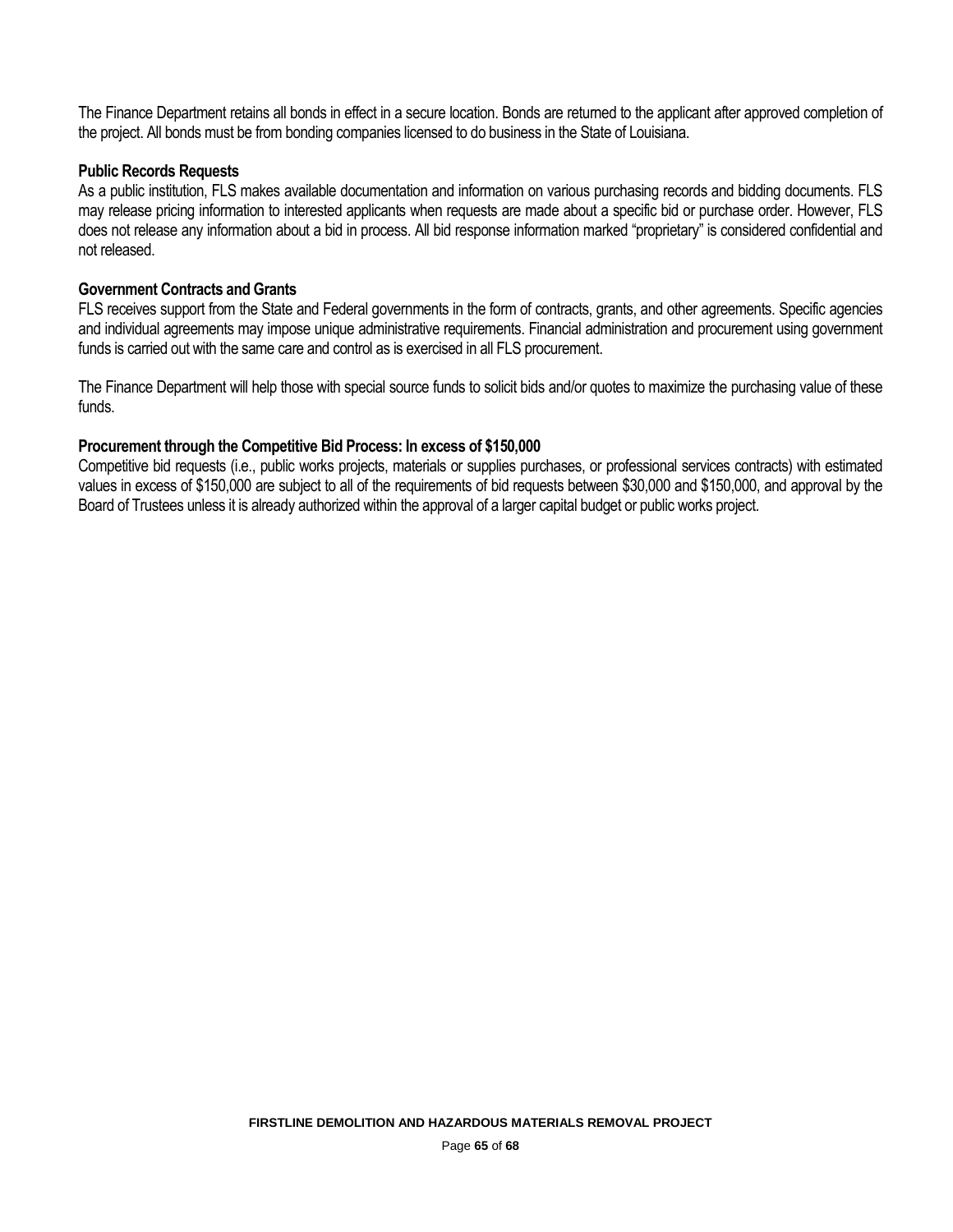**FIRSTLINE DEMOLITION AND HAZARDOUS MATERIALS REMOVAL PROJECT** 

Page **66** of **68**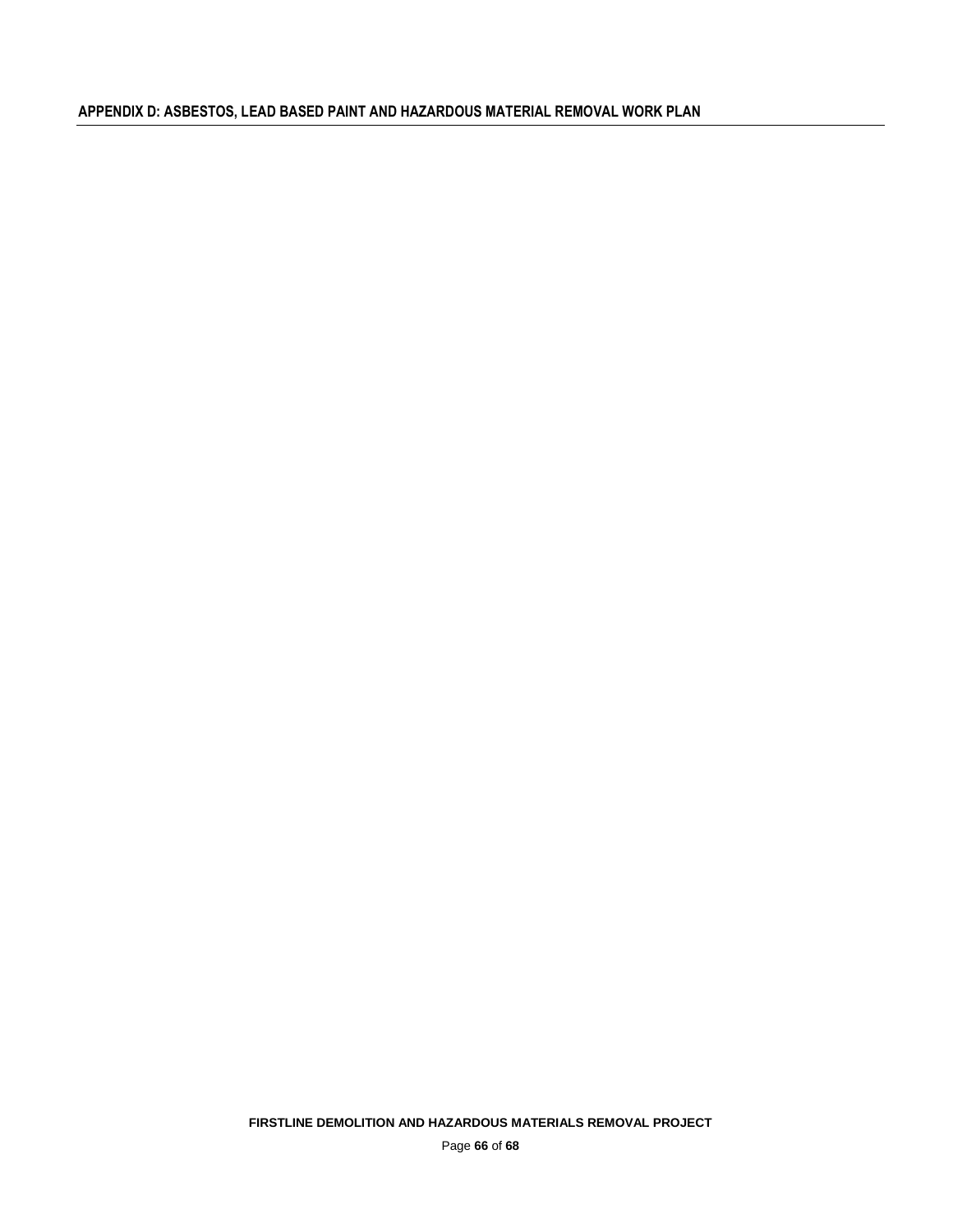# **APPENDIX E: FirstLine Schools Contractor / Vendor Selection Criteria**

| Component                                    | <b>Scoring Scale</b>                                                                                                              | <b>Evaluation Criteria</b>                                                                                                                                                                                                                      |
|----------------------------------------------|-----------------------------------------------------------------------------------------------------------------------------------|-------------------------------------------------------------------------------------------------------------------------------------------------------------------------------------------------------------------------------------------------|
| <b>Proposal Quality</b>                      | 5 points                                                                                                                          | Award of a purchase order or contract is based on the best<br>value to FLS: quality, availability, delivery, specifications, terms,<br>conditions, and fitness for the particular purpose.                                                      |
|                                              |                                                                                                                                   | When a solicitation requires an oral presentation, submission<br>of test samples, or inspection of facilities, these factors are part<br>of the component evaluation.                                                                           |
| Price                                        |                                                                                                                                   | Lowest bid $(s)$ receive 3 points; Highest bid $(s)$ receive 1 point;<br>all other bids receive 2 points.                                                                                                                                       |
|                                              | 1 - 3 points for each                                                                                                             | The total cost may include unit price, delivery and installation,<br>and maintenance and cost of operation as defined in the<br>solicitation. If there is a discrepancy between a unit price and<br>its extension, the unit price will prevail. |
| <b>Executive Resumes</b>                     | The highest score is 3 points;<br>however, applicants failing to<br>address a Component entirely<br>will receive a score of zero. | Relevant professional experience, but no expertise in project<br>subject; between 5 and 10 years of specified expertise in<br>project subject; more than 10 years of expertise in specific<br>project subject.                                  |
| <b>Professional</b><br><b>References</b>     |                                                                                                                                   | Consideration is also given to the applicants' potential ability to<br>perform successfully under the terms and conditions and their<br>past performance record.                                                                                |
| <b>Company Financials</b>                    |                                                                                                                                   | Three years of most recent company financials are requested.                                                                                                                                                                                    |
| Headquartered<br>in<br><b>Orleans Parish</b> |                                                                                                                                   | Principal of Business and Registered Office in Orleans Parish as<br>listed with the Louisiana Secretary of State.                                                                                                                               |

# FirstLine Schools Contractor / Vendor Selection Criteria For Evaluation of RFP and RFQ Applicant Proposals and Responses